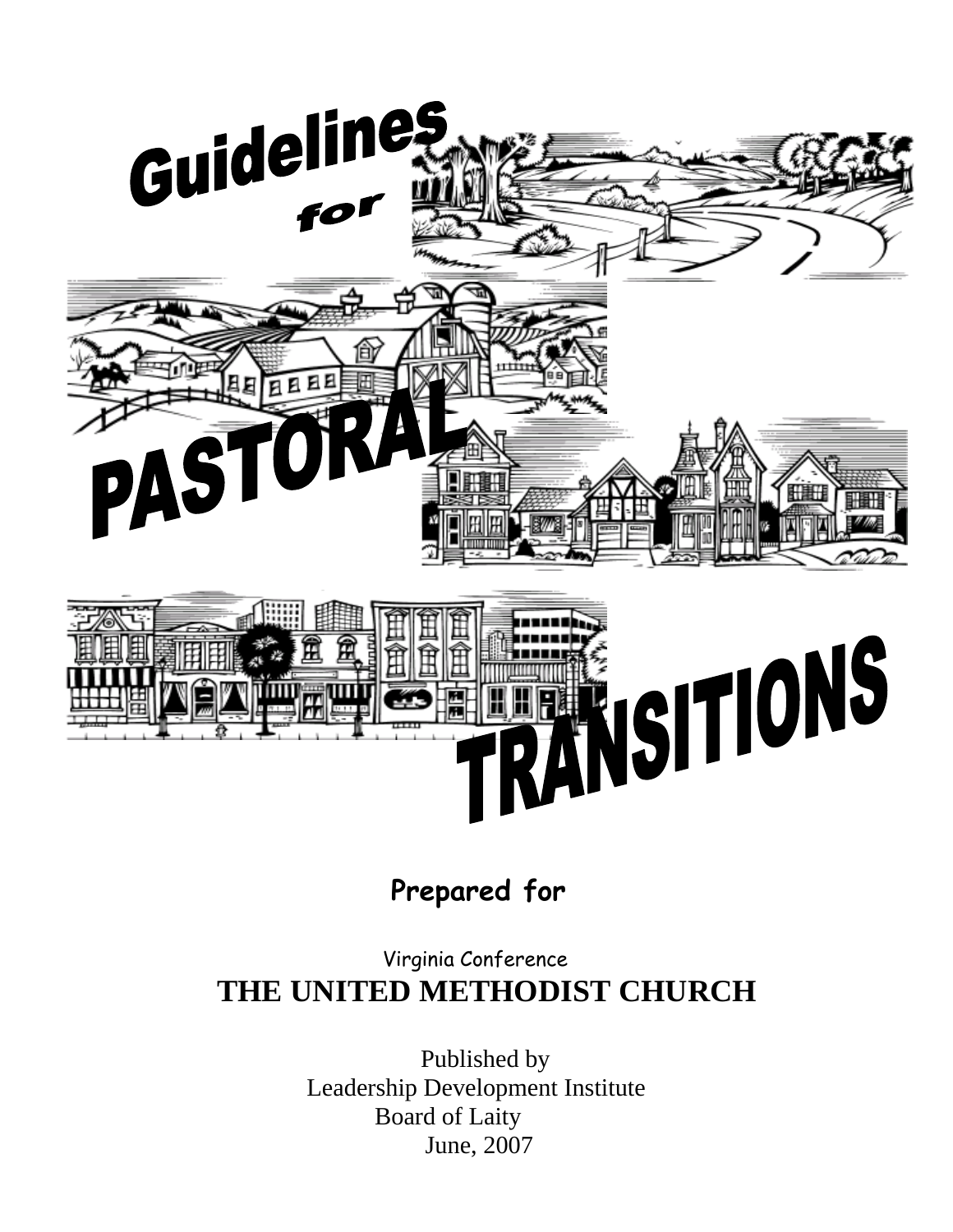## **INDEX**

| <b>SECTION I ENDINGS</b> |  |
|--------------------------|--|
|                          |  |
|                          |  |
|                          |  |
|                          |  |

## **SECTION II BEGINNINGS**

### **SECTION III GUIDELINES/RESOURCES**

| Virginia Annual Conference Guidelines for Moving Expenses Page 21                        |                                                                                       |
|------------------------------------------------------------------------------------------|---------------------------------------------------------------------------------------|
|                                                                                          |                                                                                       |
|                                                                                          |                                                                                       |
| Attached Documents: Parsonage Inventory<br>and<br><b>Checklist for Leaving Parsonage</b> | Minimum Standards for the Parsonage<br>and<br>Policy at the Time of Change of Pastors |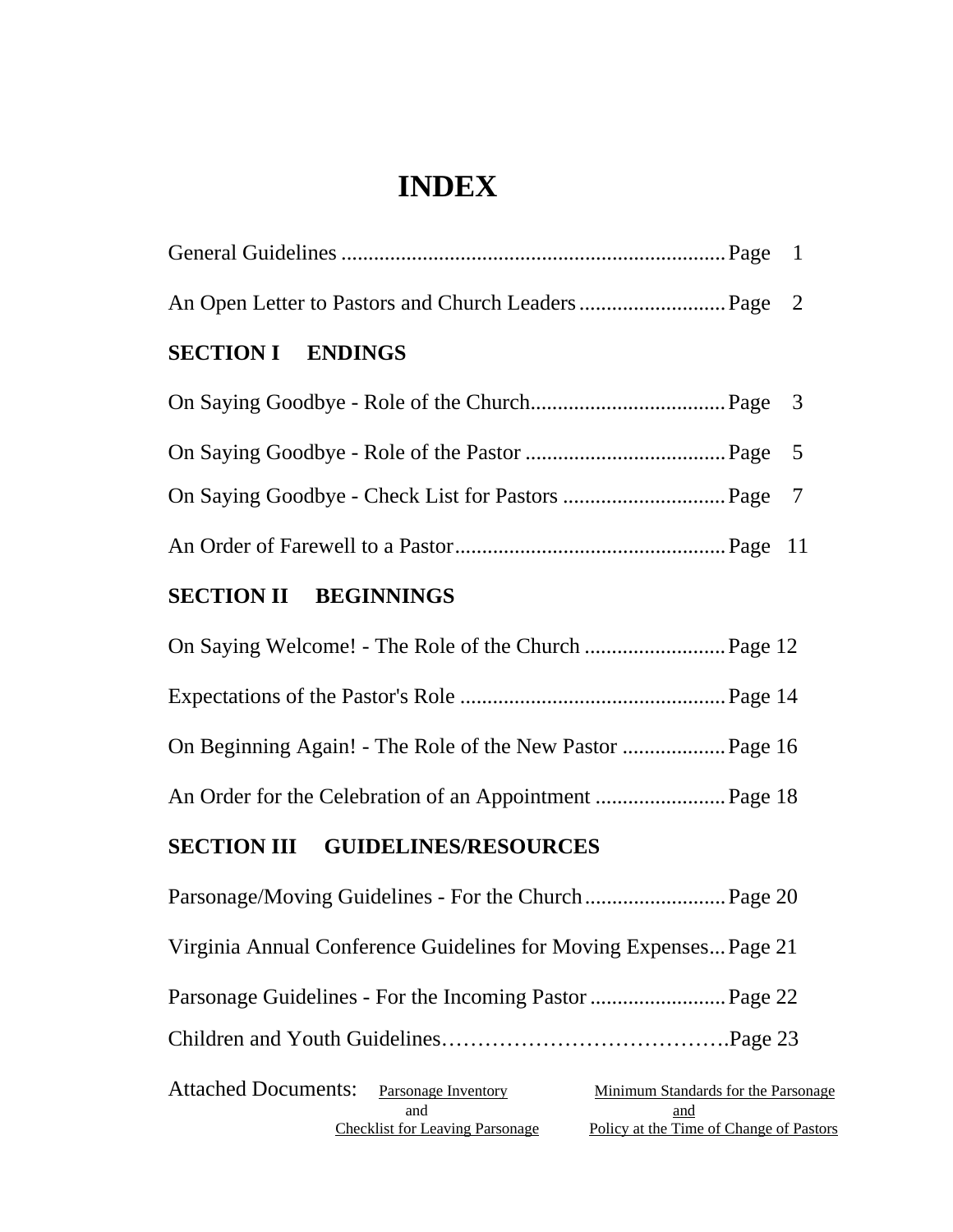## **GENERAL GUIDELINES**

- 1. Take the time to read through this booklet carefully.
- 2. Become aware of what you are responsible to fulfill. Delegate to others when helpful.
- 3. Become familiar with what is expected from others in this transitional process.
- 4. Please remember that this is an extremely busy and stressful time for moving pastors and their families.
- 5. Laity are encouraged to be supportive and helpful with the pastoral change. Pastors are encouraged to carefully plan ahead and be certain all details are covered.
- 6. These guidelines are provided to assist both laity and clergy in their planning for transitions. There are many details, but with helpful assistance from all, they should not be overwhelming.
- 7. Call your District Superintendent if you need help in any way during this time of transition.
- 8. Note for churches with staff: Usually large churches with staff refer to the "PPR Committee" as the "Staff/Parish Committee". For simplicity, the term "PPR" is used consistently. When appropriate, you are encouraged to make mental note of this transition in reference to the committee.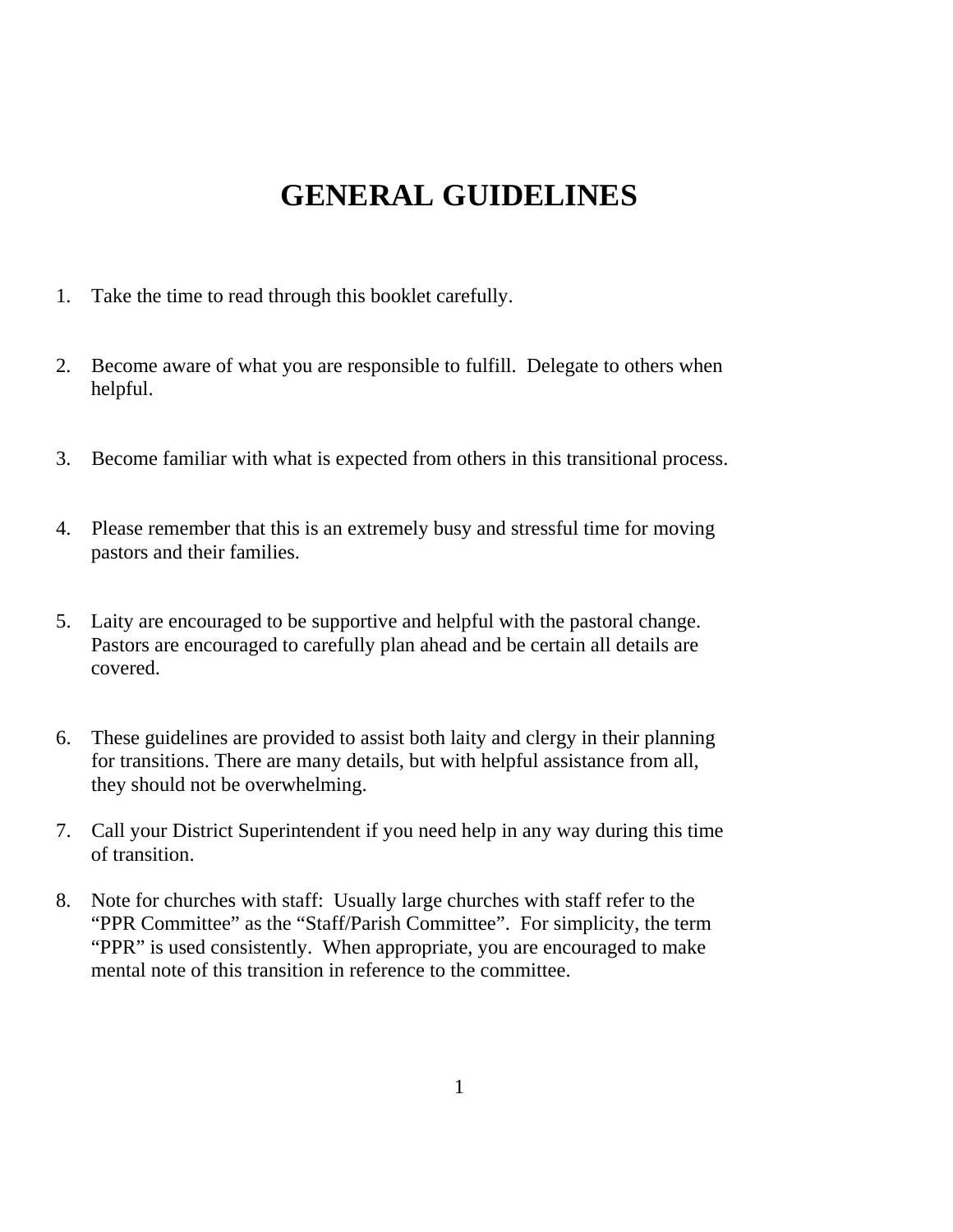

**The Leadership Development Institute Office**

**10330 Staples Mill Road** • **P. O. Box 1719** • **Glen Allen, Virginia 23060Phone 804-521-1100 or Toll Free 1-800-768-6040** • **Website www.vaumc.org**

*We envision churches where all God's people are welcomed at table, nurtured, and transformed to be Christ to others in the world.*

#### AN OPEN LETTER

#### **To: Pastors and Local Church Leaders**

The time of transition for pastors creates the most difficult segment of United Methodist ministry. We find ourselves filled with both anticipation and sorrow as established relationships are broken in preparation for "beginning again."

Some have found it helpful through the years to consider transition in ministry as though one is reading an interesting novel. We complete one chapter never knowing what the next has to offer. There is always a sense that the author has prepared some nice surprises to follow. So is the case with our "comings" and "goings" of United Methodist pastors. We trust that the mighty power of God moves with those servants who give their lives in ministry.

As always, there are many and varied moves scheduled for the Virginia Conference. In order for healthy transitions to take place, we all have to work together making certain that lots of details are covered. That is the purpose of this booklet. Both the pastor and the laity are to share these responsibilities in order that it all be accomplished. There are no shortcuts! You should be certain before Conference that everything is in order for the new parsonage residents. For those appointments providing a housing allowance, the "parsonage" portion of this material is not applicable.

This information is being provided for pastors and leaders of churches anticipating a move. If there is also a parsonage committee involved, share the information with the chair of that committee as well. Be in touch with one another and decide how to cover all the responsibilities.

Call your District Superintendent if there are any questions related to this material. It is critical that you be intentional about these transitional issues, and do all possible to enable this to be a good move!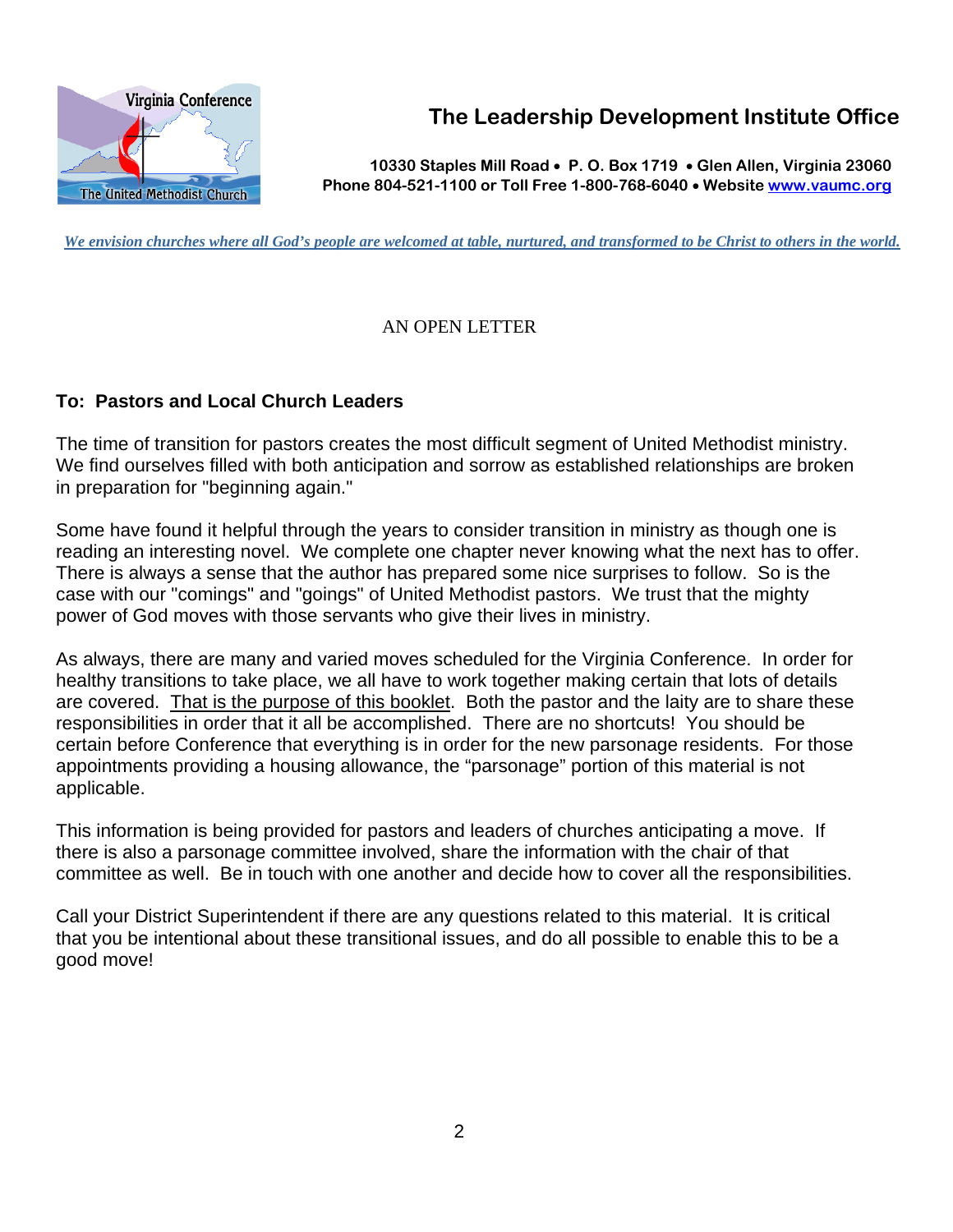# **SECTION I**

## **ENDINGS**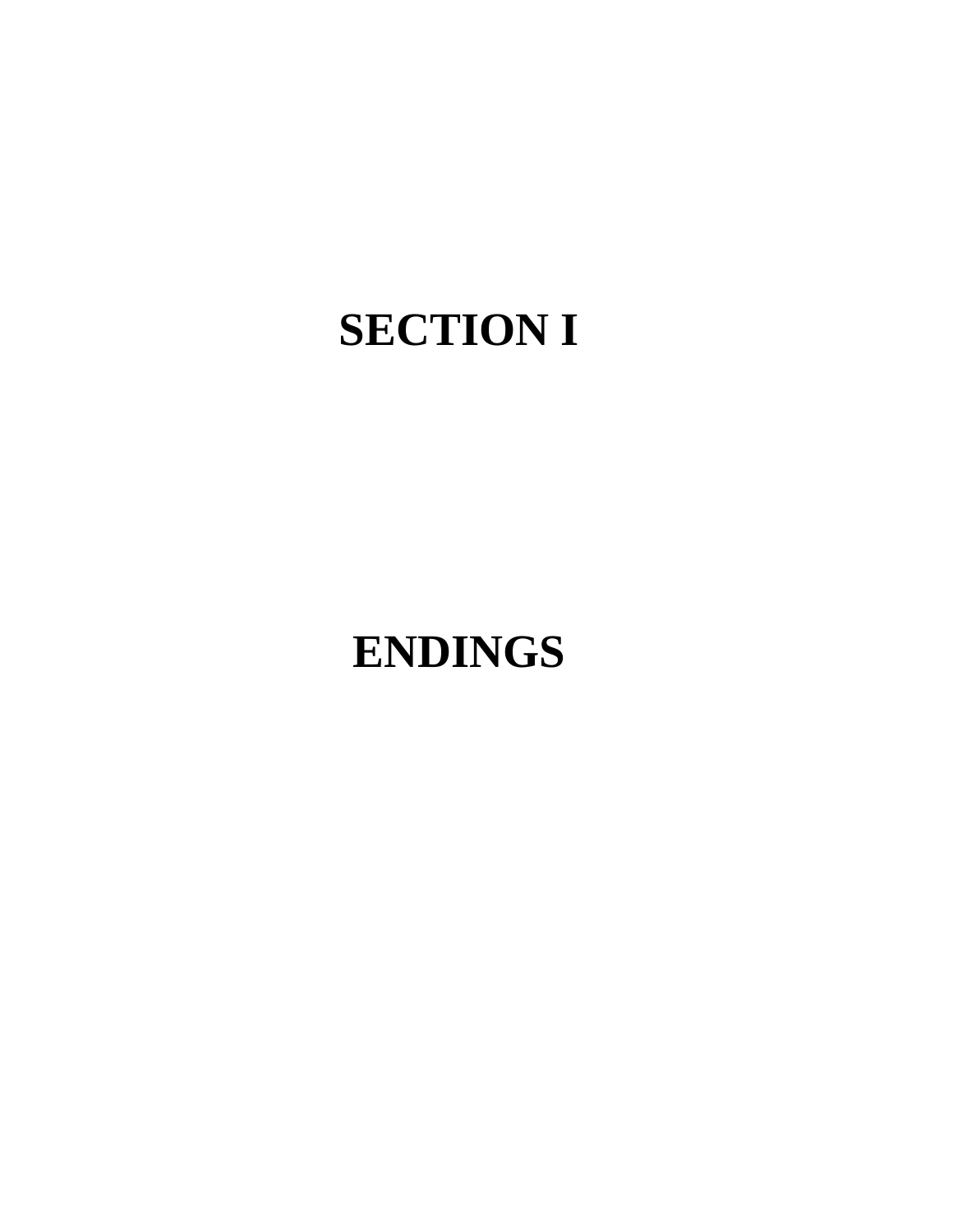## **ON SAYING GOODBYE - ROLE OF THE CHURCH**

 Saying goodbye in appropriate ways is essential for healthy closure. These guidelines are merely suggestive. You are encouraged to be sensitive, creative and generous in saying goodbye.

#### **1. Chair of Pastor/Parish Relations Committee:**

 The chair of the Pastor/Parish Relations Committee is the primary lay person responsible for insuring a healthy farewell for the pastor/family.

#### **2. Lay Leader and other Officers:**

 The chair of the PPR Committee will consult with the committee and work with the Lay Leader, Trustees, Parsonage Committee and others to plan for a smooth transition.

#### **3. Ways to be supportive:**

The chair of the PPR Committee is encouraged to stay in close contact with the pastor, finding ways to be supportive. The pastor is the one who will feel the most stress and pressure in the move. It is well to remember that:

- a) Every pastor/family touches certain individuals in very special ways. There are always those who grieve when "their" pastor moves.
- b) Pastors/families also grieve knowing they are leaving loved ones behind.
- c) The Pastor/Parish Relations Committee is responsible to make sure the congregation and pastor are given an opportunity to say goodbye in a meaningful, concrete way. **This event should not be the night before a pastor moves**. Your pastor needs packing and cleaning time. **Consult with the pastor to schedule the time**. In some churches, the United Methodist Women or some other group sponsors this moving event. That's fine. The committee should make sure some group takes the lead and such an event (i.e. a reception or fellowship meal) is held.
- d) The PPR Committee is the group to think through and communicate, with other church leaders, concerning ways in which to express appreciation for the pastor/family. **If there are children in the pastor's family, you may want to consider ways in which they can be affirmed. Being the "preacher's kid" is not always easy!**
- e) Be conscious of some members feeling betrayed or hurt by the pastor's moving. At times people pull away from the pastor to avoid dealing with the pain of separation.
- f) Pray for wisdom to model for others in the congregation ways of facing grief/anger and dealing with these emotions in a healthy way.
- g) Be sure to celebrate some of the high moments of your life together as a congregation with the pastor. Hopefully there will be times for joyful remembrances and laughter as well as tears!

#### **4. Informing the Congregation:**

Use your best judgment when deciding how to inform the congregation your pastor is moving. Discuss this with your pastor and District Superintendent. Most likely word has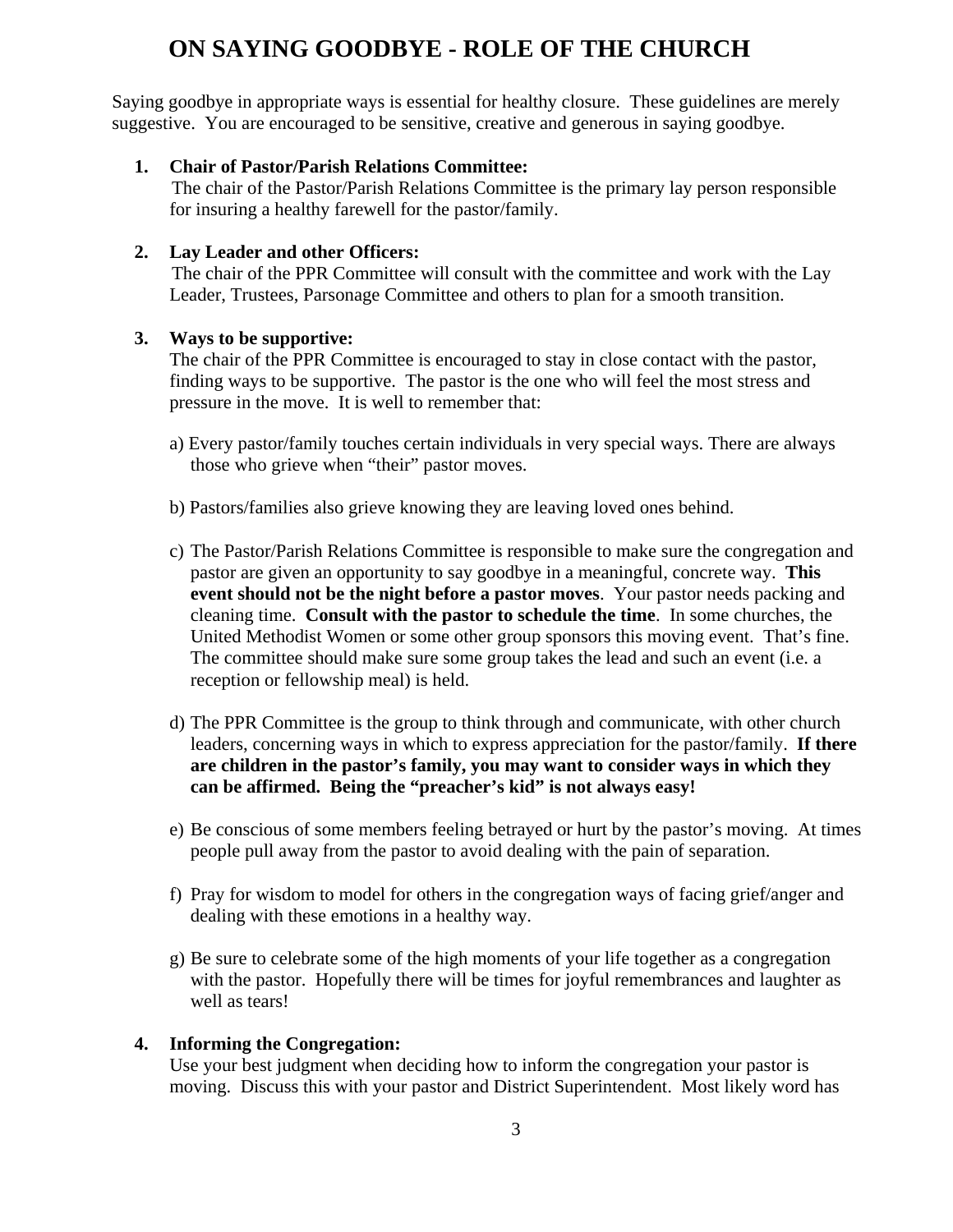already spread throughout the community that a change is taking place. The District Superintendent maintains a close contact with the PPR Committee and informs the chair of the Cabinet's decision. The Bishop requests that congregational announcements related to where the pastor is going or who will be coming to your church not be done until the final cabinet meeting in May. After that date, it will be appropriate to provide information in your church publications as well as congregational announcements.

#### **5. Lame Duck:**

Please remember that your present pastor is still your pastor until moving day. Do your part in avoiding the problem of the weeks before moving day becoming "lame duck" days.

#### **6. Parsonage Review:**

It is often painful for the parsonage family to have people in the church going through the parsonage at different times. **Refer to the document "Policy at the Time of Change of**  Pastors" located at the back of this transition book. (If there is no Parsonage Committee organized, then the chair of the PPR Committee is responsible.) You are encouraged to do this with sensitivity but also with honesty. If repairs are needed, work out a schedule for same with the pastor. Try to avoid having members coming in and out of the parsonage as volunteer repair persons. This requires enormous sensitivity: you do not wish to add to the stress of the moving pastor/family, nor do you wish to have a parsonage incomplete for the new pastor/family.

#### **7. Finances:**

The chair of the PPR Committee needs to work with the pastor and Finance Committee to make **SURE 50 % OF ALL APPORTIONMENTS, PENSIONS AND SALARIES ARE PAID UP TO DATE THROUGH JUNE 30**. This is **essential**. Failure to do so reflects very negatively on the pastor and congregation. Your present pastor is to be paid in full for the month of June.

#### **8. Goodbye means Goodbye!**

 Remember that saying goodbye includes an understanding that when the pastor leaves, he/she does not return for pastoral functions. You will have a new pastor for those ministries. Both pastor and laity are encouraged to follow this very important professional procedure. Too often we have new ministry handicapped by this problem.

*Celebrate the joys,* 

*forgive the mistakes* 

*and* 

*bid farewell with grace!*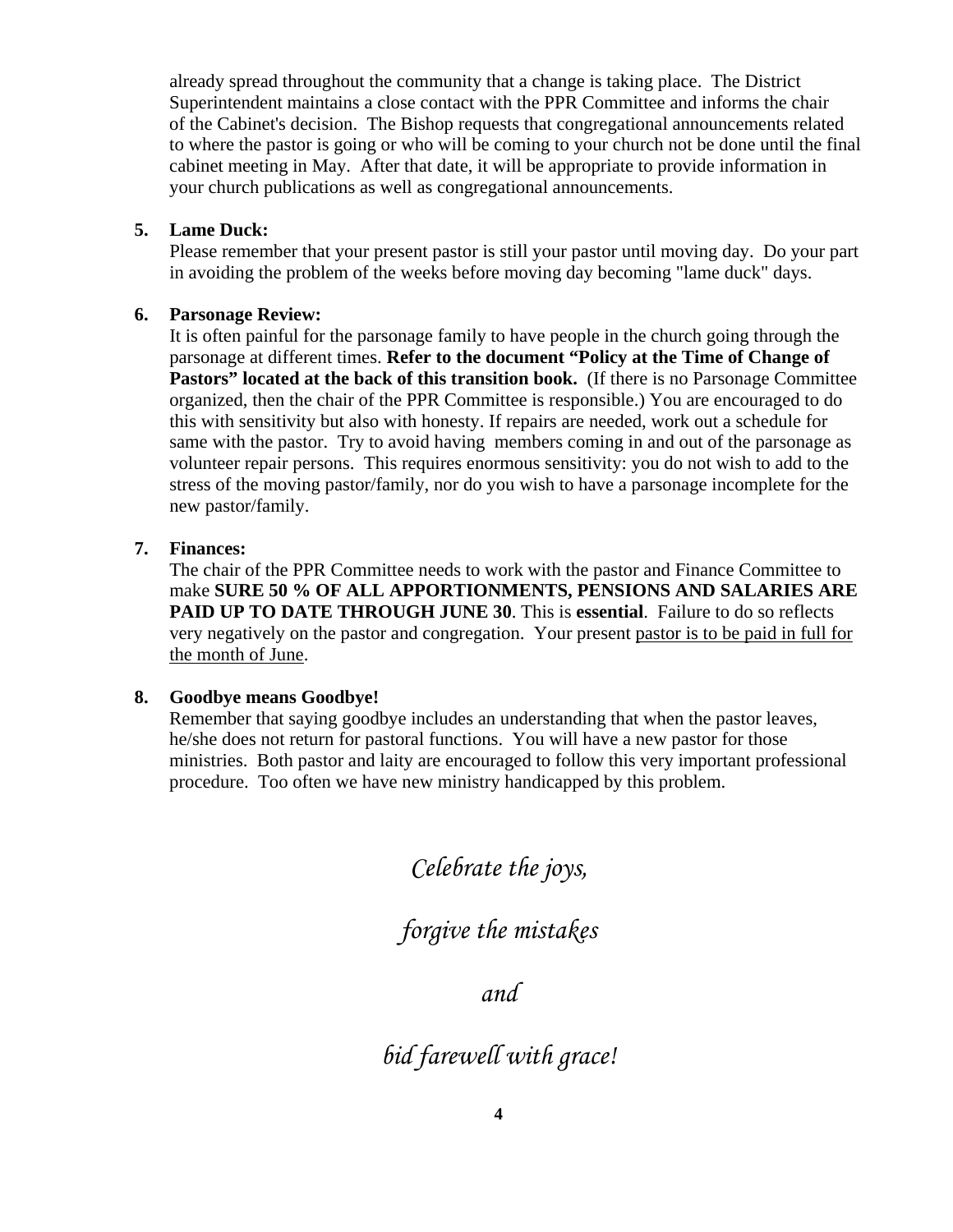### **ON SAYING GOODBYE - ROLE OF THE PASTOR**

The way in which you say goodbye is crucial to both how you will begin your new pastorate and how you will create the environment for your successor. Healthy closure is important for you, your family and congregation. Hopefully you will experience some grief as you prepare to leave. Sometimes there is also relief (and you do not need to feel guilty about that). It is natural to experience excitement as you anticipate your new appointment. Regardless, these weeks before moving will be hectic, full and stressful. You are encouraged to be kind to yourself; to pace yourself so that you can begin your new pastorate with a sense of freshness and energy.

You already know what leaving your pastorate involves. These suggestions are merely reminders. (That's what we do for our congregation every Sunday morning -- invite them to remember what they already know!)

#### **1. Consulting with PPR Chair:**

 Consult fully and frequently with the chair of your PPR Committee regarding all the concerns pertaining to your leaving. It is also well to include at least the Lay Leader in the "loop of information."

#### **2. Contact your successor:**

 Each projected pastor will be invited by the District Superintendent to a "Meet Your Pastor" event. At that time, the projected pastor and his/her family will have an opportunity to meet with the PPR Committee and, also, visit the parsonage. You will need to consult with your present District Superintendent concerning these details.

#### **3. Share feelings:**

Honestly convey to the chair of your current PPR Committee ways that the congregation can be helpful in the transition. Some pastors/families want help with packing while other pastors/families prefer as much privacy as possible. Share these and other feelings relative to the move with the PPR Committee.

#### **4. Seeking closure:**

Some pastors will find it helpful to make a list of persons with whom they need to seek closure. A practical way to do this is to list those you want to visit with, eat with, telephone or to whom you want to write a note. Seek closure before you move, for our professional procedures stipulate that we should not return for visits or pastoral duties.

#### **5. Being sensitive:**

Take the time to reflect on and seek to understand how various ones in the congregation feel about your leaving. Listen with your "inner ear." Some members may tend to be passively aggressive and it is really a reflection of their grief, fear of loss or sense of betrayal that you are now leaving them. This is a time that calls for your finest pastoral graces!

#### **6. Celebrate!**

Seek to find ways of celebrating the good pieces of your tenure and ministry.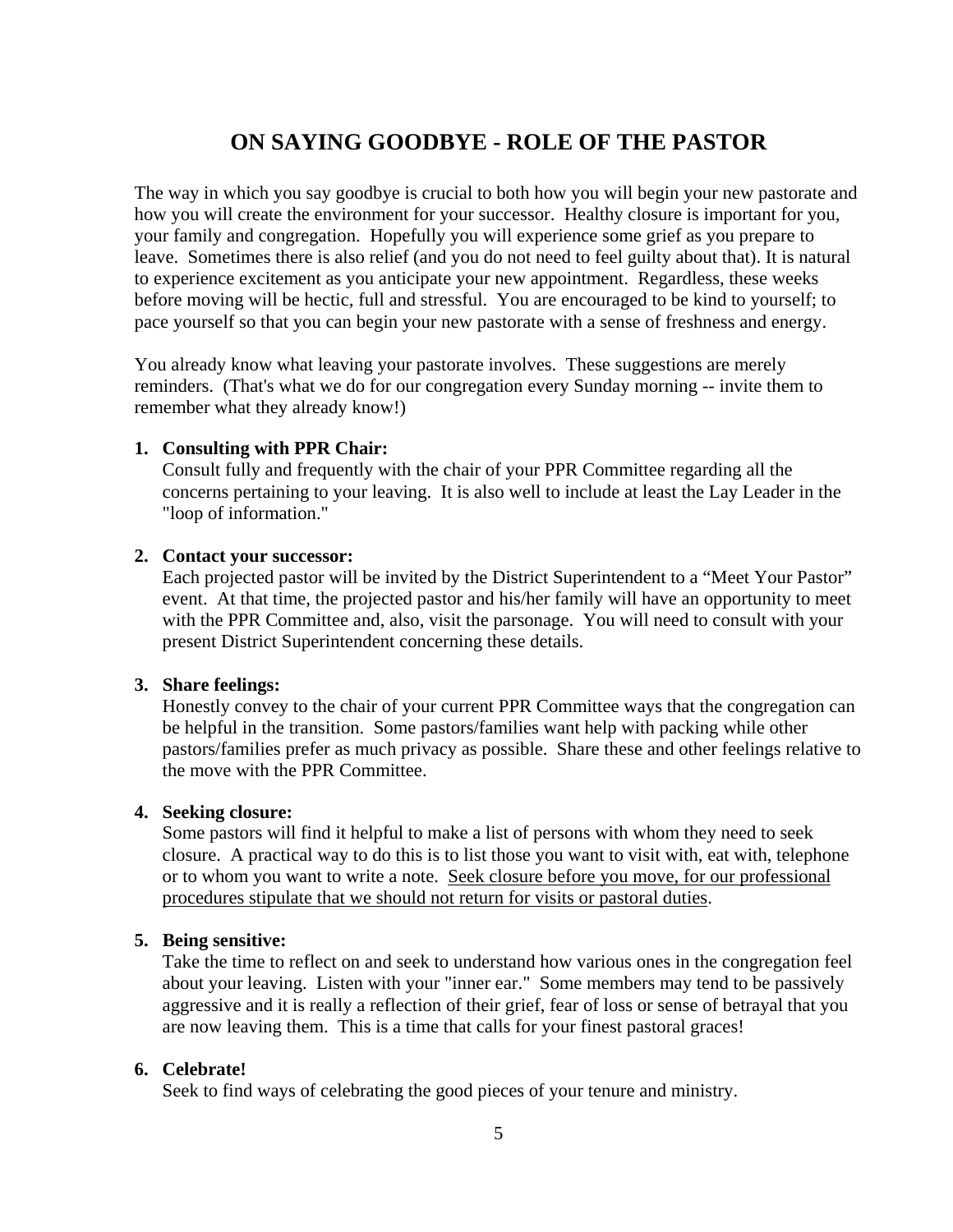#### **7. Interpret your leaving:**

Find ways to interpret to the congregation the appointive process through pastoral letters, newsletters, pulpit and various fellowship occasions. Invite the congregation to rejoice with you in your new opportunity for ministry. Help them to understand that you will not be able to return for visits or pastoral duties, even though it is painful to leave.

#### **8. Informing the PPR Committee:**

The District Superintendent will consult with the chair of your present PPR Committee informing them who will follow you. A formal announcement should be made to your congregation, by the chair of your PPR Committee, at an appropriate time established by your District Superintendent.

#### **9. Support for your successor:**

Do all that you can to show support for your successor. Tell the congregation that you will cease to be their pastor as of moving day. Do not be mislead into believing that the church will fall apart when you leave or that your relationship is so important to former members that you must respond by returning for weddings, funerals or counseling sessions. On moving day, just lay down the pastoral mantle of your present congregation. **Relinquish your keys and your control! Rest your ministry for your present church with God**.

#### **10. Responsibilities relating to the parsonage: (See document at back of booklet)**

Remember that the Virginia Conference Cabinet has provided directives for a Parsonage Support Committee be named by the District Superintendent to be on call within each district during this transition time. You are encouraged to invite the Chair of the PPR Committee and a representative of your district Parsonage Support Committee to do a walk-through in the parsonage **as soon as possible** to ascertain what needs to be done in preparation for your leaving and the incoming pastor/family. This can be a painful and difficult exercise but keep in mind that the same procedure is being followed to prepare for you.

#### **11. Be creative:**

Discuss with your PPR Committee some of the ways they can prepare for a new pastor- encourage them to be sensitive and creative.

#### **12. No lame duck!**

 You are the pastor of your present church until you move, and are responsible for what happens on your "watch."

#### **13. Pray!**

Above all, pray for patience, sensitivity, understanding and love in working through the transition. God still has a stake in your ministry!

#### **14. Anticipate:**

Look to the future with joy and anticipation!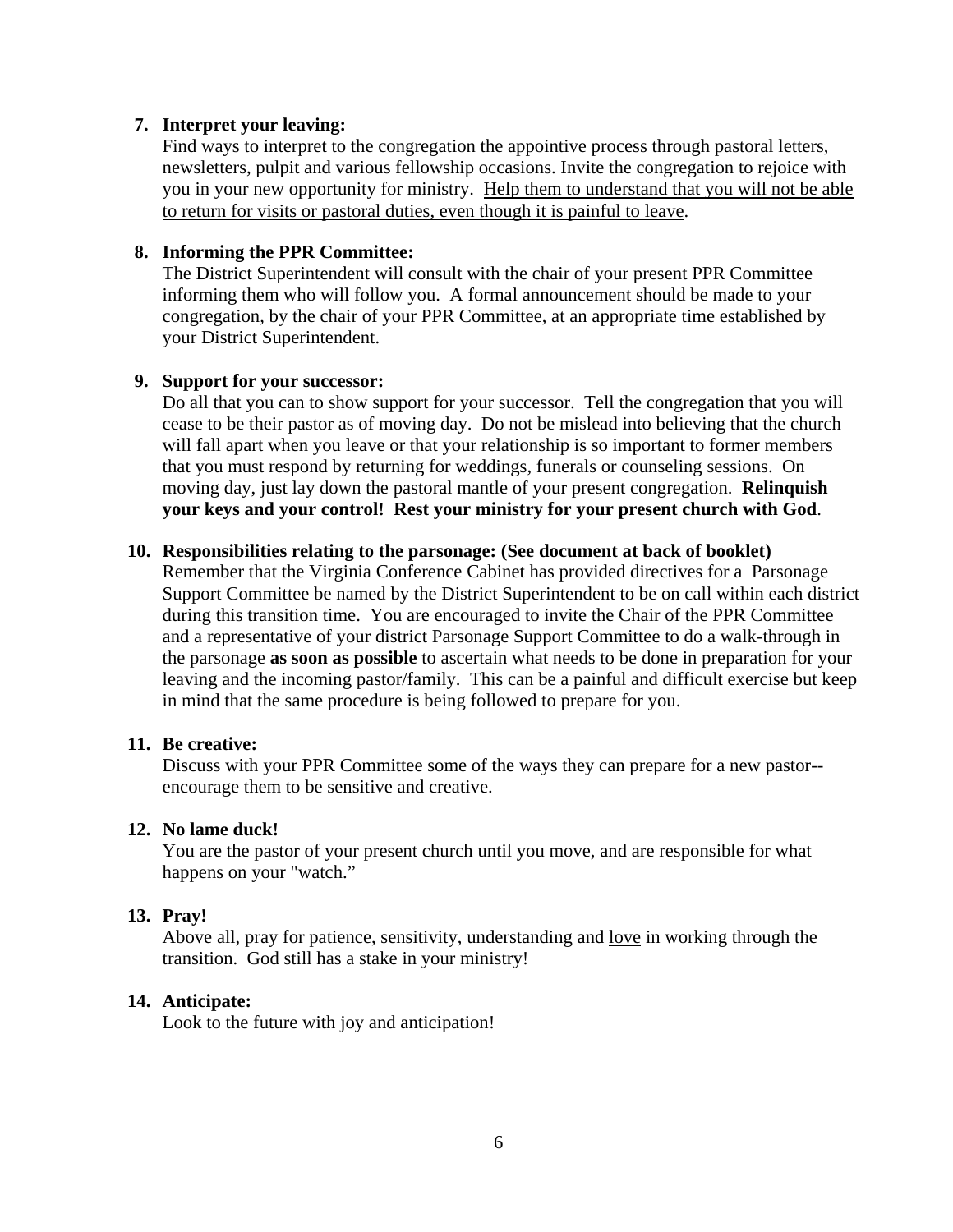## **ON SAYING GOODBYE - CHECKLIST FOR PASTORS**

This list suggests things to consider as you move. You may have your own checklist that is more useful than this. Nevertheless, please go through this list to be sure all the important items are included on your list.

#### **A. INITIAL PREPARATIONS**

- \_\_\_\_\_\_\_\_1. Contact your District Superintendent related to date and details of "Meet Your Pastor" event. Prepare to have your parsonage open for that event. (See Role of Pastor Guidelines)
- **2. Discuss various aspects of moving with PPR Chair.**
- \_\_\_\_\_\_\_\_ 3. Consult with your upcoming PPR Chair, at the time of your "Meet Your Pastor" event, related to making arrangements with a mover. (See moving guidelines sheet.)
- \_\_\_\_\_\_\_\_ 4. Arrange meeting with Parsonage Committee for parsonage review and inventory.
	- 5. Check with treasurer to see that at least 50% of all apportionments are paid prior to your move. This is ESSENTIAL --- contact District Superintendent if there is any shortfall.
- \_\_\_\_\_\_\_\_ 6. Check with treasurer on paying your full June salary.
	- \_\_\_\_\_\_\_\_ 7. Check with treasurer to see that a certified check (or whatever form of payment is required) is ready for movers of your successor.
	- \_\_\_\_\_\_\_\_ 8. Give definite information to successor as to when you will be out of the parsonage and when he/she should arrange to arrive.
	- \_\_\_\_\_\_\_\_ 9. Send copies of orders of worship, newsletter, pictorial directory, brochures, etc of your church to your successor as soon as possible after "Meet Your Pastor" event.
	- \_\_\_\_\_\_\_\_10. Put in writing for your successor all calendar/meetings/weddings/expectations.
	- 11. Get change of address cards from Post Office and notify publishers and others of new address.
	- <sup>12</sup>. Prepare to have someone to greet new pastor/family on moving day with food, flowers, etc. as expressions of welcome and have a check for movers.
	- \_\_\_\_\_\_\_\_13. Leave your new address and phone numbers with PPR Chair and new pastor.
	- **EXECUTE:** 14. See that parsonage lawn is cut and yard is attractive.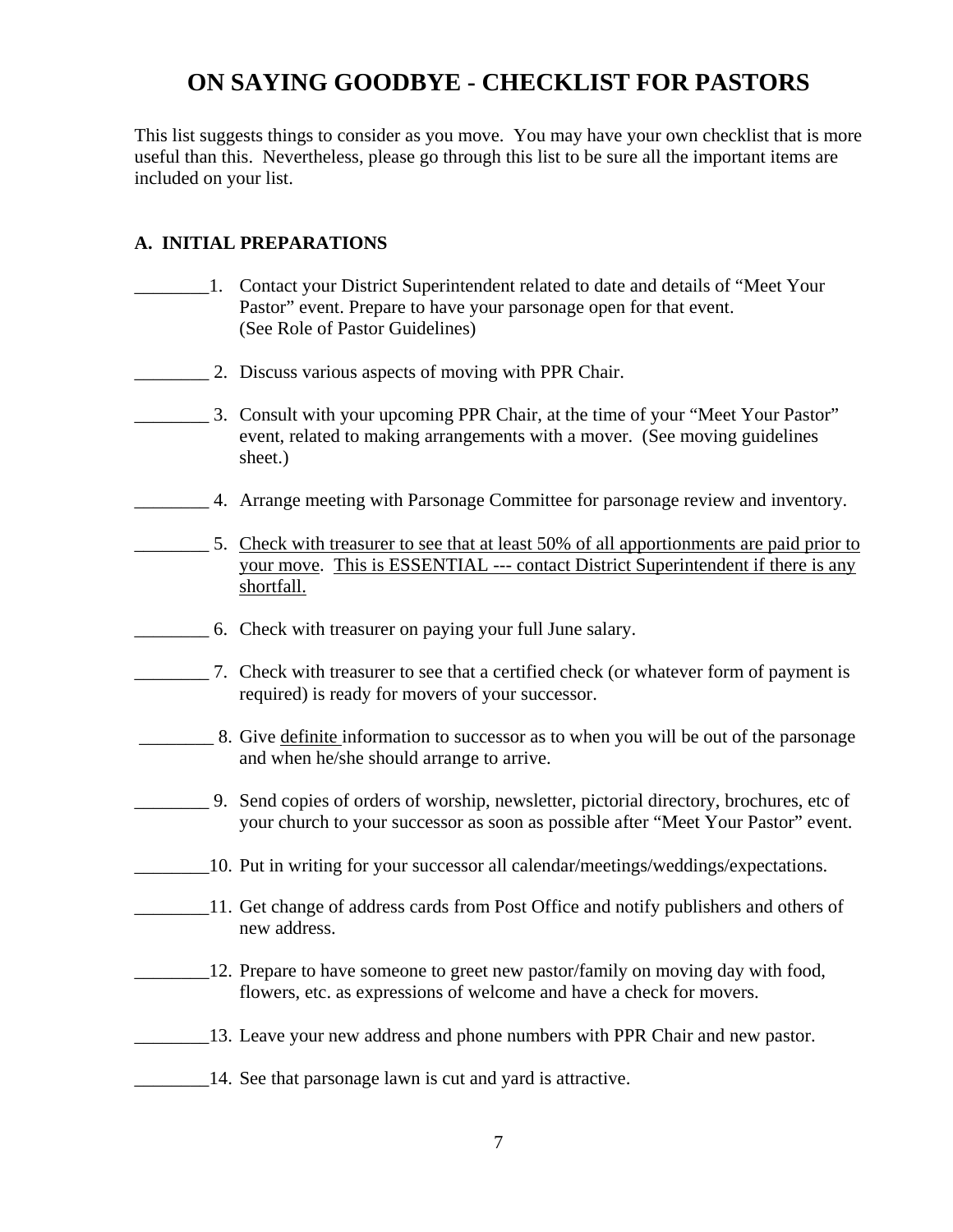- \_\_\_\_\_\_\_ 15. Utilities (NOTHING IS TO BE TURNED OFF -- DO WHATEVER IS NECESSARY TO INSURE ALL UTILITIES ARE ON FOR NEW PASTOR)
	- a. Phone (retain current number for new pastor ask that service be "suppressed.")

Inform new pastor if he/she is to make contact with telephone company too.

- b. Electricity
- c. Water
- d. Gas
- e. Trash pick-up
- f. Cable TV

Note: Give utility companies the date you will move and have them bill you as of that date. (Give them your new address.) Advise companies of the name of your successor and date of move after this information is released by your District Superintendent.

#### **B. SOME FINAL PREPARATIONS**

- \_\_\_\_\_\_\_ 16. Arrange for cleaning of parsonage (see "Checklist for Leaving Parsonage" at back of booklet.
	- 17. Leave set of labeled keys for parsonage and church.
- 18. Leave information about mail delivery system.
- 19. Up-date Parsonage Inventory (at back of book) with current information.
- 20. Leave information on service companies to call.
- 21. Identify fuse box locations and provide information on special items like garage door openers, lawn mowers, washers, dryers, etc.
	- 22. List of doctors, dentists, etc., that might be immediately helpful.

#### **C. CHURCH ADMINISTRATION**

- 23. List of homebound persons with addresses/phone numbers.
- \_\_\_\_\_\_\_ 24. List of those currently in the hospital and those needing close pastoral care. Explain.
- <sup>25</sup>. List of those who have died in past year: date/name/address/phone numbers of remaining families.
- \_\_\_\_\_\_\_ 26. List of members of PPR Committee with phone numbers.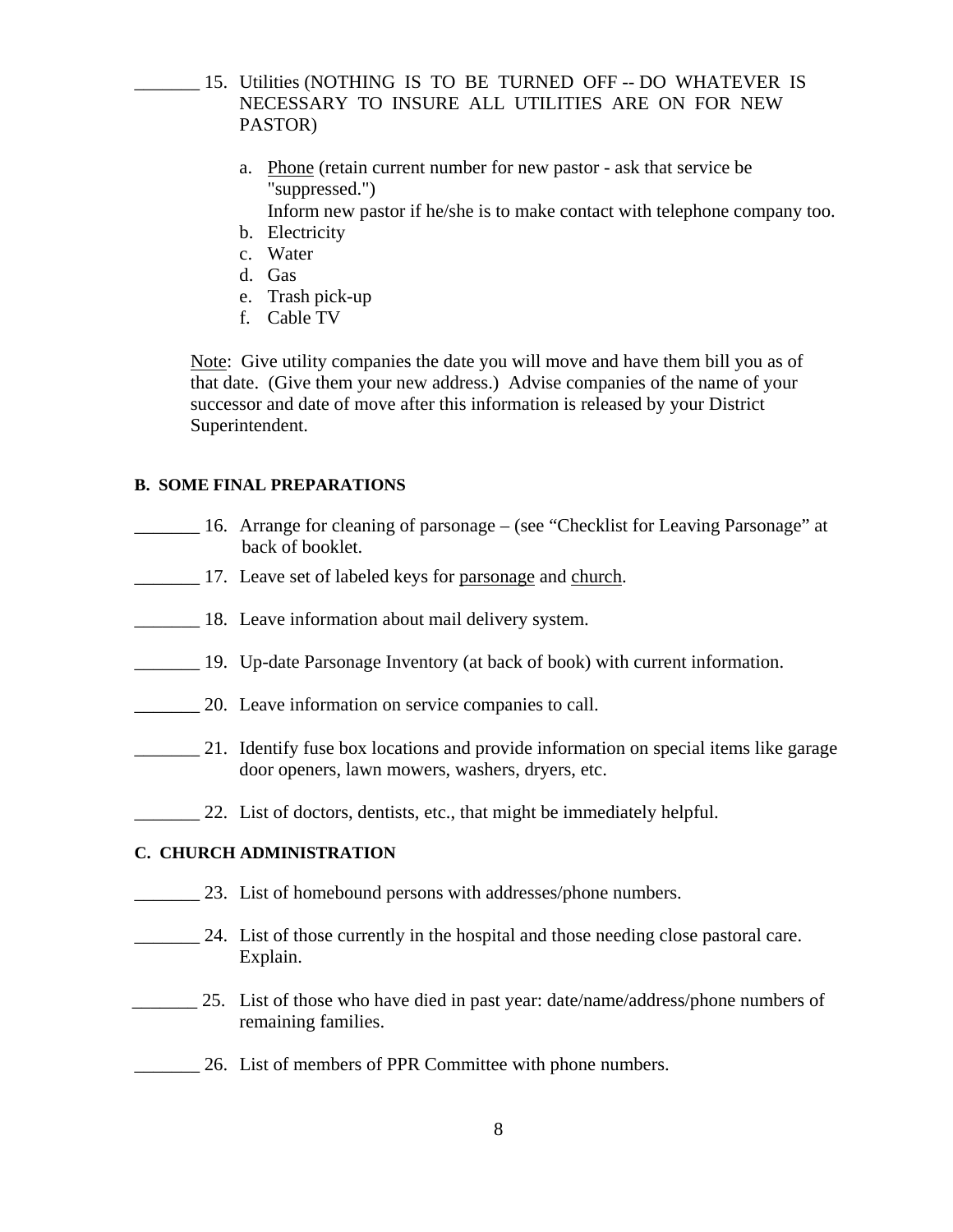- 27. List of names/phone numbers for church leaders, Chair of Trustees and Administrative Board/Council, etc.
- **EXECUTE:** 28. Current membership list.
- \_\_\_\_\_\_\_ 29. Up-to-date listing of prospective members (Provide information on follow up procedures for first-time visitors).
- **EXECUTE:** 30. List of college students and where.
- \_\_\_\_\_\_\_ 31. Up-to-date records on baptisms, membership, marriages, etc.
- **EXECUTE:** 32. Church calendar with all projected dates.
- \_\_\_\_\_\_\_ 33. Information on welcome plans, receptions, etc. Who are contact persons?
- 24. Provide information on traditions that are unique to your congregation.
- **EXECUTE:** 35. When and how is Holy Communion celebrated?
- \_\_\_\_\_\_\_ 36. Information on ecumenical services in which your church shares participates.
- \_\_\_\_\_\_\_ 37. Information on Charge Conference records, filing system, sources for information, Order of Worship file.
- **EXECUTE:** 38. A history of the church.
- **EXECUTE:** 39. Copies of newsletters for past year.
- \_\_\_\_\_\_\_ 40. Who prepares bulletins and newsletter; information on deadlines.
- **1.** Fellowship events celebrated weekly/monthly/yearly.
- <sup>1</sup>/<sub>2</sub> =  $\frac{42}{\pi}$  Important reports that will be helpful for charge conference and long range planning.
- 43. Copy of financial reports for past 12 months.
- **EXECUTE:** 44. Copy of current budget.

#### **D. CHURCH BUILDING/GROUNDS**

- **\_\_\_\_\_\_** 45. Information on who opens/closes building on Sunday and other days.
- \_\_\_\_\_\_\_ 46. List of instructions regarding lights, fuse box, alarm systems, cooling/heating systems and contact persons/companies if problems.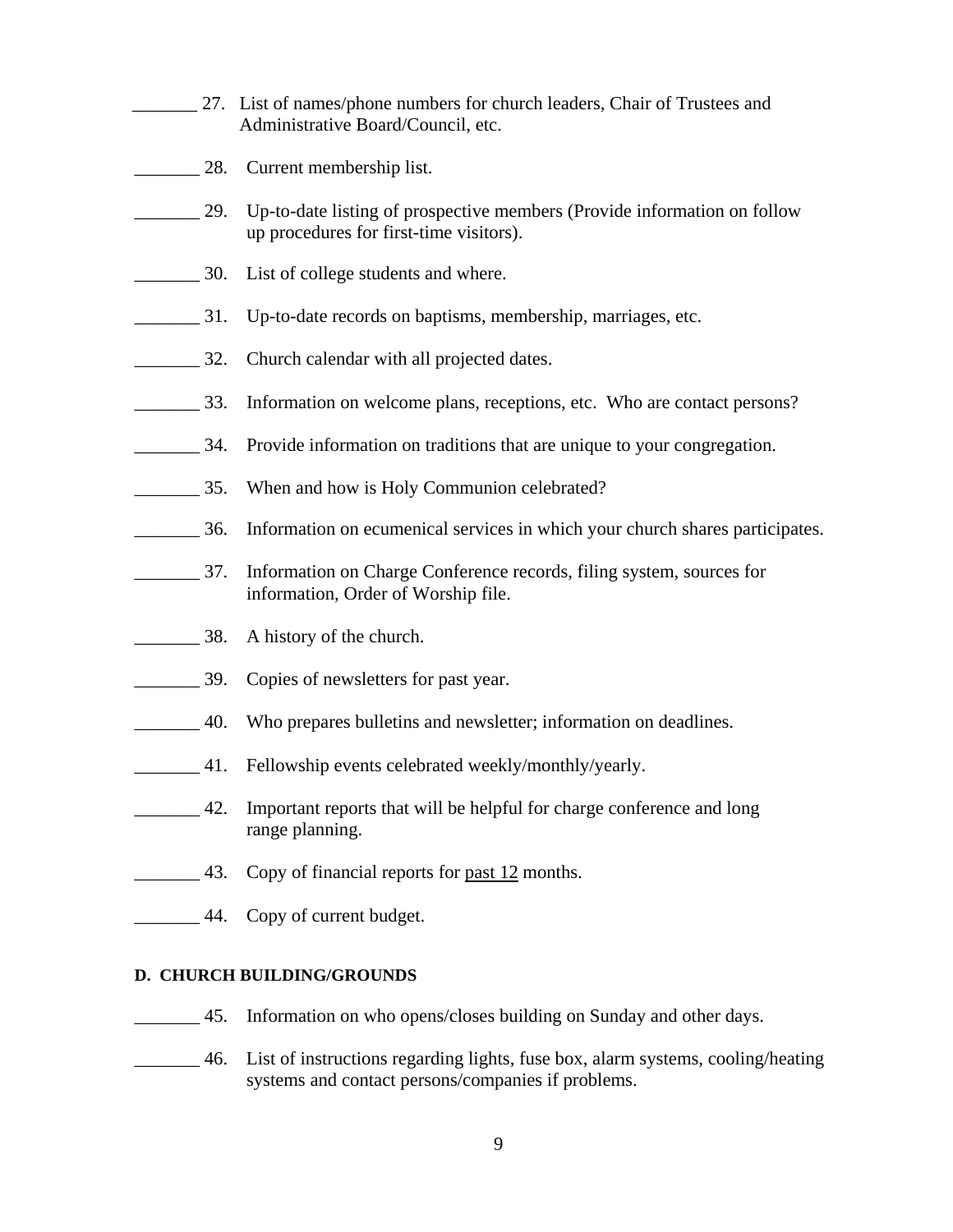- \_\_\_\_\_\_\_ 47. Information on who maintains the grounds -- responsible for snow removal, lawn care, etc.
- \_\_\_\_\_\_\_ 48. Who cleans the building and their schedule?
- **EXECUTE:** 49. Pastor's study/office cleaned and proper office furniture in place for successor.

#### **E. PARSONAGE FAMILY**

Note: Many of the items concerning the parsonage are addressed under the "Initial" and "Final" preparations section and under Parsonage Information.

- 50. List of nearby neighbors
- \_\_\_\_\_\_\_ 51. List of children/youth in church/neighborhood; (correspondence with children in parsonage family where applicable).
- \_\_\_\_\_\_\_ 52. List of dependable baby sitters, addresses, ages and phone numbers (if child care is probable).
- \_\_\_\_\_\_\_ 53. Helpful information on lawn care, etc.
- 54. Any traditions in the church involving the parsonage such as annual open house, etc.

Note: Feel free to copy this check list. You can assign MANY of these tasks to OTHER persons.

It is helpful to have the information suggested in this check list provided in an orderly fashion in a note book on the pastor's desk at the time of his/her arrival.

It requires work to prepare adequately for our successor. AS PROFESSIONALS, we want to prepare well for he/she who follows us. There is therapeutic value in organizing materials for your successor -- it helps you to feel good about completing your work and good about giving the new pastor vitally important information.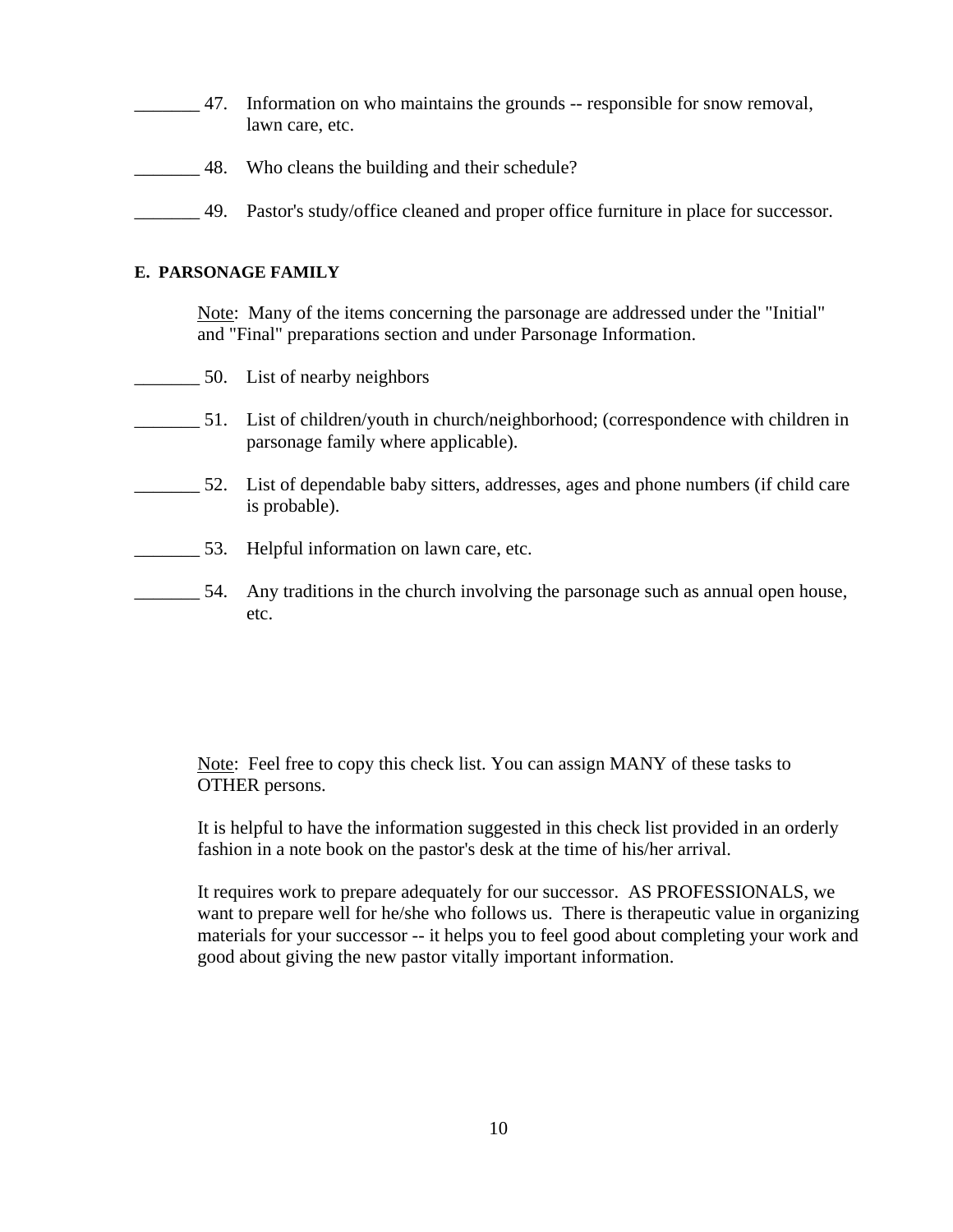### **AN ORDER OF FAREWELL TO A PASTOR**

*This order may be used within a service of worship on the last Sunday before a pastor moves to another congregation or retires, or it may take place at a special service.* 

*As a Response to the Word, the lay leader or another designated leader comes forward and announces that the time has come to say farewell to the pastor.* 

*One or more persons may recall with thanksgiving the pastor's ministry.* 

*A gift or symbol may be given with appropriate words of thanks.* 

*A stole may be left to put on the next pastor.*

*The pastor and congregation may release one another with these or similar words:* 

Pastor --

 I thank you, the members and friends of *Name* United Methodist Church, for the love and support you have shown me while I have ministered among you.

 I am grateful for the ways my leadership has been accepted. I ask forgiveness for the mistakes I have made. As I leave, I carry with me all that I have learned here.

#### **Congregation --**

 **We receive your thankfulness, offer forgiveness, and accept that you now leave to minister elsewhere. We express our gratitude for your time among us. We ask your forgiveness for our mistakes. Your influence on our faith and faithfulness will not leave us with your departure.** 

Pastor --

 I accept your gratitude and forgiveness, and I forgive you, trusting that our time together and our parting are pleasing to God. I release you from turning to me and depending on me. I encourage your continuing ministry here and will pray for you and for your new pastor, *Name*.

*The pastor may pray extemporaneously, or the pastor and congregation may join in the following prayer:* 

 **Eternal God, whose steadfast love for us is from everlasting to everlasting, we give you thanks for cherished memories and commend one another into your care as we move in new directions. Keep us one in your love forever, through Jesus Christ our Lord. Amen.** 

*A hymn may be sung.* 

*(Reference: United Methodist Book of Worship, 1992)*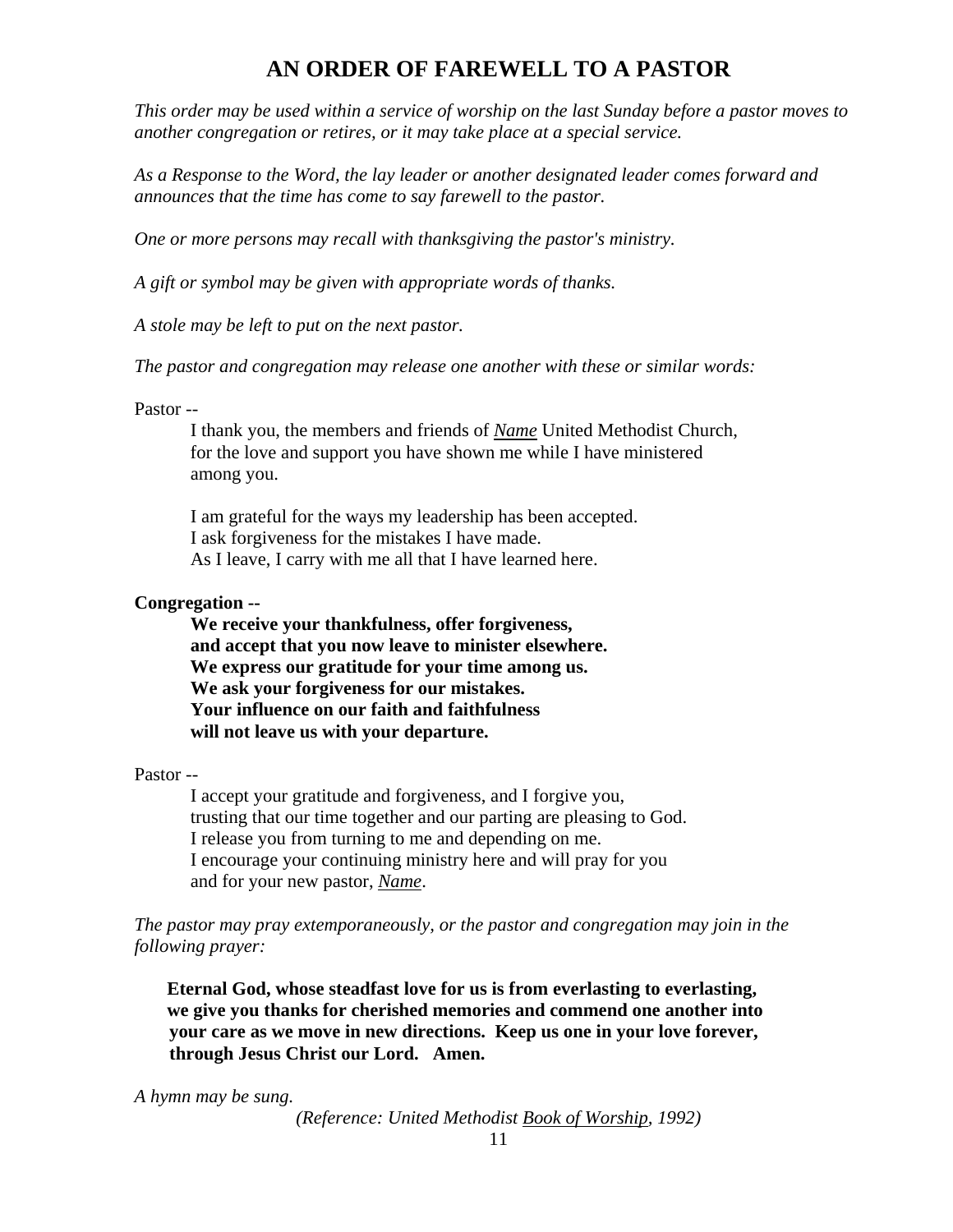# **SECTION II**

# **BEGINNINGS**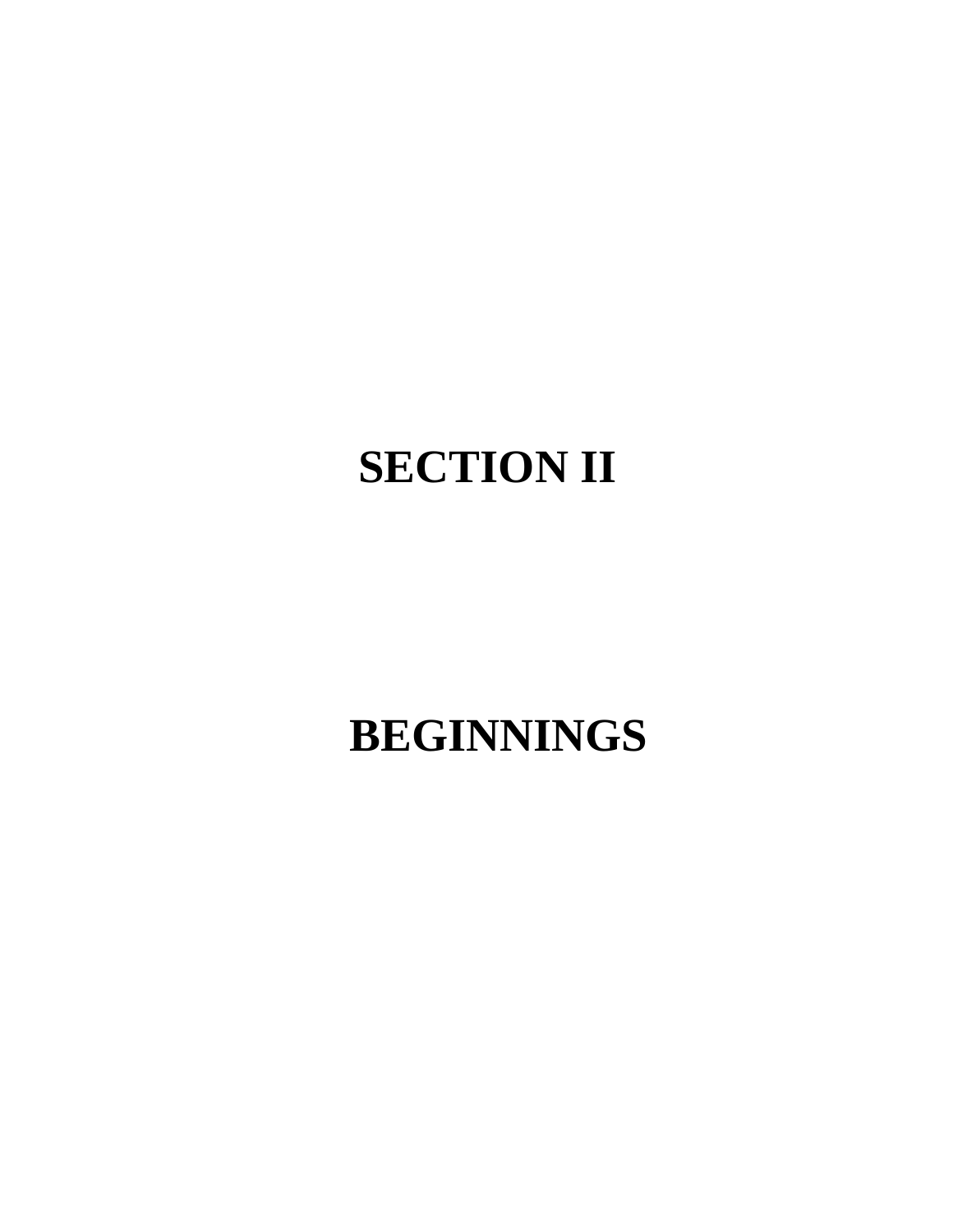### **ON SAYING WELCOME! THE ROLE OF THE CHURCH**

The kind of welcome that is extended the incoming pastor/family often sets the tone for the relationship that will exist between pastor and congregation. It is difficult to adequately prepare a farewell for one pastor/family and at the same time prepare to welcome the new pastor/family. This is uniquely United Methodist! Yet, as challenging as it may be, it is essential that both the "letting go" and the "embracing" be equally fulfilled. Above all, feel free to be creative and to plan to make the welcome one of joy and real excitement.

Following are some guidelines to assist you in welcoming the new pastor/family. The primary responsibility for this rests with the chair/members of the PPR Committee.

#### **1. PPR/Chair:**

 The chair of the PPR Committee is encouraged to stay in touch with your District Superintendent.

#### **2. PPR Committee:**

 After the April Cabinet Meeting, the District Superintendent will be establishing a "Meet Your Pastor" gathering with the PPR Committee and incoming pastor. At this time the new pastor will be visiting the parsonage and church/churches of the new appointment. The goal in all of this is to give the new pastor/family a real sense of welcome! It is not recommended that people from your church go to visit the new pastor at his/her present church.

#### **3. Extend an early welcome!**

 Encourage some of the church leaders to write notes/letters of welcome to the new pastor/family after the formal announcement is made to the congregation.

#### **4. Remember the children:**

 If there are children/youth in the incoming pastor's family, consider ways to help them feel welcome. You are encouraged to think creatively. Prepare for entertainment during early days.

#### **5. Formal announcement:**

 The PPR Committee chair needs to be responsible for an article announcing the appointment of the new pastor in the local newspaper(s) a few days prior to the coming of the pastor.

#### **6. Welcome reception?**

 The PPR Committee Chair should discuss with the incoming pastor plans to welcome his/her family. This can include such things as a reception, fellowship gathering, neighborhood groups, etc.

#### **7. Moving plans:**

 The PPR chair needs to discuss with the incoming pastor plans involving moving day schedule, etc. (see Guidelines for Moving, page 21).

#### **8. First Sunday:**

 The PPR chair needs to be the primary contact person relative to the first Sunday. Discuss your role in terms of presenting the pastor/family to the congregation. Mutually agree how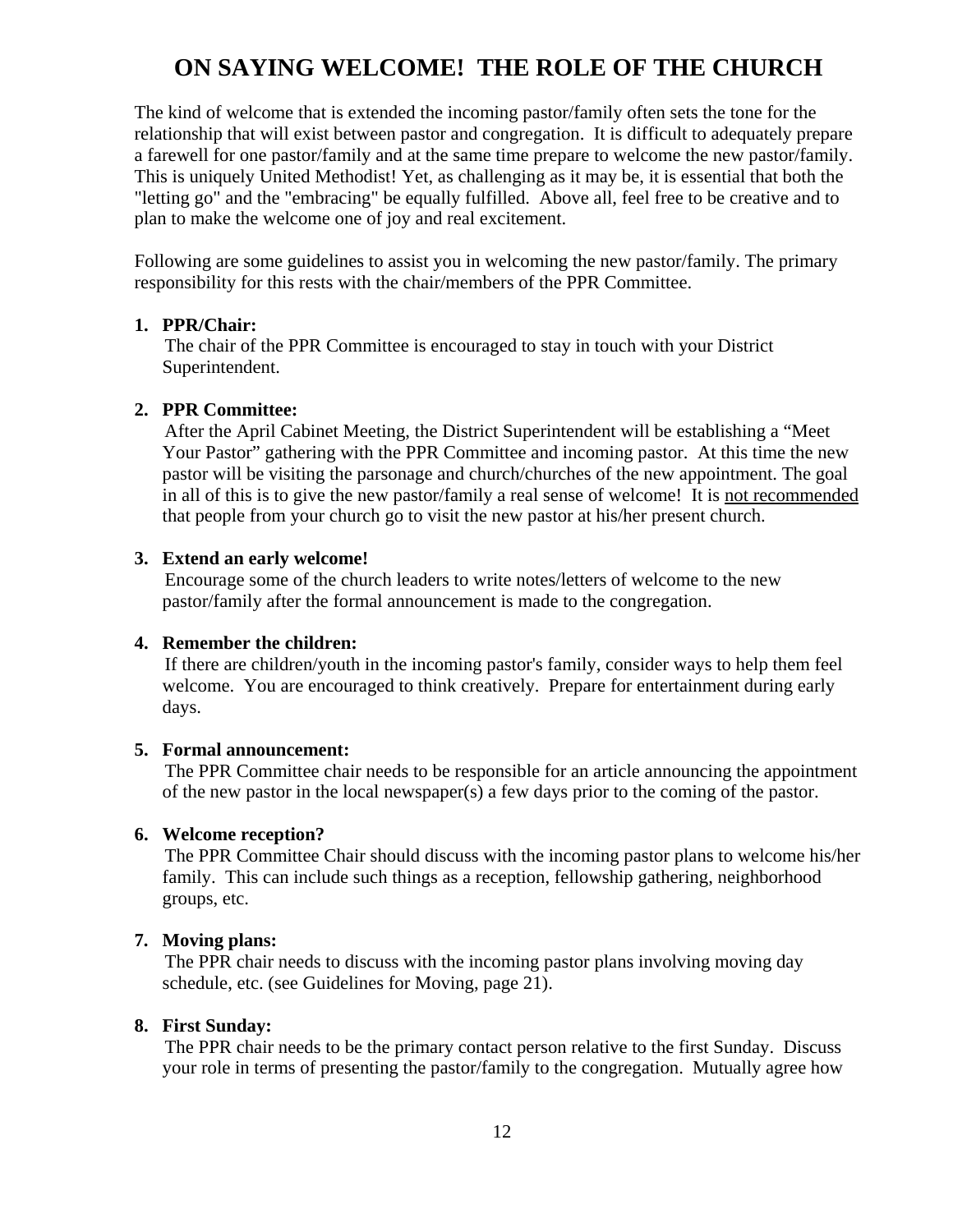this will be done in the context of worship/reception/order of worship, parish newsletter, etc. (See "An Order for The Celebration of an Appointment" Pg. 18.)

#### **9. PPR meeting with new pastor:**

 Discuss with the incoming pastor a date for your first PPR Committee meeting. It is important for the PPR Committee to meet with the pastor within the first couple of weeks. One of the suggestions for this first meeting is to use the "Expectations of the Pastor's Role" (see next page). This allows for understandings to be clear. This instrument then becomes the basis for review of the pastor's ministry in the months ahead.

 Also, be sure a clear understanding is established regarding office hours, time off, etc. Support your pastor in the discipline of keeping regular hours so as to be available to the congregation, as well as time for personal replenishment. It is helpful to interpret to the congregation that pastors are generally heavily committed on weekends and need to take time off during the week.

 In that first meeting, discuss with your pastor any understanding you have about policies relating to weddings, funerals, etc. Share church goals with the pastor. In the first meeting, go over the pastor's compensation and pay periods. Be clear about such things as utility bills, purchase/payment of office supplies, etc.

Set dates for future meetings; you may want to meet more frequently the first year.

 Remind members of the PPR Committee that they serve as the primary listening and support group for the pastor.

#### **10. Vacation plans:**

 Discuss vacation time immediately. Remember that since the United Methodist Church has an itinerant ministry, if the pastor has not had a vacation prior to the move then it is appropriate and important to enjoy a vacation before the end of the year. (There are vacation and continuing education policies established by the Cabinet. Consult with your D.S. for details.)

#### **11. Church leaders' meeting:**

 Consider arranging a meeting of the Lay Leader and persons from various groups in the church with the new pastor. This might be a dinner or an informal gathering.

 Hopefully the new pastor will not be put in a position of needing to make major decisions during his/her first few weeks. This beginning time ought to provide opportunities for getting to know the congregation.

#### **12. Congregation understanding:**

 Discuss ways of encouraging the congregation to welcome the new pastor and to be patient as he/she learns names/traditions of the church.

 **Please remember that these are not rules but suggestions to stimulate your thinking. You have a sacred trust. Pray for wisdom and insight.**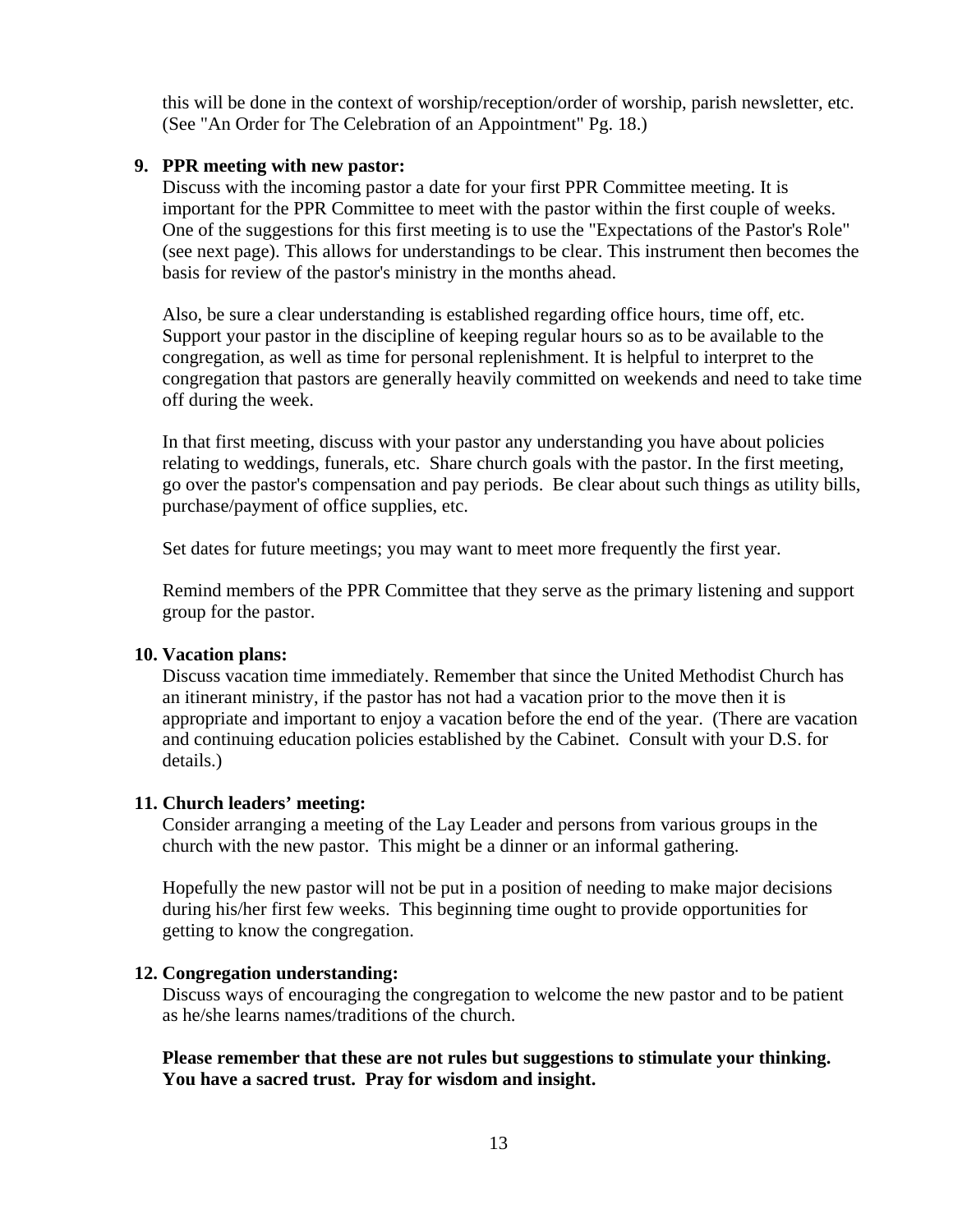## **EXPECTATIONS OF THE PASTOR'S ROLE – FOR PPR COMMITTEE**

To be used with the new pastor at first meeting of PPR Committee.

*How important is each pastoral function to you? On the line in front of each statement, write the number 6 if you think the function is extremely important, 1 if you think it is extremely unimportant. Otherwise rank the responsibility as 2, 3, 4 or 5 as you estimate it somewhere inbetween*.

- \_\_\_\_\_\_\_\_\_1. Works with adults in adult religious education classes and/or special seminar series, etc. 2. Participates in community projects and organizations, such as service clubs, United Way, etc. \_\_\_\_\_\_\_\_\_3. Ministers to the sick, dying and bereaved. **EXECUTE:** 4. Leads corporate worship. \_\_\_\_\_\_\_\_\_5. Works with congregational boards and committees. \_\_\_\_\_\_\_\_\_6. Maintains a disciplined program of prayer and personal devotion. \_\_\_\_\_\_\_\_\_7. Accepts speaking engagements before community and civic groups, for special community occasions or radio/TV \_\_\_\_\_\_\_\_\_8. Oversees church office activities, church bulletins, correspondence, records, etc. \_\_\_\_\_\_\_\_\_9. Tries to maintain harmony and resolve conflict among church members over church programs, finances and elections. \_\_\_\_\_\_\_\_10. Prepares and preaches sermons. 11. Visits new residents and recruits new members.
- 12. Counsels with persons about their personal problems.
- 13. Follows a disciplined program of continuing education.
	- \_\_\_\_\_\_\_\_14. Works with children, visits children's Sunday school classes, gives children's sermons.

\_\_\_\_\_\_\_\_15. Assists victims of social neglect, injustice, and prejudice; cooperates with social services and charitable programs.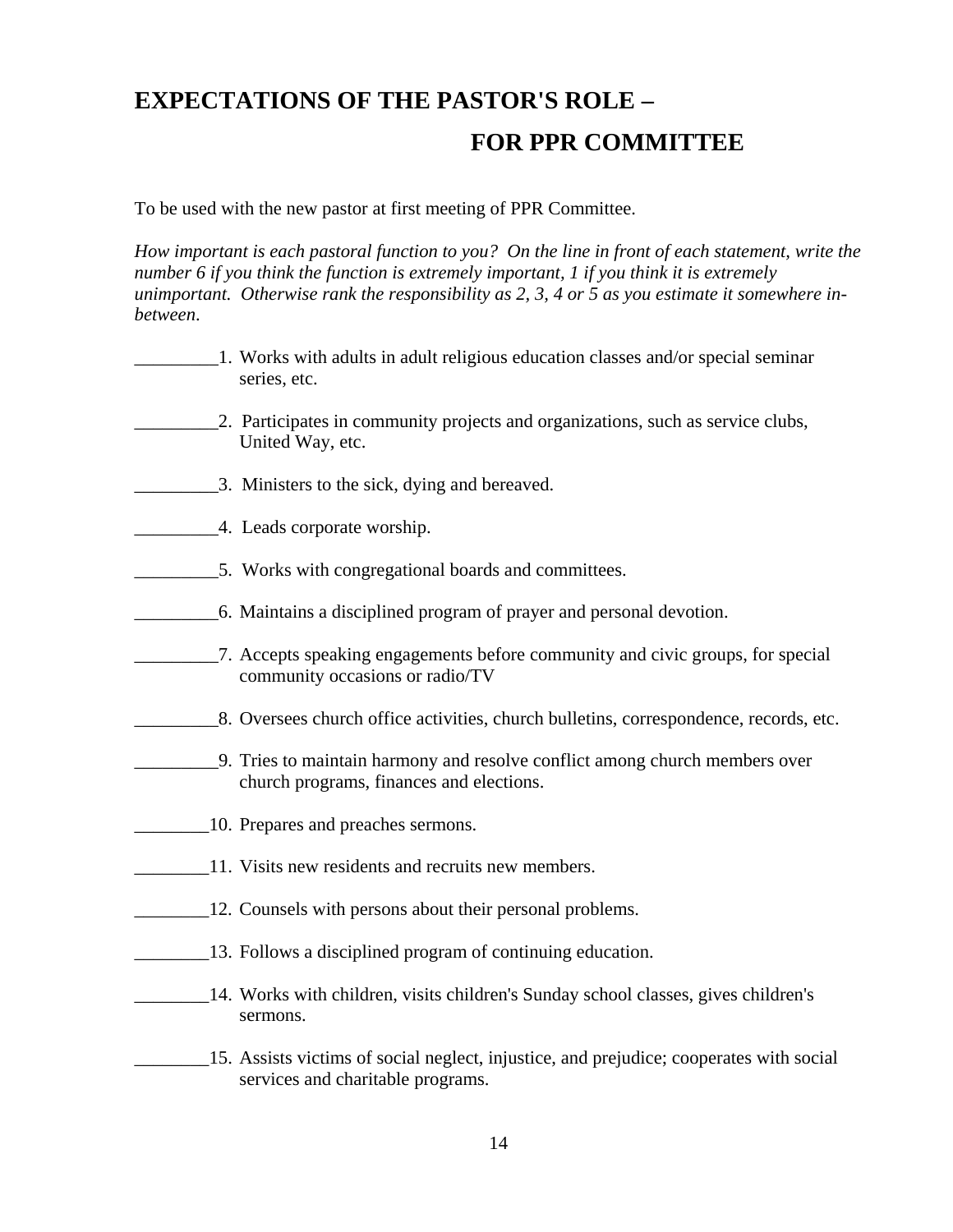- \_\_\_\_\_\_\_\_16. Works with youth (junior and senior high) in classes and/or fellowship groups.
- \_\_\_\_\_\_\_\_17. Administers baptism and communion, conducts weddings and funerals.
- \_\_\_\_\_\_\_\_18. Cultivates a home and personal life with some friends and interests outside local church activities.
- \_\_\_\_\_\_\_\_19. Leads financial drives and building programs.
- \_\_\_\_\_\_\_\_20. Talks with individuals about their spiritual development, religious life and beliefs.
- \_\_\_\_\_\_\_\_21. Participates in denominational activities and conferences beyond the local church.
- 22. Presents denominational programs to the congregation.
- \_\_\_\_\_\_\_\_23. Helps plan church budget and helps oversee church finances.
- 24. Fosters fellowship at church gatherings.
- 25. Serves as an example of high moral and ethical character.
- 26. Maps out objectives and helps plan over-all church strategy and programs.
- 27. Involves capable people in church activities, recruits and enables lay leadership.
- \_\_\_\_\_\_\_\_28. Visits regularly in the homes of the membership.
- \_\_\_\_\_\_\_\_29. Counsels people facing major decisions of life, such as marriage.
- \_\_\_\_\_\_\_\_30. Suggests new ideas for activities and church programs.
- 31. Promotes enthusiasm for church ministry efforts.
- \_\_\_\_\_\_\_\_32. Gives oversight to the Sunday school program of the church.
- \_\_\_\_\_\_\_\_33. Leads confirmation classes for youth and adults.

*Now that you have completed the questionnaire, please go back and draw a circle around the number of the five functions that you consider most important. Discuss the outcome with one another and your pastor.*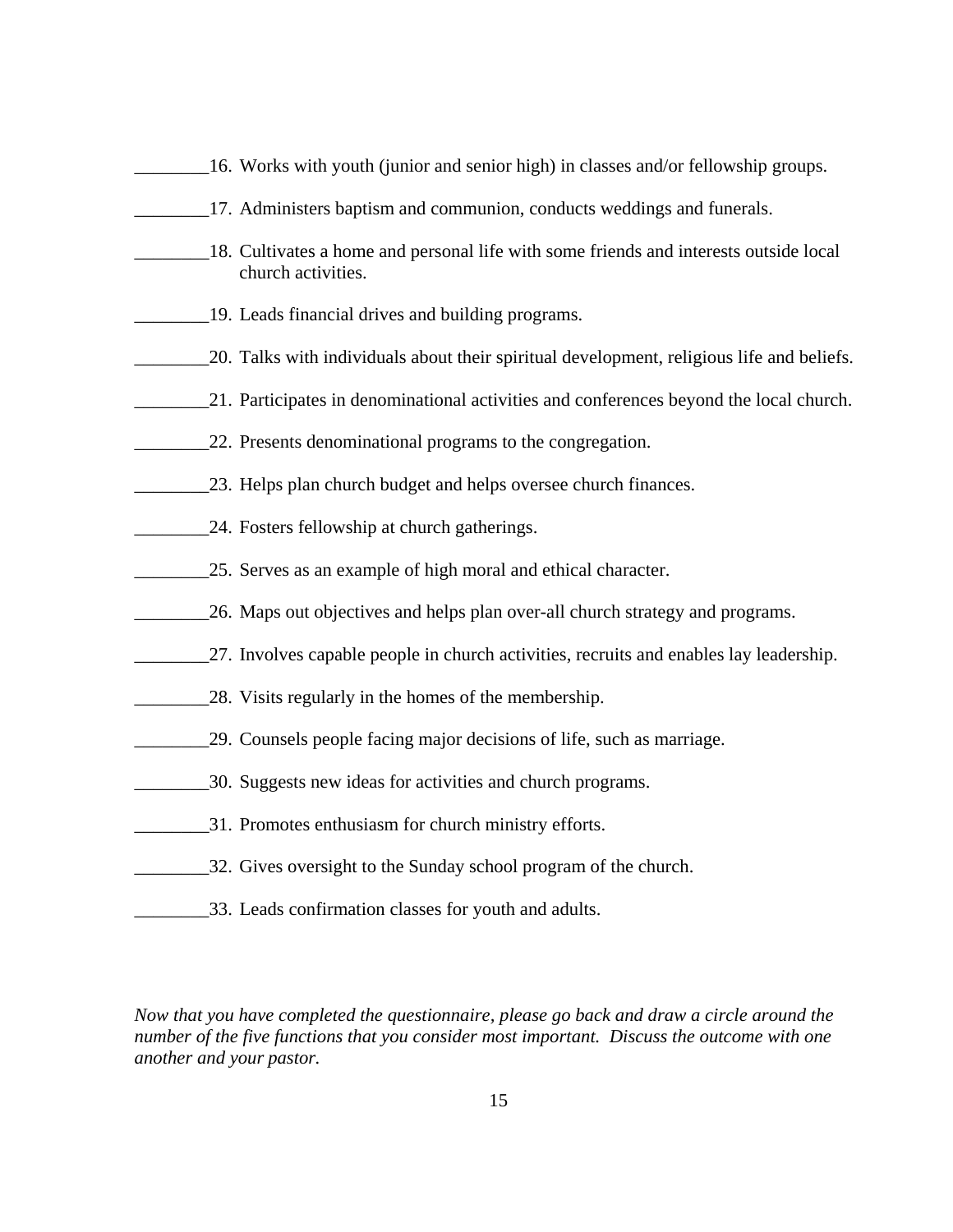## **ON BEGINNING AGAIN! THE ROLE OF THE NEW PASTOR**

Most of you know what it means to "begin again". And hopefully you feel good about your new appointment. That will make it much easier. You also know how to make a smooth transition, so the suggestions here are minimal reminders.

#### **1. Become familiar with laity expectations:**

Please take the time to read what is being asked of the laity in this booklet.

#### **2. Have you been contacted?**

Has your projected District Superintendent arranged for your involvement in a "Meet Your Pastor" event? If not, inquire with your present Superintendent about Cabinet plans.

#### **3. Remember your family!**

Remember, if you have family, schedule time to be with them. Often pastors have a ready group of people with whom relationships will develop and fresh challenges will be met. However, in this time of stress and transition, one's own spouse/child may suffer loneliness.

#### **4. Expect grief:**

Do not be surprised if you suddenly miss your former congregation more than you thought you would. The familiarity and comfort of your former church may control your thoughts during the early days of your move.

#### **5. You are still a stranger:**

Remember: This new congregation does not love you yet nor should it be expected to. More likely they love your predecessor. We are not called to be loved BUT to love and serve. Serving others with compassion, sensitivity, openness and competence will win their respect. The love will come later!

#### **6**. **Meeting with PPR Committee**:

Once you move, arrange a meeting as soon as possible with the PPR Committee and discuss the document on Pages 14-15.

#### **7. Moving plans:**

Be clear with PPR chair and your predecessor concerning your plans for arrival on moving day. Discuss with the chair of the PPR Committee your feelings about the best way and time to be introduced to the congregation. Arrive at a mutual agreement. You may wish to consider the "Order for the Celebration of An Appointment" during your first service. (See Pages 18-19.)

#### **8. Basic commandment:**

Remember the fundamental commandment: "Speak no ill of your predecessor."

#### **9. Parsonage ready?**

Every effort is being made for the parsonage to be ready for you when you arrive. If there are problems, deal with them thoughtfully and avoid unnecessary disputes. If there are major problems, please call the District Superintendent who will be prepared to deal with your concerns.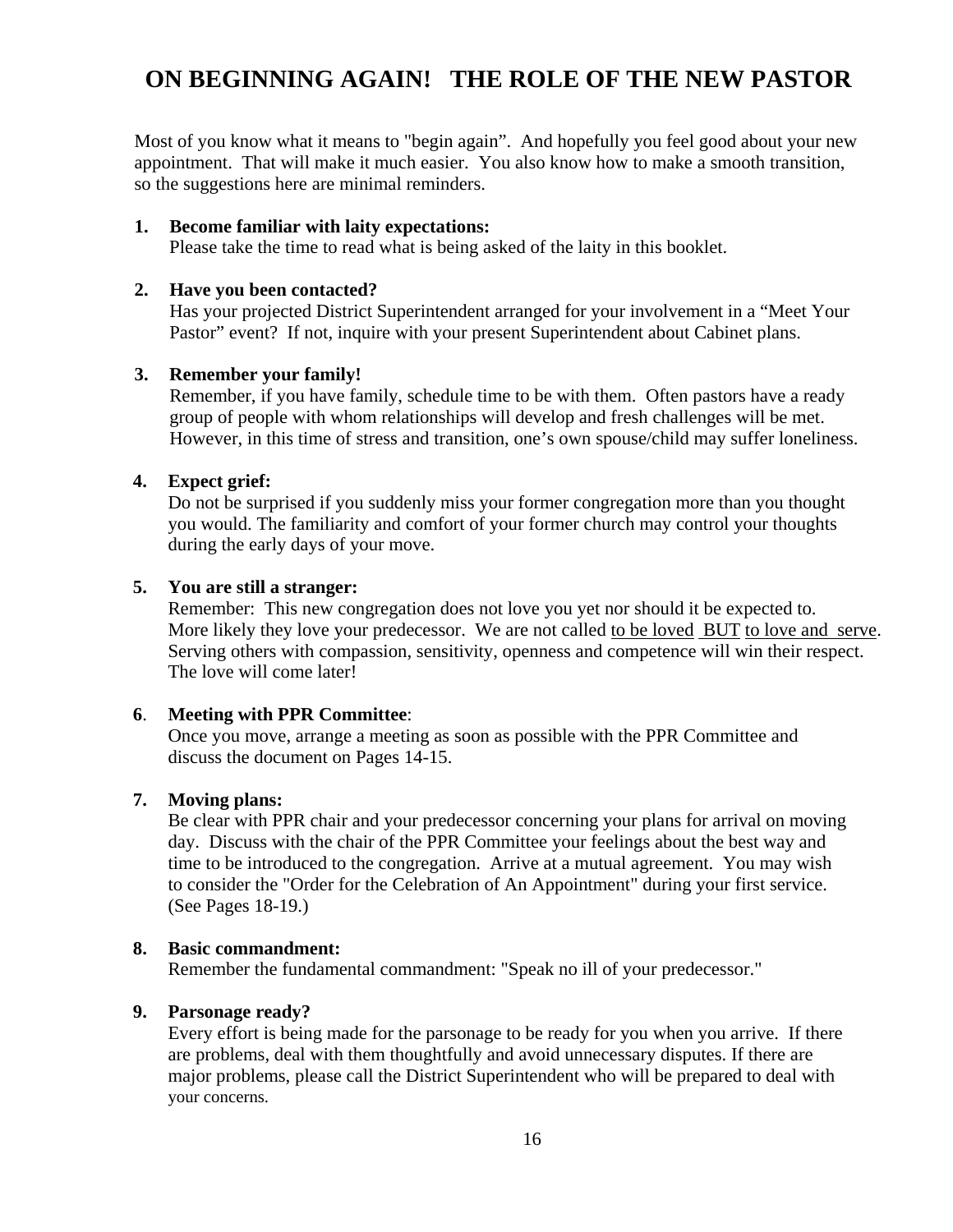#### **10. Things to remember:**

Some things to bear in mind as you begin your new pastorate:

*Do not lose heart. You come to love more than to be loved. You seek to understand more than to be understood. You are willing to listen even if not heard. Never lose your nerve! Affirm everyone and everything you can. Pray. And pray some more.* 

### *HAVE FUN!*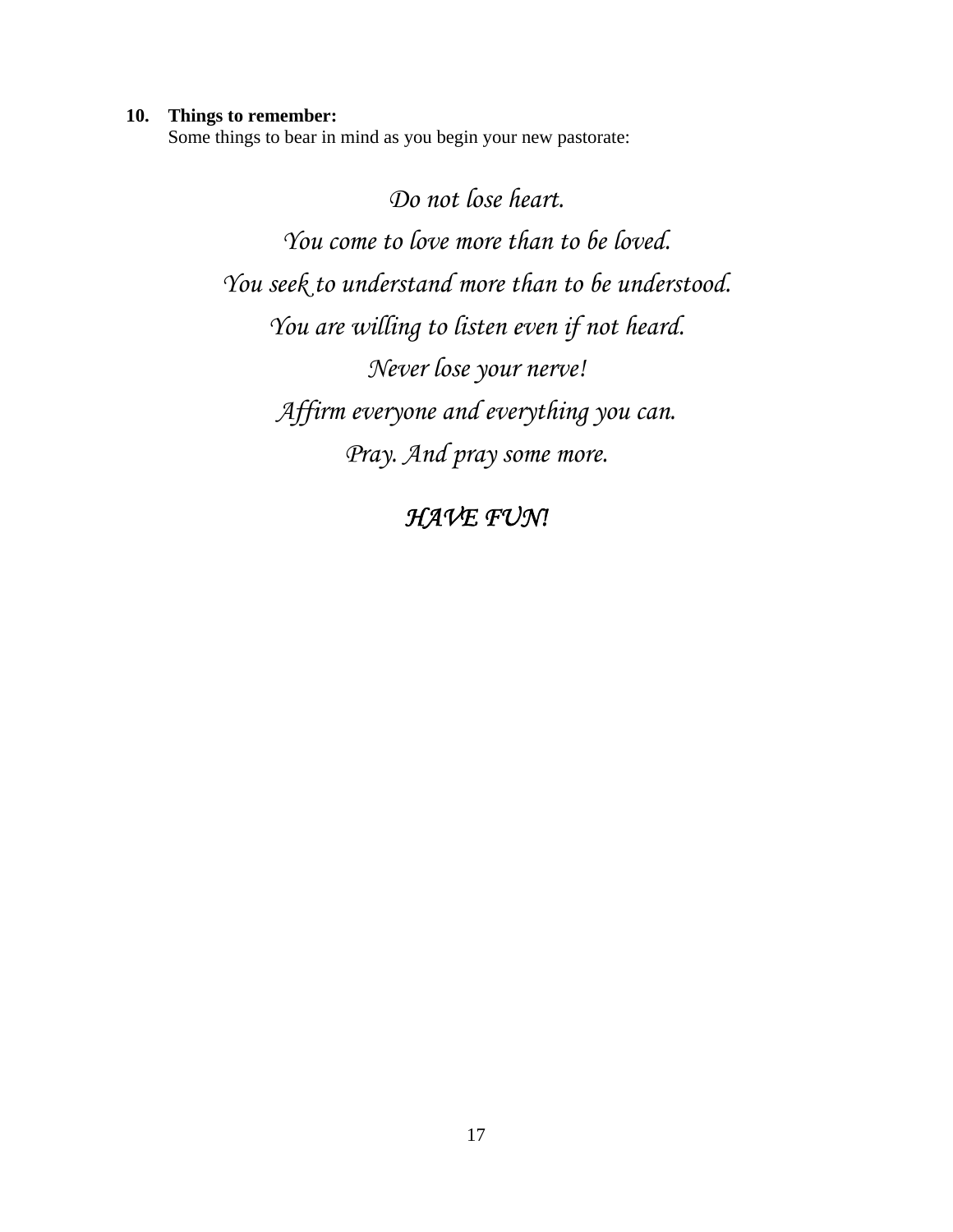### **AN ORDER FOR THE CELEBRATION OF AN APPOINTMENT**

This order is intended primarily for use within a corporate service of worship. It may be led by the chairperson of the PPR Committee or by some other designated leader in the congregation.

**Before the reading of the Scripture lessons, the minister comes before the Lord's Table with the chair of the PPR Committee or Lay Leader, saying to the congregation:** 

 **"Dear friends, today we welcome (***Name***), who has been appointed to serve as minister of (***name of church***).** 

 **We believe that (***he/she***) is well qualified and has been prayerfully and wisely appointed."** 

**The person officiating then says to the minister:** 

 **"(***Name***), you have committed yourself to live among us as a bearer of the Word of God; minister of the sacraments; and sustainer of love, order, and discipleship of the people of God."** 

#### **The minister responds:**

 **"Today I reaffirm this commitment in the presence of this congregation."** 

#### **The person officiating says to the congregation:**

 "Brothers and sisters in Christ, as a people committed to participate in the ministries of the church by your prayers, your presence, your gifts, and your service, will you who celebrate this new beginning support and uphold (*Name*) in these ministries?"

#### **The congregation responds:**

"We have committed ourselves, and we reaffirm our commitment."

#### **The person officiating continues:**

"Let us pray.

 Eternal God, strengthen and sustain us in our ministries together, with (*Name*) as our (pastor or other staff position). Give (*him/her*) and us patience, courage, and wisdom so to care for one another and challenge one another that together we may follow Jesus Christ, living together in love, and offering our gifts and talents in your service, through Jesus Christ our Lord. **Amen**."

**As the minister stands at the Lord's Table, several people come forward to make presentations. As these are received, the minister places them on the table. Other presentations may be made while some listed here may be omitted, as deemed appropriate depending on the staff position of the newly appointed person. (Other suggestions in the Book of Worship.)** 

**Presenter**: (*Pastor's Name*), accept this Bible, and be among us as one who proclaims the Word.

#### **Minister:** Amen.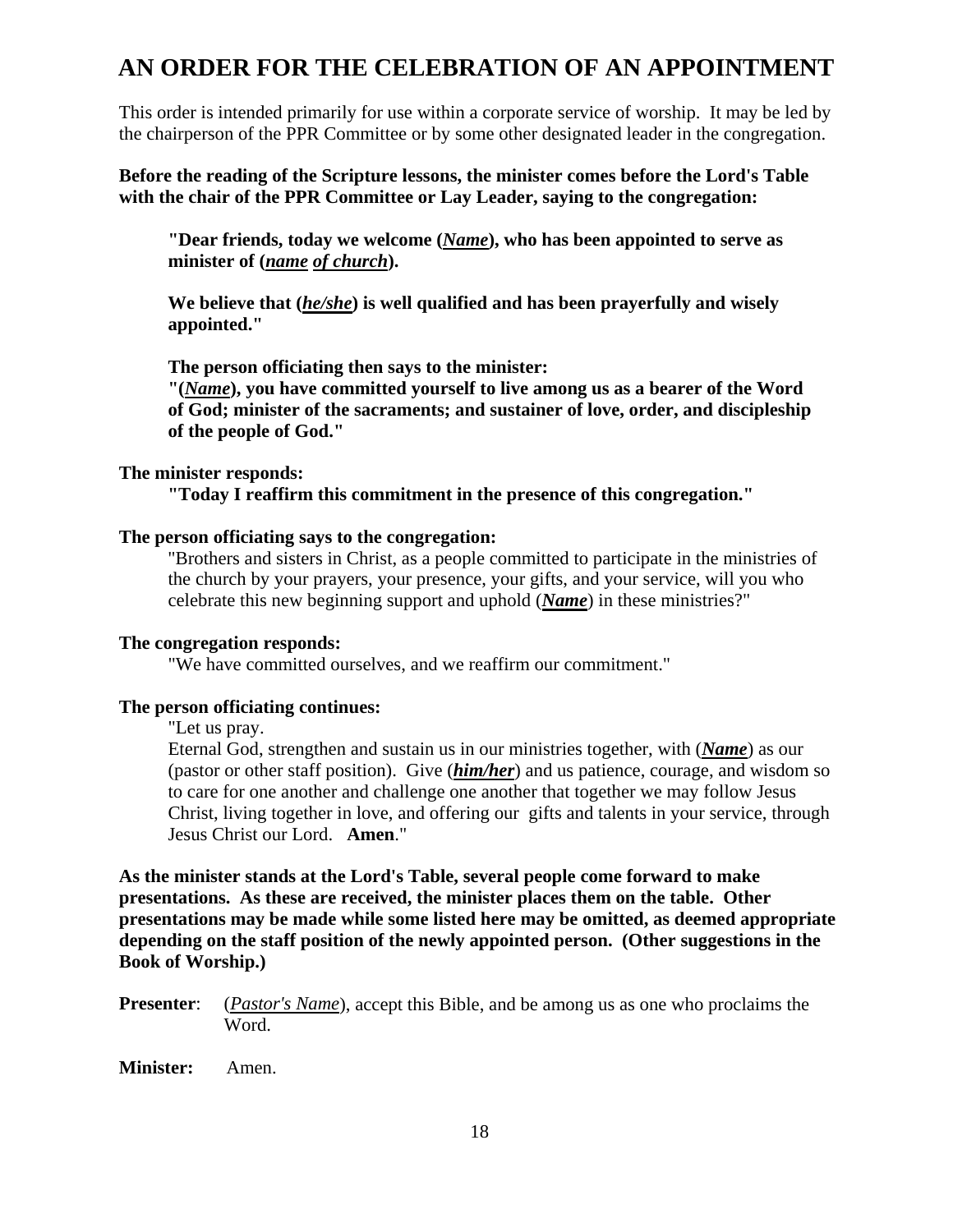| <b>Presenter:</b> | (Pastor's Name), take this water, and baptize new Christians in this place.                                                |
|-------------------|----------------------------------------------------------------------------------------------------------------------------|
| <b>Minister:</b>  | Amen.                                                                                                                      |
| <b>Presenter:</b> | ( <i>Pastor's Name</i> ), take this bread and cup, and keep us in communion with<br>Christ and his Church.                 |
| <b>Minister:</b>  | Amen.                                                                                                                      |
| <b>Presenter:</b> | ( <i>Pastor's Name</i> ), receive this hymnal, and guide us in our prayer and praise.                                      |
| <b>Minister:</b>  | Amen.                                                                                                                      |
| <b>Presenter:</b> | ( <i>Pastor's Name</i> ), receive this stole, and shepherd us as a pastor.                                                 |
| <b>Minister:</b>  | Amen.                                                                                                                      |
| Presenter:        | ( <i>Pastor's Name</i> ), receive this <i>Book of Discipline</i> , and strengthen our<br>connections as United Methodists. |
| <b>Minister:</b>  | Amen.                                                                                                                      |
| <b>Presenter:</b> | ( <i>Pastor's Name</i> ), receive this globe, and lead us in our mission to the                                            |
|                   | community and the world.                                                                                                   |
| <b>Minister:</b>  | Amen.                                                                                                                      |

#### **Minister and Congregation pray together:**

Lord God, bless the ministries of your church. We thank you for the variety of gifts you have bestowed upon us. Draw us together in one Spirit, that each of us may use our differing gifts as members of one body. May your Word be proclaimed with faithfulness, and may we be doers of your Word and not hearers only. As we who have died and risen with Christ in baptism gather at his table and then scatter into the world, may we be one in service to others, in the name of Jesus Christ our Lord. Amen.

**Minister:** The peace of the Lord be always with you.

**Congregation:** And also with you.

(Reference: United Methodist *Book of Worship*, 1992)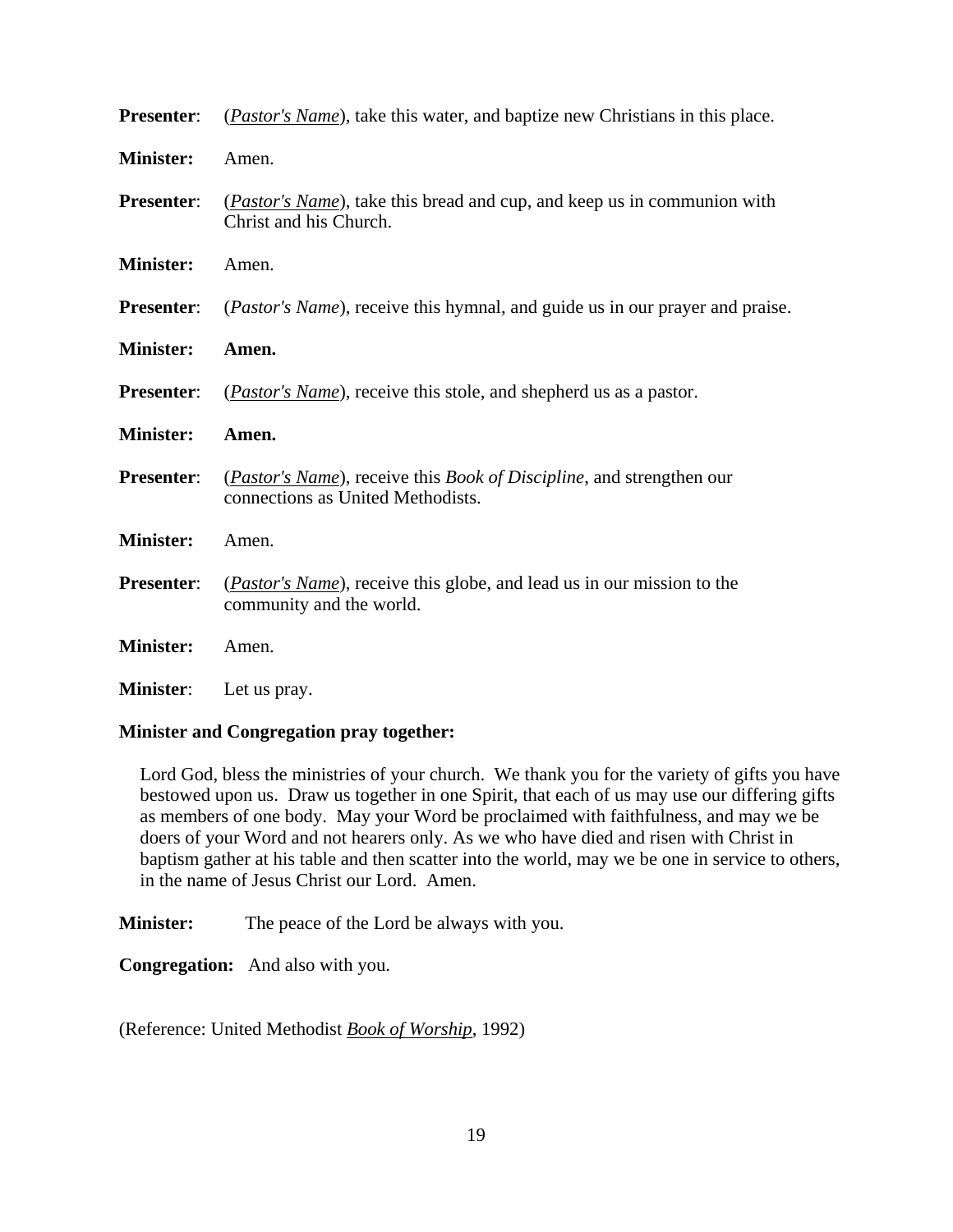# **SECTION III**

# **GUIDELINES/**

# **RESOURCES**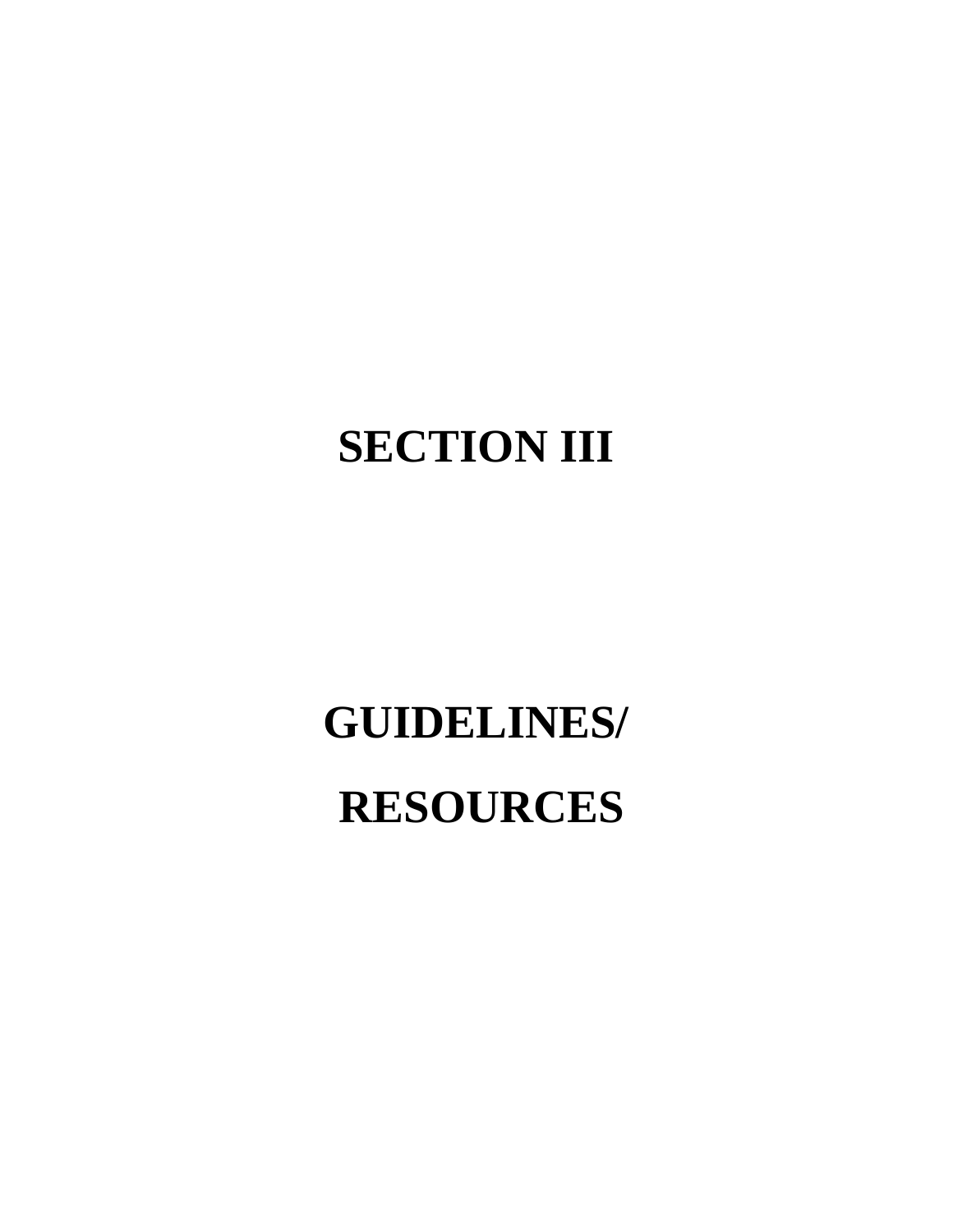### **PARSONAGE/MOVING GUIDELINES - FOR THE CHURCH**

The PPR chair is the one primarily responsible to work with the out-going pastor/family, incoming pastor/family, Trustees and Parsonage Committee. Parsonage issues are the most sensitive areas in the entire transitional process. Honesty and sensitivity are equally required. Some things that the church can be aware of:

1. **Policy at the Time of Change of Pastor: (See document at back of booklet)** This policy is in cooperation with your District Superintendent. Contact her / him.

#### 2. **Moving day:**

**Moving day is Wednesday following the last Sunday in June.** Check with your District Superintendent on specific details. Several suggestions may help in dealing with this:

- a) Visit the parsonage weeks before the move and schedule with present pastor when certain repairs can be done.
- b) Consult with the incoming pastor related to moving arrangements. Moves can often be frustrating but if the pastor has made his/her own arrangements, he/she takes responsibility for its being a good move and on schedule, etc.
- c) Chair of PPR Committee or someone designated by the chair (such as chair of Parsonage Committee) needs to be present, when the current pastor/family leaves, to agree that the parsonage is left ready for the new pastor or proper arrangements have been made to have it ready. It is important for everyone to be specific about this.
- d) Have someone on hand to greet the new pastor/family. Generally it is an act of kindness to ask if there is anything you can help with and then leave so the pastor/family has some privacy as they begin to make the church house their home! If there are young children involved in the move, arrange for playmates at someone's house while the parents unpack.
- e) An additional act of kindness is to have an evening meal provided for the pastor/family and some food for breakfast. One reason it is an act of kindness is that it lifts some of the pressure from the pastor who generally cannot even begin to move in until the afternoon. Frequently on moving day there are often church emergencies that must receive attention.
- f) Consider having cut flowers or special welcome treats for the children/youth at the parsonage. Use your imagination to guide you in creating a warm welcome!

#### 3. **Parsonage Standards: (See document at back of booklet)**

 There is a brochure of parsonage standards as required by the Annual Conference. This document is contained at the back of this booklet.

**Reviewed and updated by Cabinet, July 2007**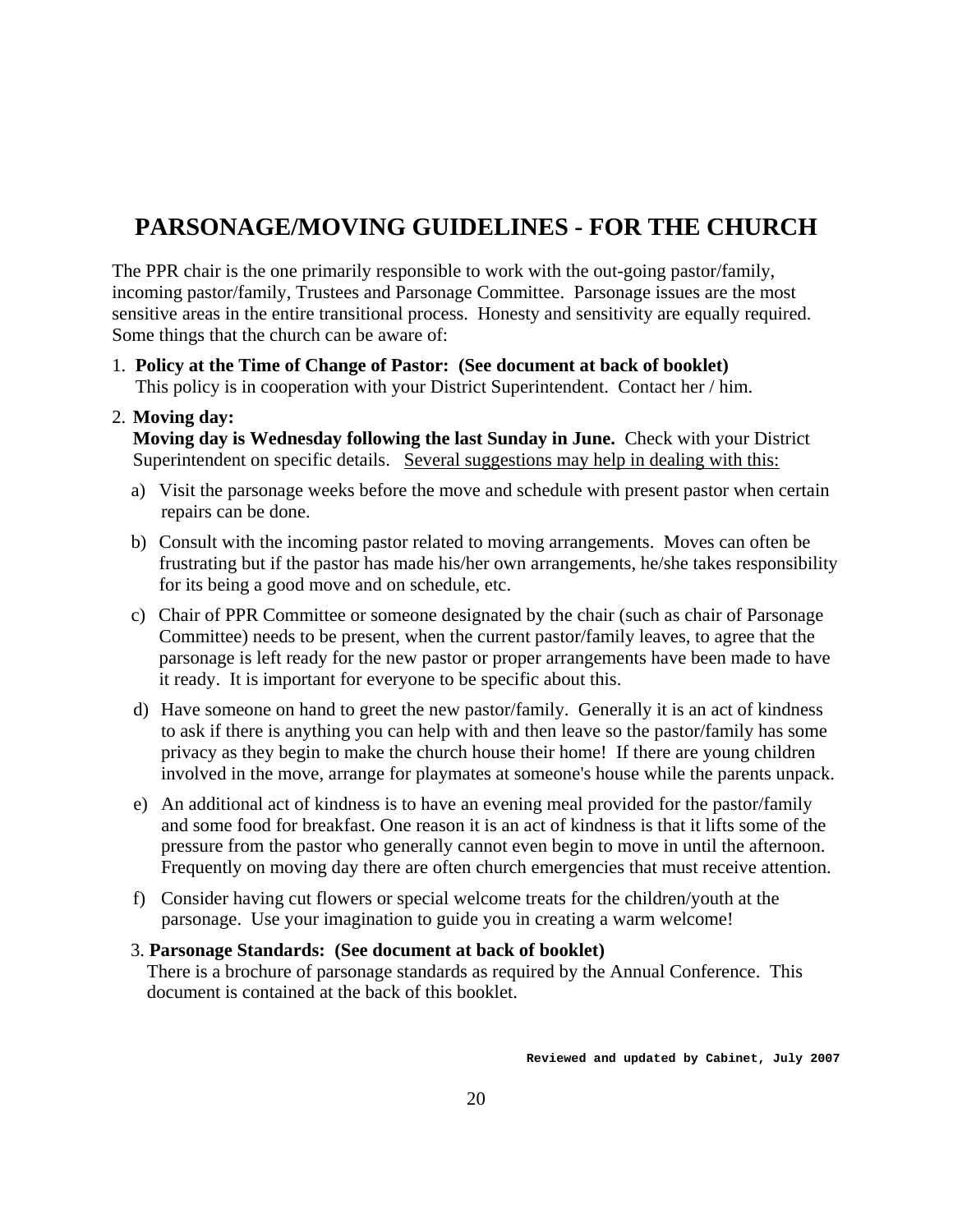### Virginia Annual Conference Guidelines for Moving Expenses

A charge, district, or conference agency receiving a new clergy shall be responsible for all his/her moving expenses under the following provisions:

- 1. A maximum weight limit as weighed in the van of 16,000 lbs. Charges for moving goods over 16,000 lbs shall be the responsibility of the clergy.
- 2. A maximum allowance for cartons and packing of \$700.
- 3. A limit of \$75 for piano handling.
- 4. Where there is a pastor's study at the church and extra stops must be made by the mover for loading and unloading books or office equipment, a maximum allowance of \$64 per stop; a total of not more than \$128.
- 5. Seminarian entering the Virginia Conference from outside the conference shall be entitled to the moving expenses listed above with the limitation that the maximum total compensation shall be \$4000.
- 6. Clergy other than seminarians entering the Virginia Conference from outside the Conference shall be entitled to the moving expenses listed above with the limitation that mileage-based moving expenses shall be based on the distance from the appropriate boundary of the Conference to the place of appointment.
- 7. The Conference Board of Pensions and Benefits gives a cash gift of \$1,500 to retiring clergy for moving expenses.
- 8. Insurance (replacement value equivalency) shall be provided by the receiving church/charge for personal injury or damage to clergy family property during the move. The matter of additional insurance on furnishings above that provided by the hauler shall be the responsibility of the persons moving.
- 9. If more economical, the moves of less than 30 miles shall be arranged under the hourly rate.
- 10. The Cabinet will review annually the costs of moving and update the moving allowances to reflect inflation pressures.
- 11. All churches/charges should build a moving expense fund by annual appropriations for moving expenses regardless of which year the move may be expected to occur.
- 12. All moving of clergy will be done professionally and in a responsible manner.
- 13. We remind the clergy of our conference of the large element of stewardship entailed in their decisions concerning what to move and what to sell or abandon. It is neither wise nor morally justifiable to expect payment for a charge for large items, other than necessary furniture, where the hauling of these significantly increases the expense to the churches. Nor is it thoughtful, in most instances, for the clergy to indulge himself/herself by having a company pack books, linens, and general household effects when he/she can, at great savings to the church, pack himself/herself.

**Reviewed and updated by Cabinet, 3/07**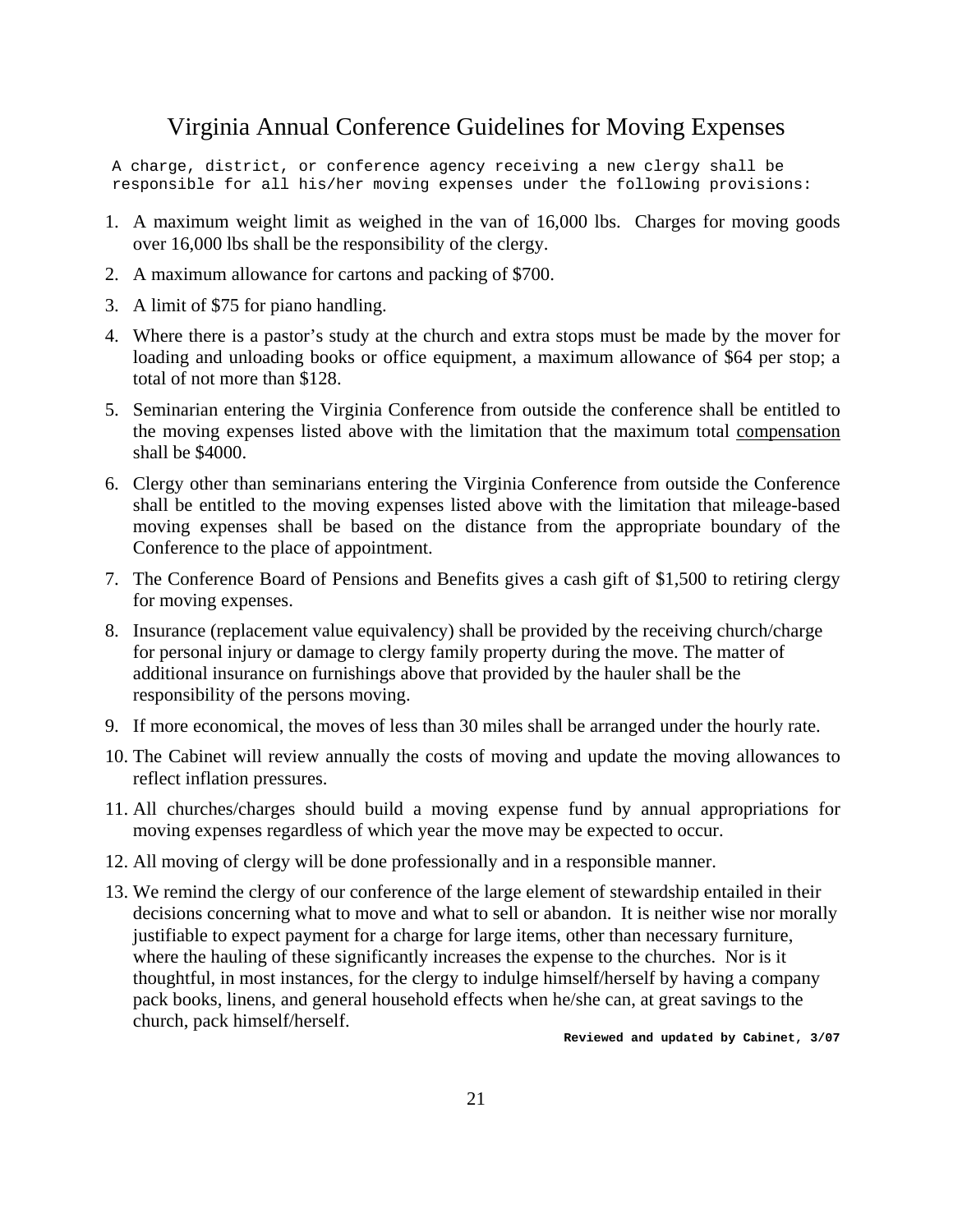## **PARSONAGE GUIDELINES - FOR THE INCOMING PASTOR**

*The parsonage can be a wonderful place where you are received graciously. It can also be a place where you feel out of control and discounted. You can easily feel out of control and discounted. You can easily feel patronized by the parsonage system. And yet many times, as you know, it affords a comfortable, convenient place that is made ready with food and flowers for you without any investment of energy in finding a place to rent or buy. Not withstanding, implications of parsonage life can be very stressful.* 

**Please read over the guidelines and expectations for the church and be clear about your own responsibilities as defined by the Annual Conference.**

#### 1. **Find Out From Your District Superintendent the Exact Day for Moving.**

#### 2. **Advance Visit to Parsonage:**

Hopefully you have already visited the parsonage or have satisfied yourself with what to expect. Obviously, this is one of the most awkward parts in the transition: how to express concern for what needs to be done before you arrive without appearing demanding. There is no easy way through this. Yet in most cases, you can come to an understanding with the PPR Committee on what to expect and what will be satisfactory.

#### 3. **Moving arrangements**:

You are encouraged to make your own moving arrangements in consultation with the PPR chair. This allows you more control in the selection of movers and scheduling. Obviously, you will want to be good financial stewards in this matter. Please refer to the "*Virginia Annual Conference Guidelines for Moving Expenses*" in this booklet. (Page 21)

#### 4. **Inform Chair of PPR Committee**:

Inform the chair of your new PPR Committee of your moving arrangements, expected costs, form of payment and scheduled arrival time.

#### 5. **Furnishings for which**

- **you are responsible**
- **church is responsible**

**(See document at back of booklet)**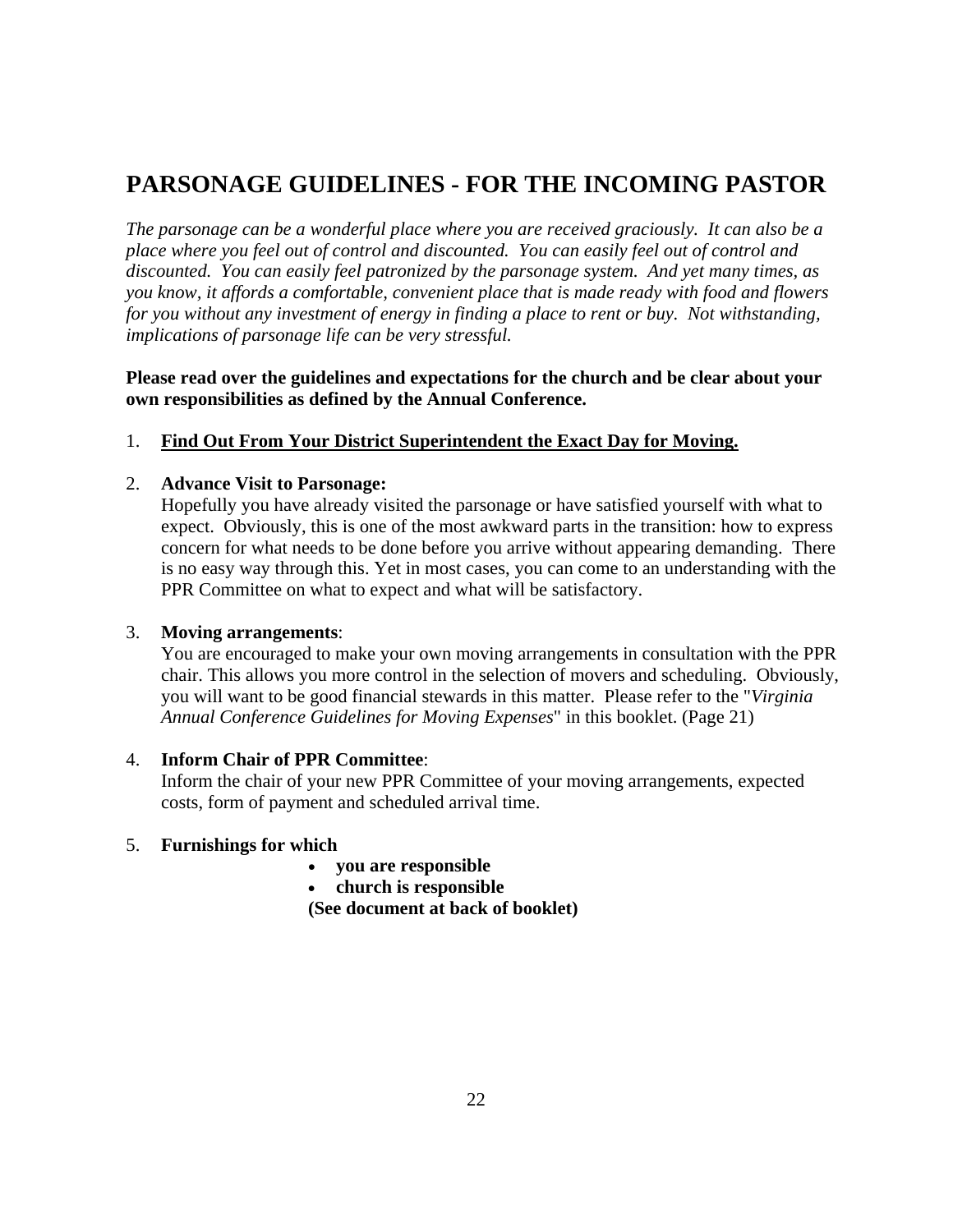#### **CHILDREN AND YOUTH GUIDELINES**

#### **WELCOME THE CHILDREN**

If you are receiving a new pastor you may also be receiving new children into your faith community. It is very important that you welcome the children by making a special place in your church and your hearts.

#### **Get to Know the Child**

Before your new parsonage family arrives get to know the children of the family. A simple biographical sheet can be mailed to the incoming family asking for name, age, date of birth, year in school of each child in the family and it should include a "tell-me-about-you" paragraph accompanied by a snapshot of the child. This can be shared with staff parish, church school classes, youth groups and the whole congregation. Having this in hand will make those first introductions very personal and meaningful.

#### **Understand the Trauma of Moving**

The first Sunday at a new church can be terrifying for a child/youth and it is our responsibility to ease the transition. It should be expected that children and youth might express some of their anxiety and frustration at moving time. This is not the time to expect "model children" it is rather a time to be model of Christ unconditional love as we try to aid in the transition, allowing the children and youth to find their own place in their own time in their new home.

#### **Greet the Child**

Church School teachers and youth groups leaders should make a visit to the parsonage soon after moving day before the first Sunday to meet the children/youth and to welcome them, telling them about the activities their new church has for them. Give a tour of the church so the children can see their classrooms, playgrounds, and youth rooms. Have someone designated to escort them to class on the first Sunday. A youth group get-together before the first Sunday can be a great welcoming event for a new youth. Include the children/youth in the service of reception of your new pastor by personal introductions letting them know how special it is to have them be a part of their new church. Be personal, attentive and welcoming. Don't let the children get lost in all the attention lavished on the new pastor.

#### **Prepare A Child/Youth Guide to the Community**

Introduce the new family to the school system, pre-schools, childcare, summer enrichment and athletic programs, doctors and library. Prepare phone numbers, make personal introductions and invite the children to attend special events.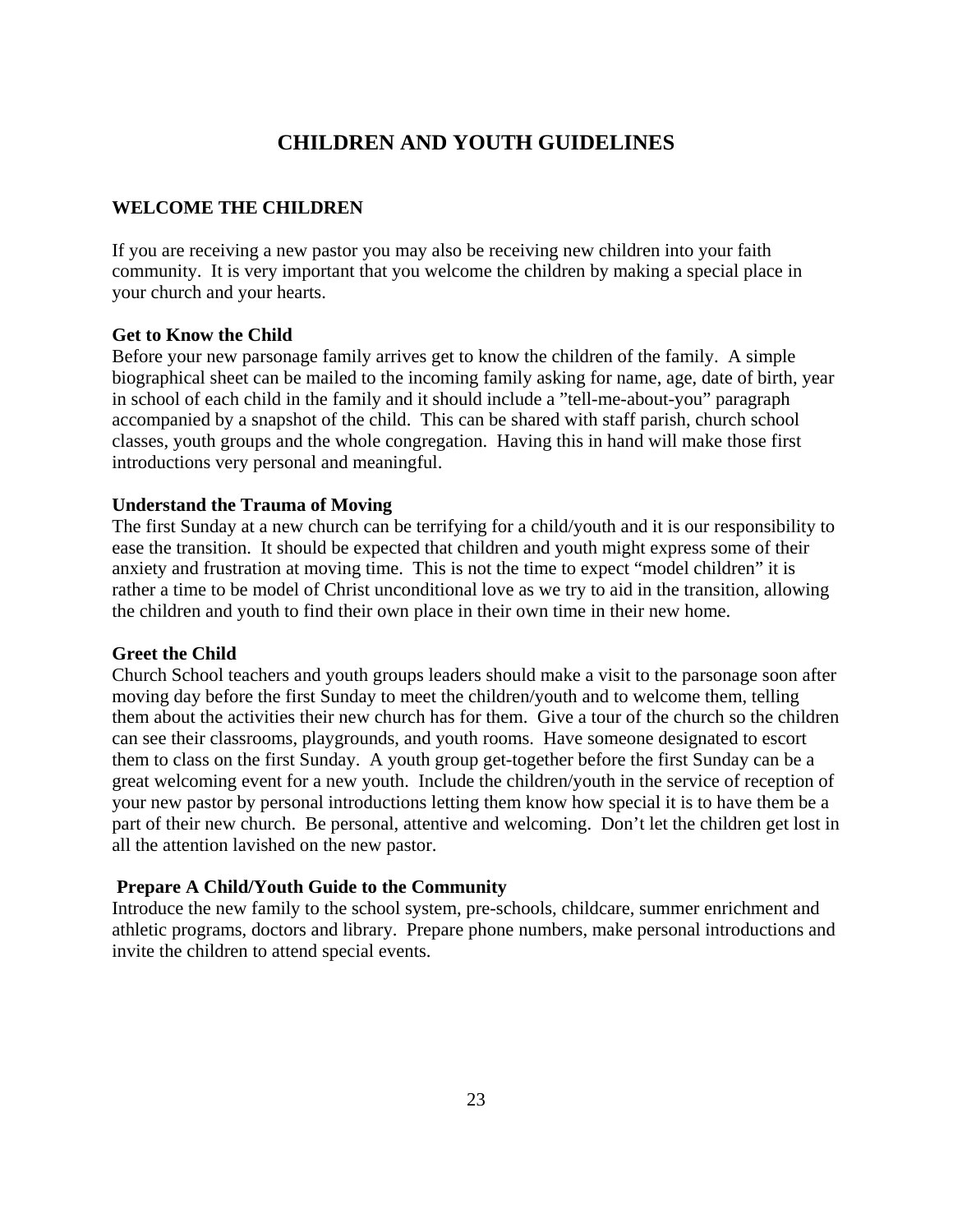#### **Prepare Your Parsonage**

Make sure the parsonage is child friendly and ready for the family to begin daily living with children. A clean, welcoming home where children can begin to get settled the first day in their new home says to the child "you are cared for and cherished here." Never underestimate how important this is in easing the transition for families.

#### **Keep The Welcome Welcoming**

Remember it may be just as hard the second or third Sunday for the children to feel welcome and at home in their new church as it was the first. Be sensitive to each child's need to be reminded that their new church family welcomes them. Soon they will find their place but giver them lots of extra attention until they do. A phone call just for the children/youth in family from church leaders, a card, a remembered birthday can all contribute the "at home feeling".

**The best gift you can give your new pastor, if he/she has children, is to love the children by welcoming them into your fellowship and finding a special place for them in the life of the church giving them a sense of belonging.**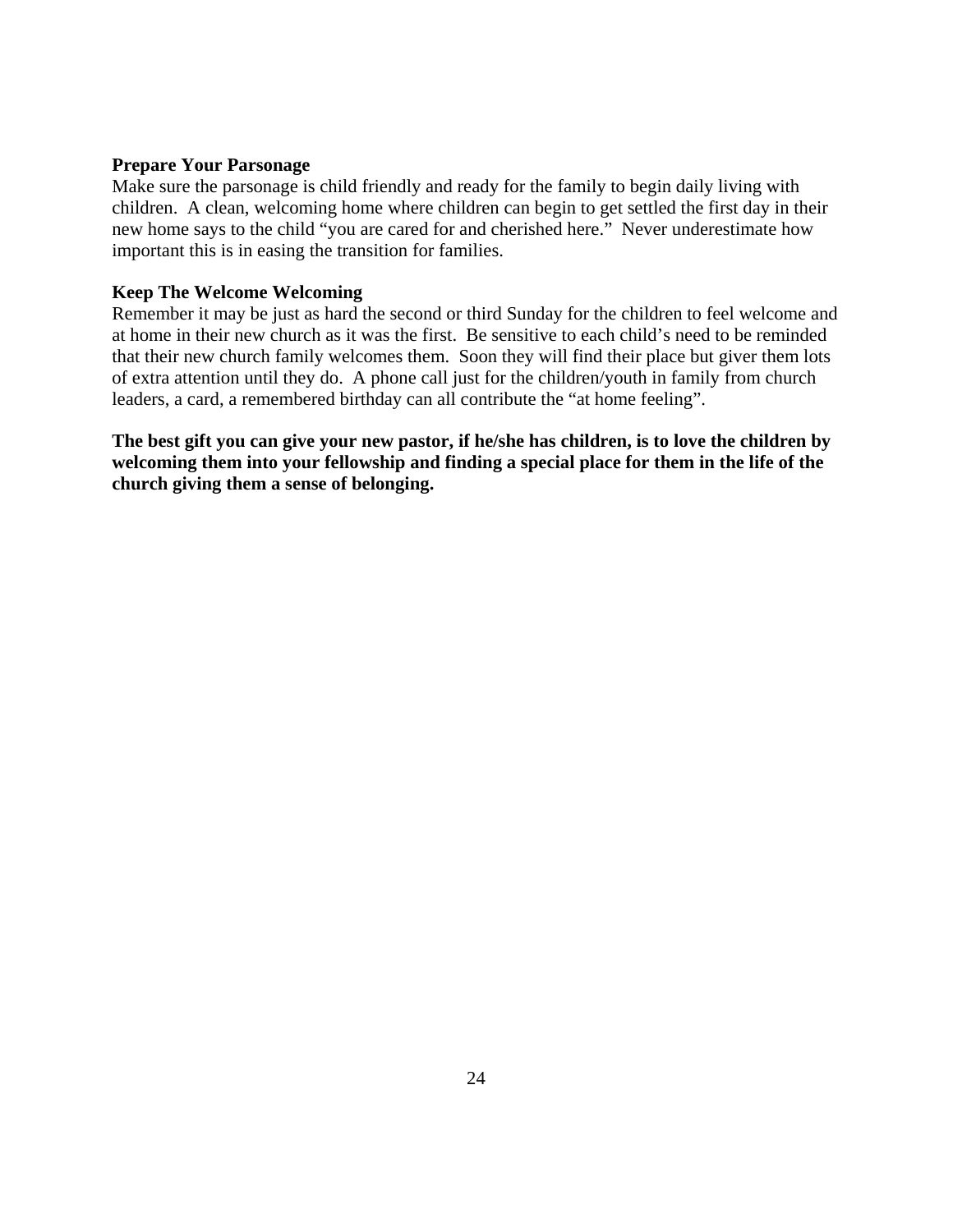# **ATTACHED**

# **DOCUMENTS**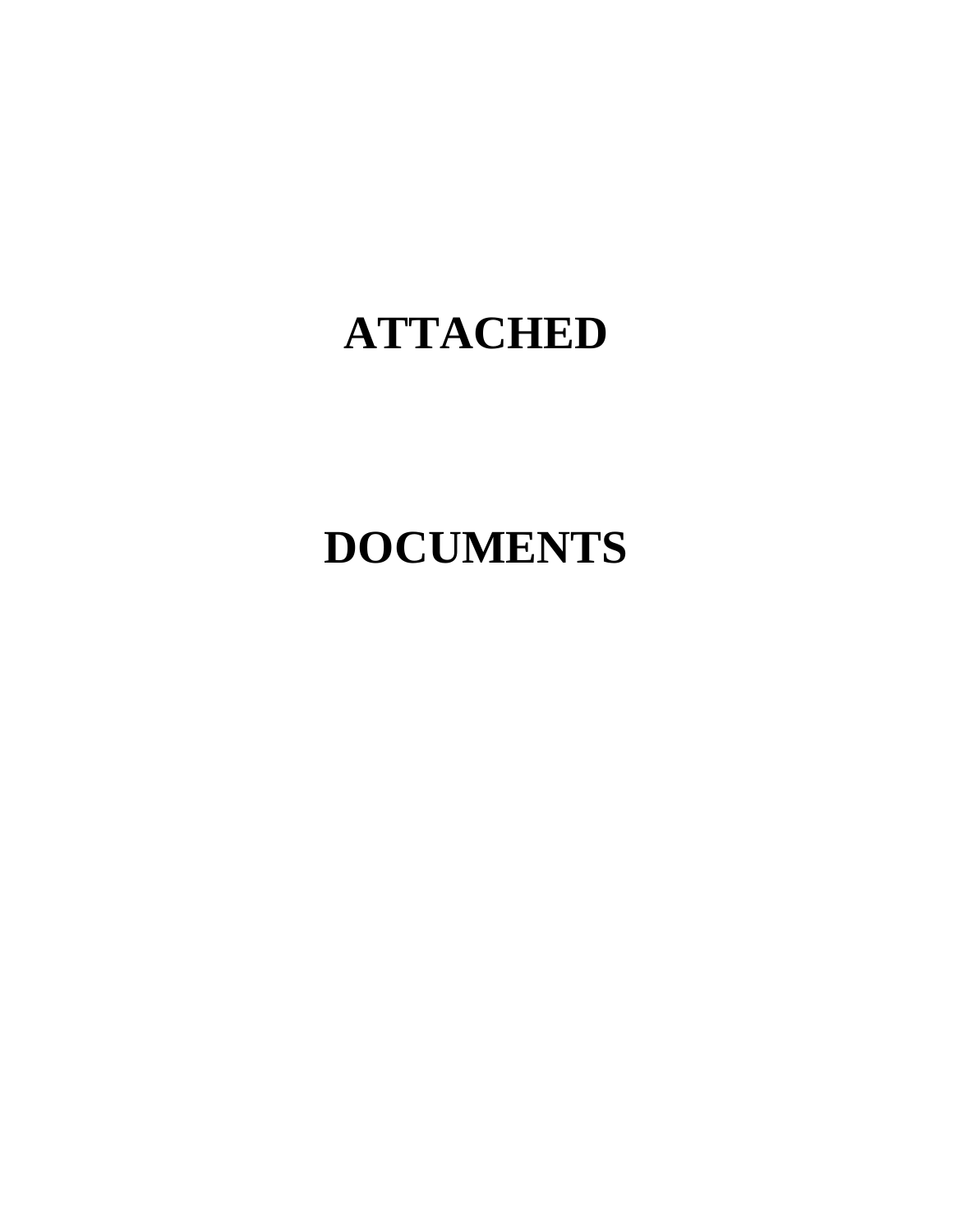#### **VIRGINIA CONFERENCE PARSONAGE INVENTORY**

DATE:

#### **A. GENERAL**

Charge:

 $\overline{a}$ 

 $\overline{a}$ 

Directions for finding the Parsonage:

Mailing Address of Parsonage:

Parsonage Telephone Number: Church Telephone Number(s)

\_\_\_\_\_\_\_\_\_\_\_\_\_\_\_\_\_\_\_\_\_\_\_\_\_\_\_\_\_\_\_\_\_\_\_\_\_\_\_\_\_\_\_\_\_\_\_\_\_\_\_\_

Is there a separate phone in parsonage for church use: Yes \_\_ No \_\_; Number \_\_\_\_\_\_\_\_\_\_\_\_\_\_\_\_\_\_\_\_\_\_\_\_\_\_\_\_\_\_\_\_\_\_

#### **B. ROOMS IN PARSONAGE**

| Name of Room<br>(As Applicable) | <b>Dimensions</b><br>(feet) | <b>What Floor</b>                   | Number of<br><b>Closets</b> | Comment (e.g., Not Heated)<br>(List Furnishings in Section G) |
|---------------------------------|-----------------------------|-------------------------------------|-----------------------------|---------------------------------------------------------------|
| Foyer, Entry Hall               | X                           | 2 <sub>3</sub><br><b>B</b> 1        |                             |                                                               |
| Living Room                     | X                           | 2 <sub>3</sub><br>$\mathbf{1}$<br>B |                             |                                                               |
| Sitting Room                    | X                           | 2 <sub>3</sub><br>$\mathbf{1}$<br>B |                             |                                                               |
| Den                             | X                           | $\mathbf{1}$<br>2 <sub>3</sub><br>B |                             |                                                               |
| Recreation, Family Room         | X                           | 2 <sub>3</sub><br>$\mathbf{1}$<br>B |                             |                                                               |
| Recreation, Family Room         | X                           | $1 \quad 2 \quad 3$<br>B            |                             |                                                               |
| Pastor's Study                  | X                           | 2 <sub>3</sub><br>$\mathbf{1}$<br>B |                             | If in Parsonage                                               |
| Office                          | X                           | 2 <sub>3</sub><br>$\mathbf{1}$<br>B |                             | If in Parsonage                                               |
| Dining Room                     | X                           | $\mathbf{1}$<br>2 <sub>3</sub><br>B |                             |                                                               |
| <b>Breakfast Room</b>           | X                           | $1 \quad 2 \quad 3$<br>B            |                             |                                                               |
| Kitchen                         | X                           | 2 <sub>3</sub><br>1<br>B            |                             |                                                               |
| Bedroom #1                      | X                           | $1 \quad 2 \quad 3$<br>B            |                             |                                                               |
| Bedroom #2                      | X                           | 2 <sub>3</sub><br>$\mathbf{1}$<br>B |                             |                                                               |
| Bedroom #3                      | X                           | 123<br>B                            |                             |                                                               |
| <b>Additional Bedroom</b>       | X                           | $1 \quad 2 \quad 3$<br>B            |                             |                                                               |
| <b>Additional Bedroom</b>       | X                           | $1 \quad 2 \quad 3$<br>B            |                             |                                                               |
| Bathroom #1                     | X                           | 2 <sub>3</sub><br>$\mathbf{1}$<br>B |                             | Tub _; Shower _; Number Sinks _                               |
| Bathroom #2                     | X                           | $1 \quad 2 \quad 3$<br>B            |                             | Tub _; Shower _; Number Sinks _                               |
| <b>Additional Bathroom</b>      | X                           | 2 <sub>3</sub><br>$\mathbf{1}$<br>B |                             | Tub _; Shower _; Number Sinks _                               |
| Porch                           | X                           | 123<br>B                            |                             | Screened? _; Encl. w/ Windows? _                              |
| Hallway #1                      | X                           | 2 <sub>3</sub><br>$\mathbf{1}$<br>B |                             |                                                               |
| Hallway #2                      | X                           | $1 \quad 2 \quad 3$<br>B            |                             |                                                               |
| Laundry Room                    | X                           | B 1 2 3                             |                             |                                                               |
| Garage (G)                      | X                           |                                     |                             | Attached? _; Detached? _                                      |
| Shop                            | X                           | B 1 2 3 G                           |                             |                                                               |
| Carport                         | X                           |                                     |                             |                                                               |
|                                 |                             |                                     |                             |                                                               |
|                                 |                             |                                     |                             |                                                               |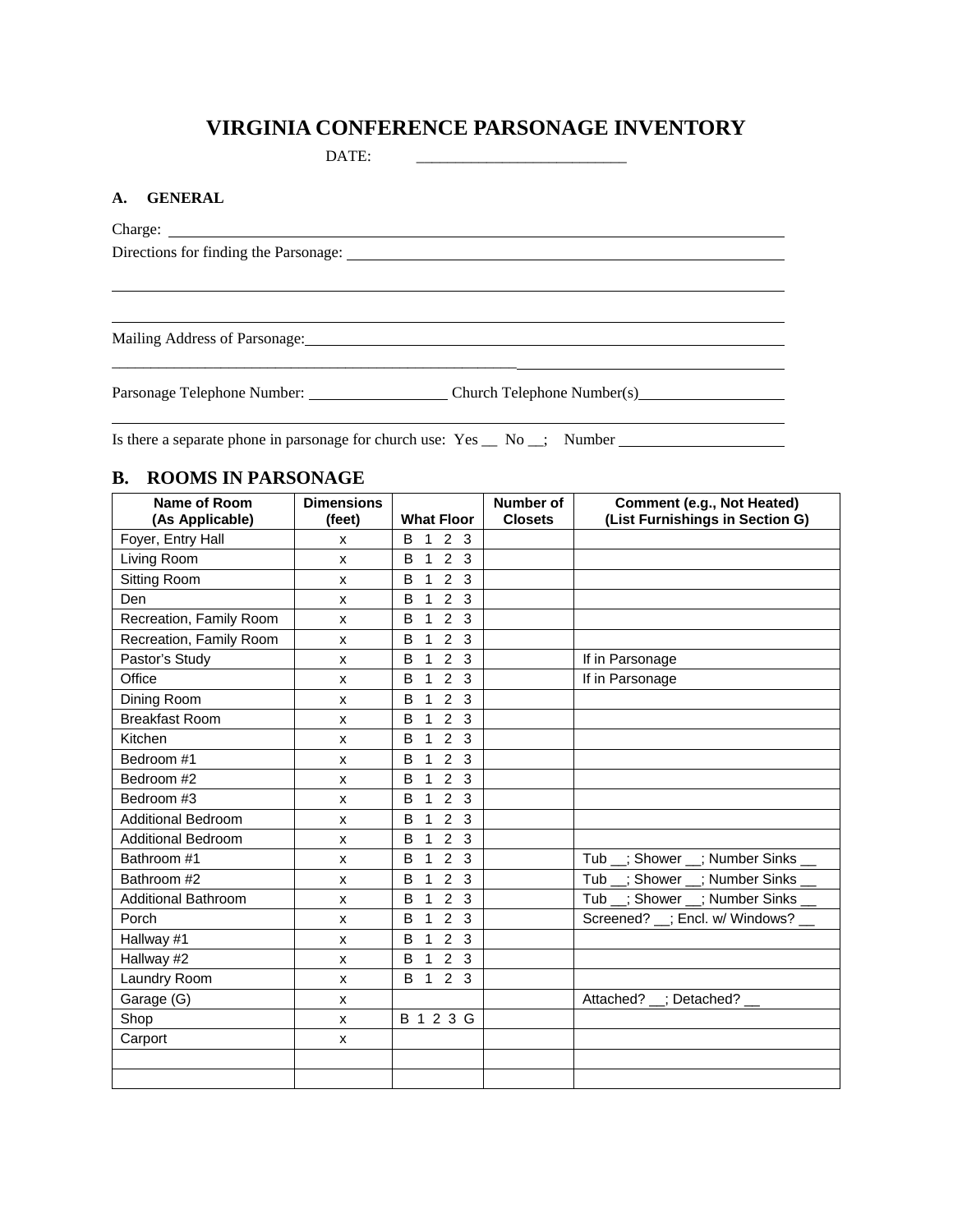#### **C. DETAILS FOR UTILITIES**

- 1. Does Parsonage have central heating? Yes \_\_ No \_\_. If Yes, identify heating type(s): Gas \_\_; Fuel Oil \_\_; Electricity \_\_; Coal \_\_; Other \_\_; (Specify: \_\_\_\_\_\_\_\_\_\_\_\_\_\_\_\_\_\_\_\_).
- 2. Is Parsonage heated by individual room heaters? Yes \_\_ No \_\_. If Yes, provide numbers of each type: Gas \_\_; Electricity \_\_; Coal \_\_; Wood \_\_; Kerosene \_\_; Fireplace \_\_; Other \_\_ (Specify: \_\_\_\_\_\_\_\_\_\_\_\_\_\_\_\_\_\_\_\_\_\_\_\_\_\_\_\_\_\_\_\_\_\_\_\_\_\_\_\_\_\_\_\_\_\_\_\_\_\_\_\_\_\_\_\_\_\_\_\_\_\_\_\_\_).
- 3. Does Electrical Cabinet use Fuses? \_\_; Circuit Breakers? \_\_; Fuse Size(s) \_\_\_\_\_\_\_\_\_\_\_ \_\_\_\_\_\_\_\_\_\_\_(amps); Are fuses/circuit breakers individually labeled? \_\_\_; Location: \_\_\_\_\_

\_\_\_\_\_\_\_\_\_\_\_\_\_\_\_\_\_\_\_\_\_\_\_\_\_\_\_\_\_\_\_\_\_\_\_\_\_\_\_\_\_\_\_\_\_\_\_\_\_\_\_\_\_\_\_\_\_\_\_\_\_\_\_\_\_\_\_\_\_\_\_

\_\_\_\_\_\_\_\_\_\_\_\_\_\_\_\_\_\_\_\_\_\_\_\_\_\_\_\_\_\_\_\_\_\_\_\_\_\_\_\_\_\_\_\_\_\_\_\_\_\_\_\_\_\_\_\_\_\_\_\_\_\_\_\_\_\_\_\_\_\_\_

4. Water Shutoff Valve(s): Please provide location(s): \_\_\_\_\_\_\_\_\_\_\_\_\_\_\_\_\_\_\_\_\_\_\_\_\_\_

#### **D. PARSONAGE FACILITIES AND APPLIANCES**

- 1. Air Conditioning. Central A/C? \_\_; Room A/C? \_\_ (Number of Units: \_\_); None \_\_\_\_.
- 2. Telephone. Local Service Provider Long Distance Provider 2.
- 3. Electricity. Yes \_; No \_\_. Service Provider \_\_\_\_\_\_\_\_\_\_\_; Wired for 220 volts? \_\_\_.
- 4. Sewage Disposal. Municipal \_\_\_; Septic Tank and Field \_\_\_; Outhouse \_\_\_\_.
- 5. Running Water. Municipal \_\_\_; Well \_\_\_; Other (Specify) \_\_\_\_\_\_\_\_\_\_\_\_\_; None \_\_\_.
- 6. Trash Collection. Municipal : Private : How Often : None .
- 7. Type of Cooking Stove. Electric \_\_\_; Gas \_\_\_; Other (Specify Type) \_\_\_\_\_\_\_\_\_\_\_\_\_\_.
- 8. Other Appliances and Equipment Provided. Refrigerator \_\_\_; Vacuum Cleaner \_\_\_; Garbage Disposal Unit \_\_\_; Freezer (Separate from Refrigerator) \_\_\_; Dishwasher \_\_\_; Hand Lawn Mower \_\_\_; Power Lawn Mower \_\_\_; Storm Windows; Other (Specify) \_\_\_\_\_
- 9. Yard. Partially Fenced Yard : Fully Enclosed and Fenced Yard : Space for Flower Garden \_\_\_; Space for Vegetable Garden \_\_\_; Shed for Lawn and Gardening Tools \_\_\_; Other (Specify) \_\_\_\_\_\_\_\_\_\_\_\_\_\_\_\_\_\_\_\_\_\_\_\_\_\_\_\_\_\_\_\_\_\_\_\_\_\_\_\_\_\_\_\_\_\_\_\_\_\_\_\_\_\_\_\_\_\_\_\_\_

\_\_\_\_\_\_\_\_\_\_\_\_\_\_\_\_\_\_\_\_\_\_\_\_\_\_\_\_\_\_\_\_\_\_\_\_\_\_\_\_\_\_\_\_\_\_\_\_\_\_\_\_\_\_\_\_\_\_\_\_\_\_\_\_\_\_\_\_\_\_\_\_\_.

\_\_\_\_\_\_\_\_\_\_\_\_\_\_\_\_\_\_\_\_\_\_\_\_\_\_\_\_\_\_\_\_\_\_\_\_\_\_\_\_\_\_\_\_\_\_\_\_\_\_\_\_\_\_\_\_\_\_\_\_\_\_\_\_\_\_\_\_\_\_\_\_\_\_ \_\_\_\_\_\_\_\_\_\_\_\_\_\_\_\_\_\_\_\_\_\_\_\_\_\_\_\_\_\_\_\_\_\_\_\_\_\_\_\_\_\_\_\_\_\_\_\_\_\_\_\_\_\_\_\_\_\_\_\_\_\_\_\_\_\_\_\_\_\_\_\_\_.

 $\mathcal{L}_\mathcal{L} = \mathcal{L}_\mathcal{L} = \mathcal{L}_\mathcal{L} = \mathcal{L}_\mathcal{L} = \mathcal{L}_\mathcal{L} = \mathcal{L}_\mathcal{L} = \mathcal{L}_\mathcal{L} = \mathcal{L}_\mathcal{L} = \mathcal{L}_\mathcal{L} = \mathcal{L}_\mathcal{L} = \mathcal{L}_\mathcal{L} = \mathcal{L}_\mathcal{L} = \mathcal{L}_\mathcal{L} = \mathcal{L}_\mathcal{L} = \mathcal{L}_\mathcal{L} = \mathcal{L}_\mathcal{L} = \mathcal{L}_\mathcal{L}$ 

#### 10. Other (Specify) \_\_\_\_\_\_\_\_\_\_\_\_\_\_\_\_\_\_\_\_\_\_\_\_\_\_\_\_\_\_\_\_\_\_\_\_\_\_\_\_\_\_\_\_\_\_\_\_\_\_\_\_\_\_\_\_\_\_\_\_\_

#### **E. STORAGE AREAS (Check and Describe As Applicable)**

- 1. Attic. Attic Reached by Fixed Stairs \_\_\_; Attic Reach by Pull-Down Stairs \_\_\_; Attic Reached by Ladder \_\_\_.
- 2. Other Storage. Dry Basement Storage \_\_\_; Other Storage Space (Specify) \_\_\_\_\_\_\_
- 3. Furniture Storage. Is any of the above storage space so arranged as to admit storage of large pieces of furniture?

\_\_\_\_\_\_\_\_\_\_\_\_\_\_\_\_\_\_\_\_\_\_\_\_\_\_\_\_\_\_\_\_\_\_\_\_\_\_\_\_\_\_\_\_\_\_\_\_\_\_\_\_\_\_\_\_\_\_\_\_\_\_\_\_\_\_\_\_\_\_\_\_\_.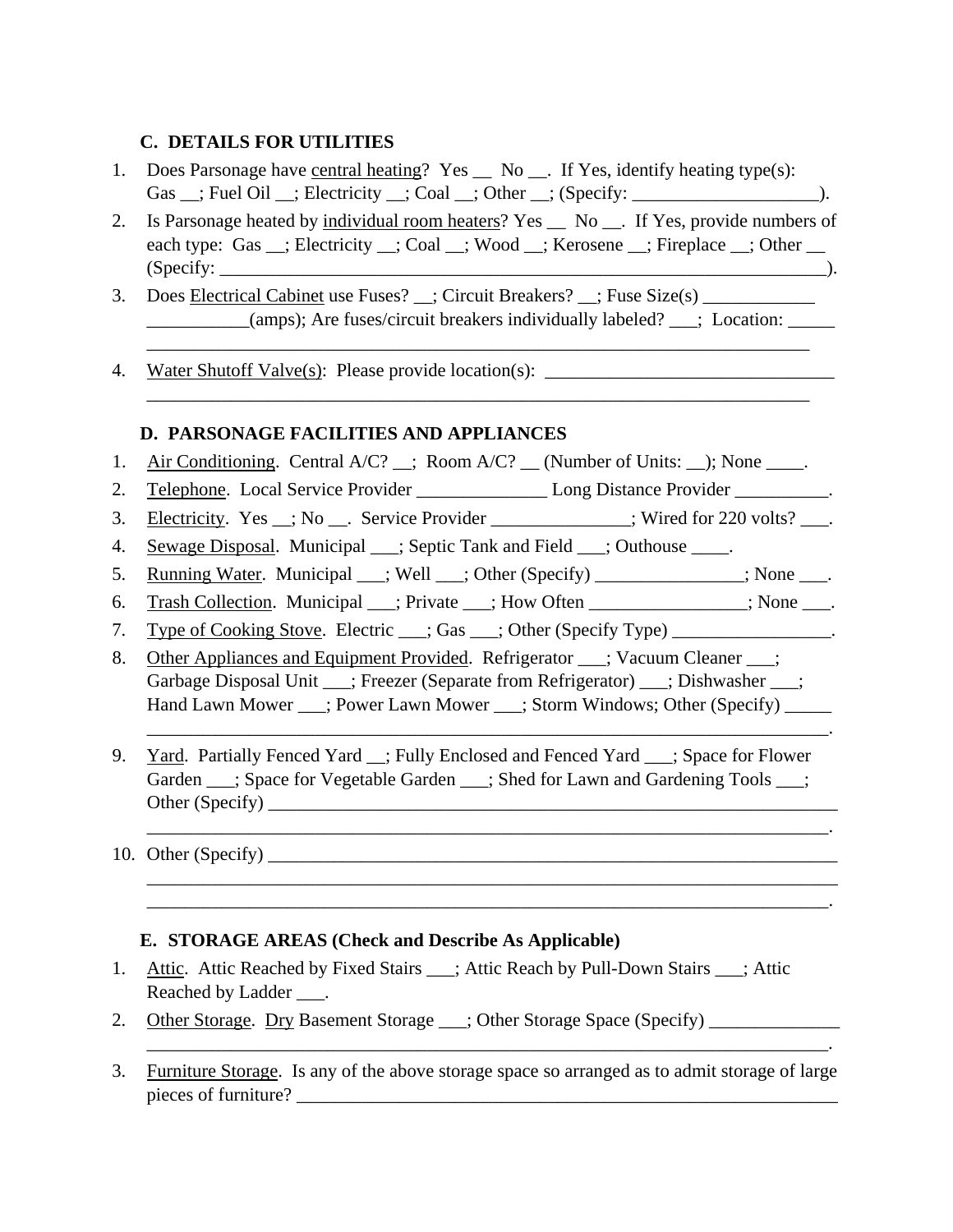#### **F. SCHOOLS**

- 1. Name of County or City in whose school area Parsonage is Located: \_\_\_\_\_\_\_\_\_\_\_\_\_\_\_\_.
- 2. Distance (miles) to: Public Elementary School \_\_\_; Public Middle (or Intermediate) School \_\_\_; High School \_\_\_; Other (Describe) \_\_\_\_\_\_\_\_\_\_\_\_\_\_\_\_\_\_\_\_\_\_\_\_\_\_\_\_\_\_\_\_\_\_\_\_\_\_\_\_\_.
- 3. Are buses provided to: Elementary School \_\_\_; Middle (or Intermediate) School \_\_\_; High School \_\_\_; Other (Describe) \_\_\_\_\_\_\_\_\_\_\_\_\_\_\_\_\_\_\_\_\_\_\_\_\_\_\_\_\_\_\_\_\_\_\_\_\_\_\_\_\_\_\_\_\_\_\_\_\_.

#### **G. PUBLIC TRANSPORTATION**

- 1. Distance (miles) from Parsonage to nearest publication transportation: \_\_\_\_\_\_\_\_\_\_\_\_\_\_\_.
- 2. Distance (miles) to nearest full-service shopping area: \_\_\_\_\_\_\_\_\_\_\_\_\_\_\_\_\_\_\_\_\_\_\_\_\_\_\_\_\_.
- 3. Is there a grocery store within walking distance? For How far?
- 4. How far is Parsonage from the Church (if a circuit, give distance to nearest church in circuit)?
- 5. Distance (miles) from Parsonage to nearest Hospital: \_\_\_\_\_\_\_\_\_\_\_\_\_\_\_\_\_\_\_\_\_\_\_\_\_\_
- 6. Distance (miles) from Parsonage to the Rescue Squad: \_\_\_\_\_\_\_\_\_\_\_\_\_\_\_\_\_\_\_\_\_\_\_\_\_
- 7. How far is the nearest neighbor? \_\_\_\_\_\_\_\_\_\_\_\_\_\_\_\_\_\_\_\_\_\_\_\_\_\_\_\_\_\_\_\_\_\_\_\_\_\_\_\_\_\_\_\_\_\_.

#### **H. INVENTORY OF FURNISHINGS AND EQUIPMENT (Add Additional Sheets As Necessary)**

[List furniture, lamps, mirrors, rugs, carpets, drapes, custom pads or table linens for dining room, etc.]

| Room        | Items in Room | <b>Purchase Date/Cost</b> |
|-------------|---------------|---------------------------|
| Living Room |               |                           |
|             |               |                           |
|             |               |                           |
|             |               |                           |
|             |               |                           |
|             |               |                           |
| Dining Room |               |                           |
|             |               |                           |
|             |               |                           |
|             |               |                           |
|             |               |                           |
|             |               |                           |
| Kitchen     |               |                           |
|             |               |                           |
|             |               |                           |
|             |               |                           |
|             |               |                           |
|             |               |                           |
|             |               |                           |
| Bedroom #1  |               |                           |
|             |               |                           |
|             |               |                           |
|             |               |                           |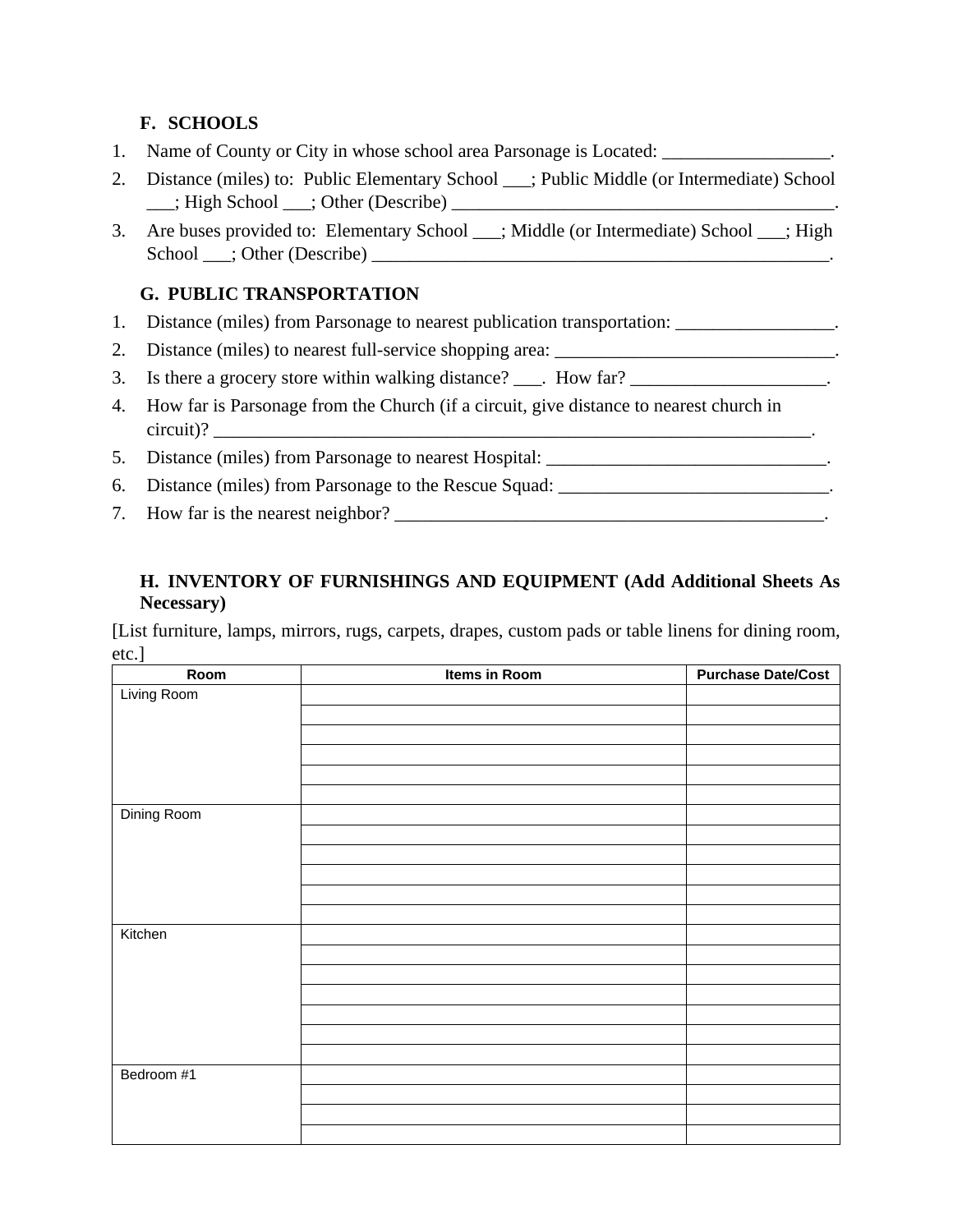| Room          | Items in Room | <b>Purchase Date/Cost</b> |
|---------------|---------------|---------------------------|
| Bedroom #2    |               |                           |
|               |               |                           |
|               |               |                           |
|               |               |                           |
| Bedroom #3    |               |                           |
|               |               |                           |
|               |               |                           |
|               |               |                           |
| Extra Bedroom |               |                           |
|               |               |                           |
|               |               |                           |
|               |               |                           |
|               |               |                           |
|               |               |                           |
|               |               |                           |
|               |               |                           |
|               |               |                           |
| Other         |               |                           |
|               |               |                           |
|               |               |                           |
|               |               |                           |
|               |               |                           |
|               |               |                           |
|               |               |                           |
|               |               |                           |
|               |               |                           |
|               |               |                           |
|               |               |                           |
|               |               |                           |
|               |               |                           |

SIGNATURES:

Chairperson, Pastor-Parish Relations Committee

\_\_\_\_\_\_\_\_\_\_\_\_\_\_\_\_\_\_\_\_\_\_\_\_\_\_\_\_\_\_\_\_\_\_\_\_

Chairperson, Trustees

 $\frac{1}{\sqrt{2}}$  ,  $\frac{1}{\sqrt{2}}$  ,  $\frac{1}{\sqrt{2}}$  ,  $\frac{1}{\sqrt{2}}$  ,  $\frac{1}{\sqrt{2}}$  ,  $\frac{1}{\sqrt{2}}$  ,  $\frac{1}{\sqrt{2}}$  ,  $\frac{1}{\sqrt{2}}$  ,  $\frac{1}{\sqrt{2}}$  ,  $\frac{1}{\sqrt{2}}$  ,  $\frac{1}{\sqrt{2}}$  ,  $\frac{1}{\sqrt{2}}$  ,  $\frac{1}{\sqrt{2}}$  ,  $\frac{1}{\sqrt{2}}$  ,  $\frac{1}{\sqrt{2}}$ 

Pastor

Date \_\_\_\_\_\_\_\_\_\_\_\_\_\_\_\_\_\_\_\_\_\_\_\_\_\_\_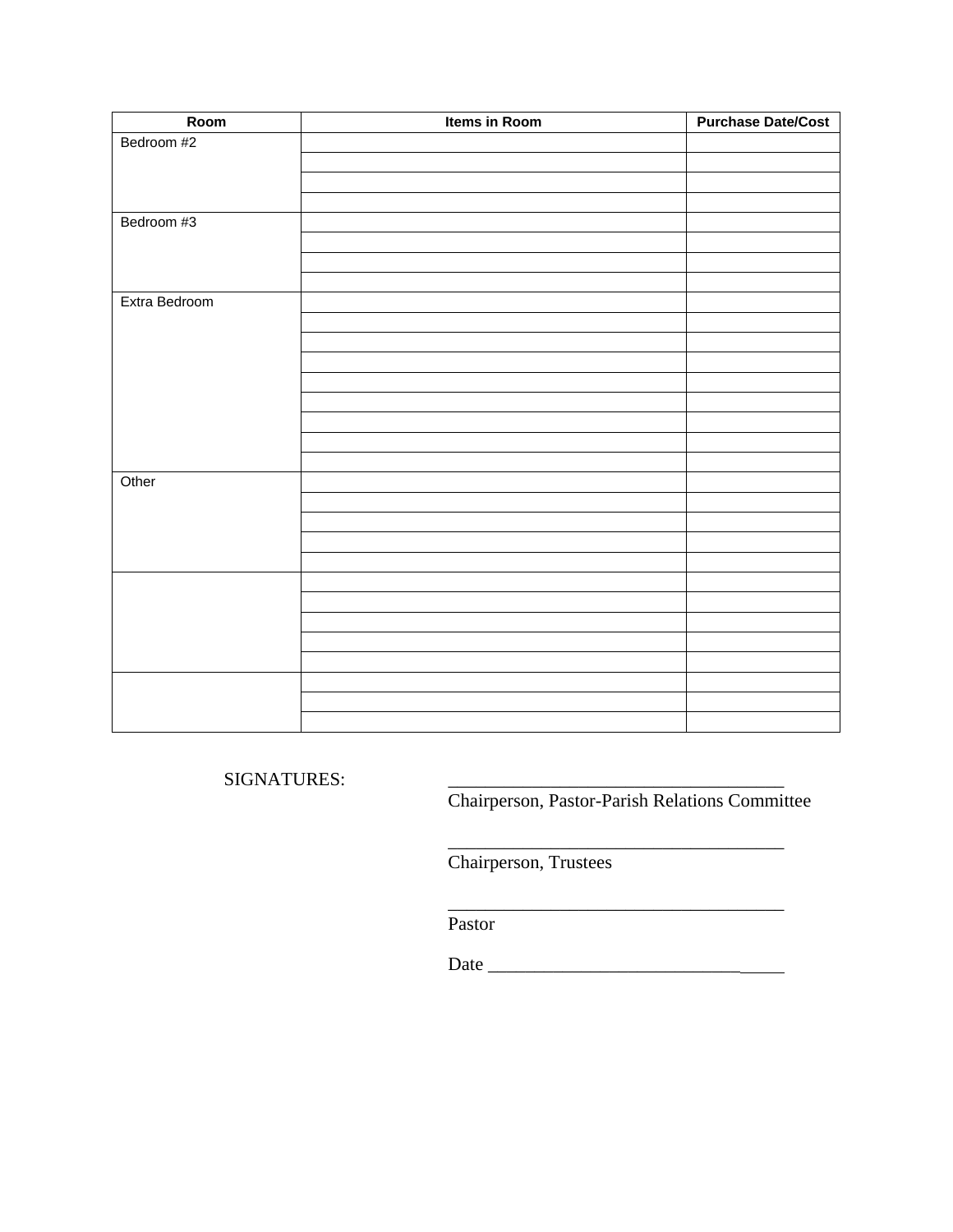#### **CHECKLIST FOR LEAVING PARSONAGE**

|                       | Give a copy of this completed form to Chair of Trustees, Chair of Pastor Parish Relations     |  |
|-----------------------|-----------------------------------------------------------------------------------------------|--|
|                       | Committee, Chair of Parsonage Committee, and the District Superintendent. Please refer to     |  |
|                       | the "Policy at the Time of Change of Pastors" for details on who is responsible for the items |  |
| below.                |                                                                                               |  |
|                       | <b>General Cleaning for each room</b>                                                         |  |
| Windows               |                                                                                               |  |
| Washed inside and out |                                                                                               |  |
|                       | Clean screens                                                                                 |  |
|                       | <b>Clean Window Sills</b>                                                                     |  |
|                       | Clean blinds or shades                                                                        |  |
|                       | Wash or have curtains cleaned                                                                 |  |
| Woodwork              |                                                                                               |  |
|                       | Wipe down all woodwork, baseboards                                                            |  |
|                       | Doors, Door Facings, Stair Railings                                                           |  |
| Walls                 |                                                                                               |  |
|                       | Clean off any spots                                                                           |  |
|                       | Remove nails where pictures were and fill holes                                               |  |
| Furniture             |                                                                                               |  |
|                       | Dust and vacuum                                                                               |  |
|                       | Clean or have cleaned any soiled upholstery                                                   |  |
| Floors                |                                                                                               |  |
|                       | Carpet (Vacuum and clean or have cleaned)                                                     |  |
|                       | If you have pets, deodorize carpets and be certain that                                       |  |
|                       | no fleas or flea eggs are left.                                                               |  |
|                       | Vinyl (scrub and wax) (Get the corners and kick spaces)                                       |  |
|                       | Hard Wood (cleaned and waxed)                                                                 |  |
| <b>Shelves</b>        |                                                                                               |  |
|                       | Dust and clean shelves, cabinets                                                              |  |
|                       | Remove drawers and vacuum behind them. You'd be                                               |  |
|                       | amazed at what is often behind them.                                                          |  |
|                       | Air Duct Filters – replace with new filters if needed.                                        |  |
| <b>Kitchen</b>        |                                                                                               |  |
|                       | If any appliance is not working properly, please notify Trustees or Parsonage                 |  |
|                       | Committee in a timely manner so the problem can be fixed prior to the next family moving in.  |  |
|                       | Stove: Be sure its in good working order                                                      |  |
|                       | Clean outside, around and under all burners                                                   |  |
|                       | Replace drip pans, if they can't be cleaned.                                                  |  |
|                       | Hood over stove—clean (especially grease filter and fan)                                      |  |
| Oven—clean inside     |                                                                                               |  |
|                       | Refrigerator – be sure its in good working order                                              |  |
|                       | Clean outside (especially top) and inside                                                     |  |
|                       | Take out shelves and drawers to clean properly                                                |  |
|                       | Remove all food items                                                                         |  |
|                       | Freezer-thaw, remove all food and clean                                                       |  |
|                       | Cabinets—clean inside and out (polish outside of wooden cabinets)                             |  |
| Shelves—wipe down     |                                                                                               |  |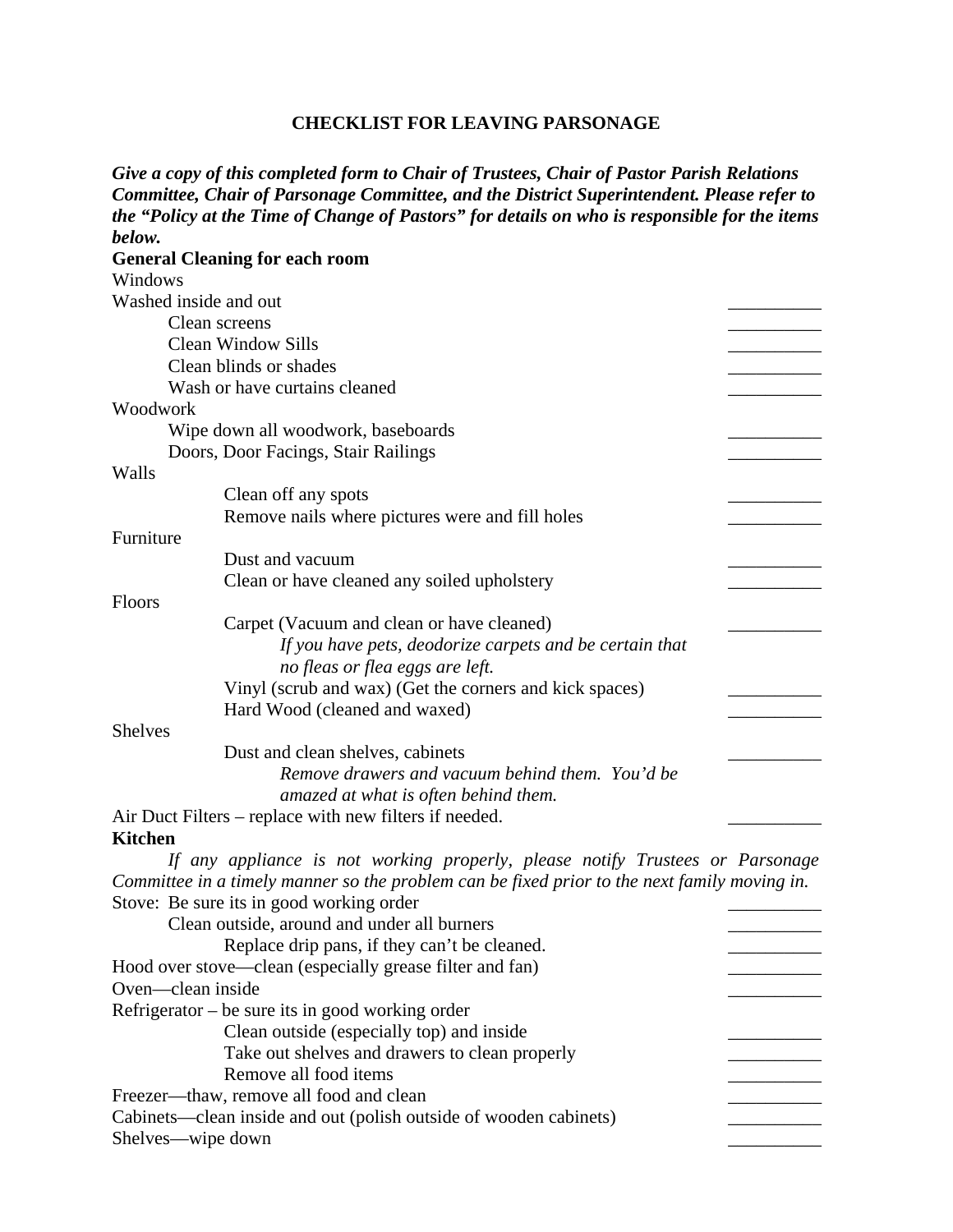| Counter tops—clean and remove stains if possible                                   |  |  |  |
|------------------------------------------------------------------------------------|--|--|--|
| Sink—clean (leave a bar of unopened soap for next family)                          |  |  |  |
| Dishwasher—clean inside and out (leave a small amount of                           |  |  |  |
| dishwasher detergent for next family)                                              |  |  |  |
| <b>Exhaust Fans—clean</b>                                                          |  |  |  |
| Hot and Cold air ducts—clean                                                       |  |  |  |
| <b>Bathrooms</b>                                                                   |  |  |  |
| Commode – clean inside and out                                                     |  |  |  |
| Lavatory - clean                                                                   |  |  |  |
| Tub and shower                                                                     |  |  |  |
| Clean glass sliding door for shower (include the track)                            |  |  |  |
| Shower curtains (replace with new)                                                 |  |  |  |
| Medicine Cabinet - remove all items and clean                                      |  |  |  |
| Drawers, and counter tops - clean                                                  |  |  |  |
| Mirrors - clean                                                                    |  |  |  |
| (Please leave behind a full roll of toilet paper, new soap)                        |  |  |  |
| <b>Bedrooms</b>                                                                    |  |  |  |
| Mattress and Box Springs (Vacuum and clean)                                        |  |  |  |
| Mattress Covers - wash (replace if needed)                                         |  |  |  |
| (If worn or uncomfortable, report to Trustees)                                     |  |  |  |
| <b>Laundry Room</b>                                                                |  |  |  |
| Washer - clean inside and out                                                      |  |  |  |
| Dryer - clean inside and out (Clean filter)                                        |  |  |  |
| <b>Attic and Basement</b>                                                          |  |  |  |
| Sweep                                                                              |  |  |  |
| Remove all discarded items                                                         |  |  |  |
| Yard                                                                               |  |  |  |
| <b>Cut Grass</b>                                                                   |  |  |  |
| Trim Shrubbery                                                                     |  |  |  |
| Haul away clippings and yard debris                                                |  |  |  |
| <b>Extras</b>                                                                      |  |  |  |
| Leave a flower arrangement or potted plant to welcome the new family.              |  |  |  |
| Remind Parsonage Committee to have food in the house for the new family.           |  |  |  |
| Remind Church to organize a welcoming reception for the new family.                |  |  |  |
| Leave parsonage in condition you hope to find the parsonage you will be moving to. |  |  |  |
|                                                                                    |  |  |  |
| <b>Confirmation of Parsonage Inspection</b>                                        |  |  |  |

| We find the parsonage of       | United Methodist Church to have |
|--------------------------------|---------------------------------|
| been left in proper condition. |                                 |
|                                | Date $\qquad \qquad$            |
| Pastor                         |                                 |
|                                |                                 |
| P/SPR Committee Chair          |                                 |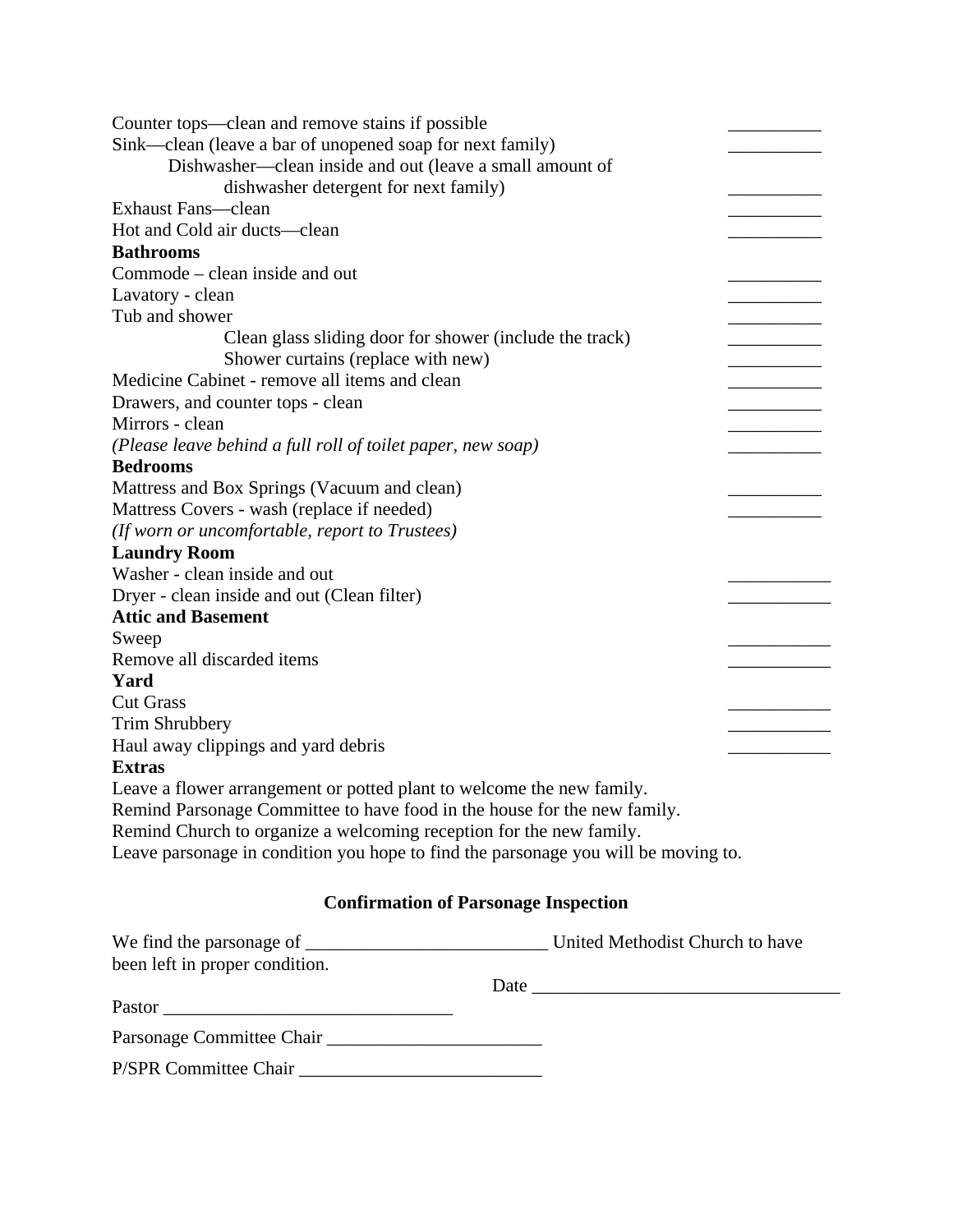## **Minimum Standards for the Parsonage and Policy at the Time of Change of Pastors**



## **Virginia Annual Conference The United Methodist Church**

Virginia United Methodist Center 10330 Staples Mill Road Glen Allen, Va 23060 804-521-1100 or 1-800-768-6040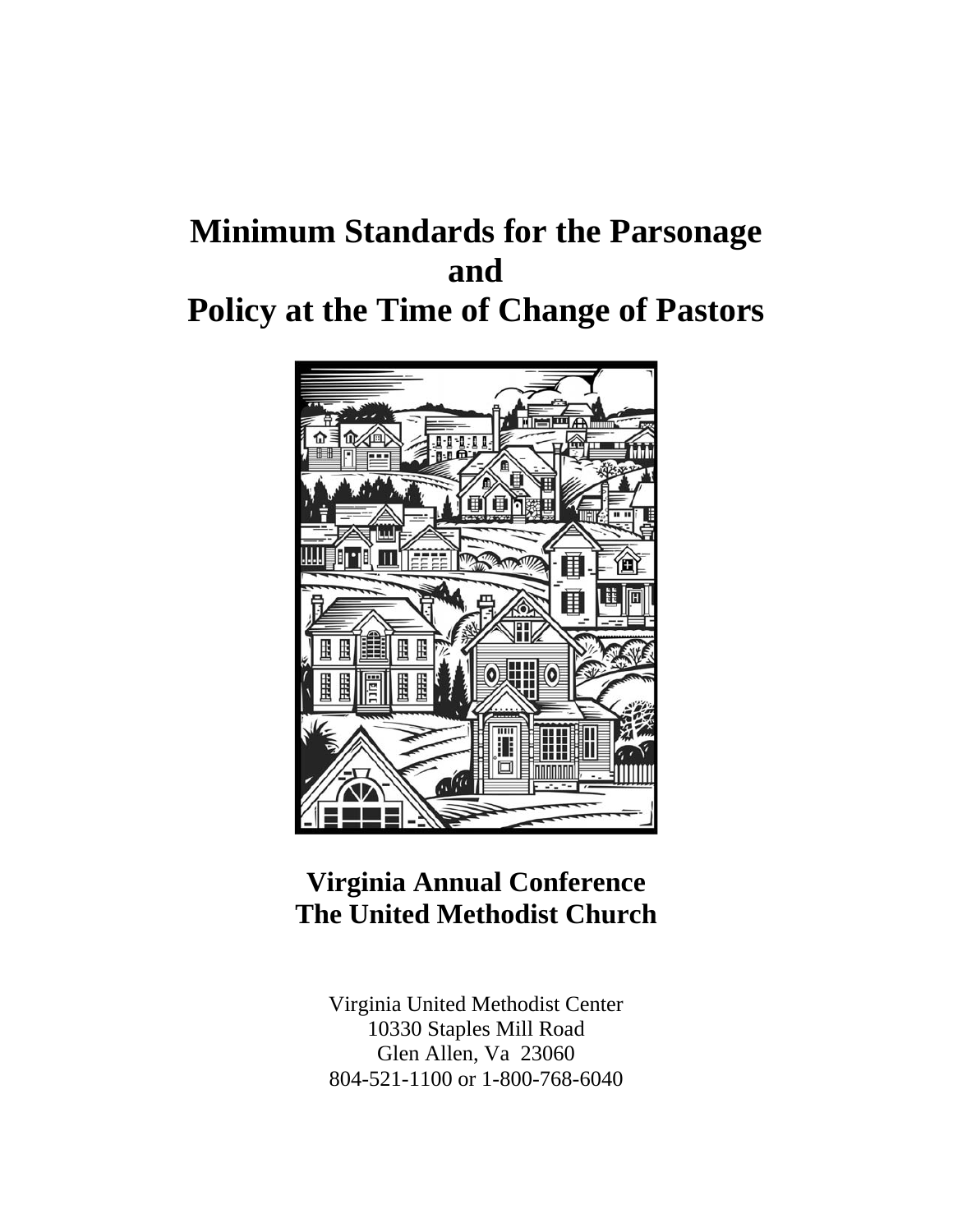

#### **MINIMUM STANDARDS FOR THE PARSONAGE**

The *2004 Book of Discipline* of the United Methodist Church states that the Church Council shall "review the recommendation of the committee on pastor-parish relations regarding provision of adequate housing for the pastor(s), and report the same to the charge conference for approval. Housing provisions shall comply with the annual conference housing policy and parsonage standards. Housing shall not be considered as part of compensation or remuneration." (¶252.4e)

The Pastor/Staff-Parish Relations Committee also has consultative power and responsibilities for the parsonage ( $\sqrt{259.2g(16)}$ ). This committee is to consult with the Church Council to provide for "housing (which may be a church-owned parsonage or housing allowance in lieu of parsonage if in compliance with the policy of the annual conference)." This paragraph also includes these words: "The parsonage is to be mutually respected by the pastor's family as the property of the church and by the church as a place of privacy for the pastor's family."

The Board of Trustees of the local church is charged with supervision, oversight and care of property, including the church-owned parsonage. The Charge Conference may assign some of these duties to the chair of a Parsonage Committee.

#### **I. The House**

#### **A. Ownership**

The parsonage is acquired and maintained by the charge, subject to the direction of the Charge Conference. The location, purchase, and/or building of a parsonage must be approved by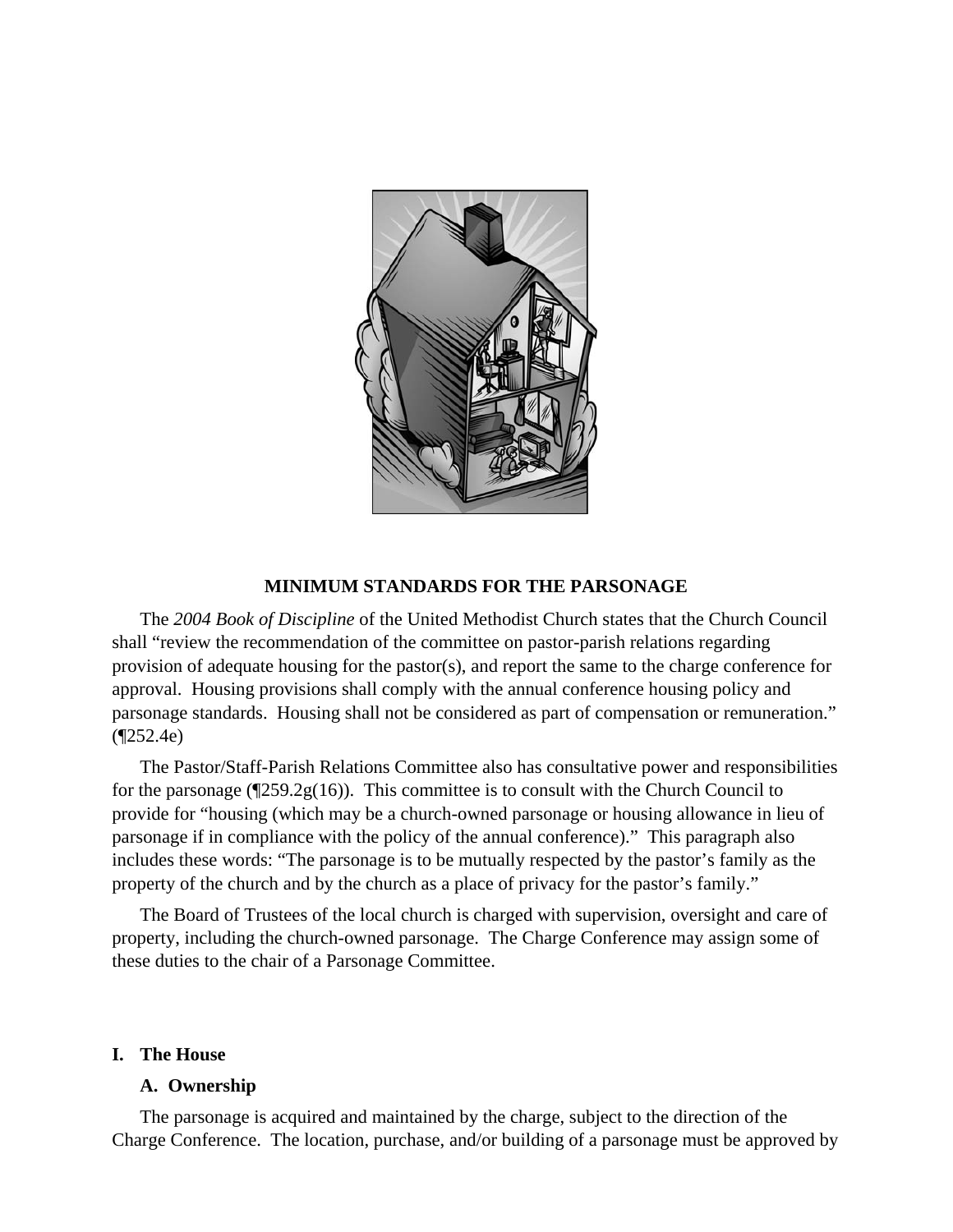the District Board of Church Location and Building. (¶2543)

#### **B. Title to Property**

The parsonage property must be held by the charge Board of Trustees in trust for the use and occupancy of pastors in the United Methodist Church. (¶2503.2)

#### **C. Location**

The parsonage of a station church should be located within the geographical parish of the church. The parsonage of a charge should be near the center of the charge and accessible to members. It should be convenient to a school, a shopping area, and church of the charge. Preferably parsonages should not be located immediately adjacent to the church, so that the pastor's family will be ensured reasonable privacy. Such location also facilitates resale.

#### **D. Planning and Financing**

The purchase or building plan must be approved by the Charge Conference after ten days' notice of the meeting. The pastor, district superintendent, and the district Board of Church Location and Building must consent to the purchase. Provisions of the *Discipline* must be observed. The sale or relocation must conform to guidelines in the *Discipline*.

#### **E. Administration**

The *Discipline* requires the Pastor/Staff-Parish Relations Committee to see that the Trustees provide adequate and comfortable residence for the pastor and maintain its proper upkeep and furnishings. "The chairperson of the board of trustees or the chairperson of the parsonage committee, if one exists, the chairperson of the committee on pastor-parish relations, and the pastor shall make an annual review of the church-owned parsonage to ensure proper maintenance" (¶2532.4 and ¶259.2g(16)). The pastor's family should be consulted in the selection of equipment, fixtures, and color schemes**.** (See Annual Review Inventory Form). The Annual Review Inventory Report shall be submitted to the District Superintendent and will be reviewed by the Parsonages' Support Committee.

The Trustees' annual budget should be adequate to provide maintenance of the parsonage and necessary replacement of furnishings for which the Trustees have responsibility.

Since insurance carried by the church will not cover personal effects of the parsonage family, the family is urged to secure a tenant's policy.

#### **F. Inventory**

A complete inventory of all furnishings, and equipment shall be maintained, one copy with the Pastor-Staff Parish Relations Committee and/or the Trustees, a second copy with the parsonage family, and a third copy for the district superintendent attached to the Annual Review Inventory. This inventory should include the purchase date of items listed, purchase price, and any major repair work done on each. Condition of furnishings at the time of the annual review should be noted. (See Parsonage Inventory Form.)

#### **II. House Arrangement and Equipment**

#### **A. Minimum Size**

The living room shall measure at least 280 square feet; or living and dining room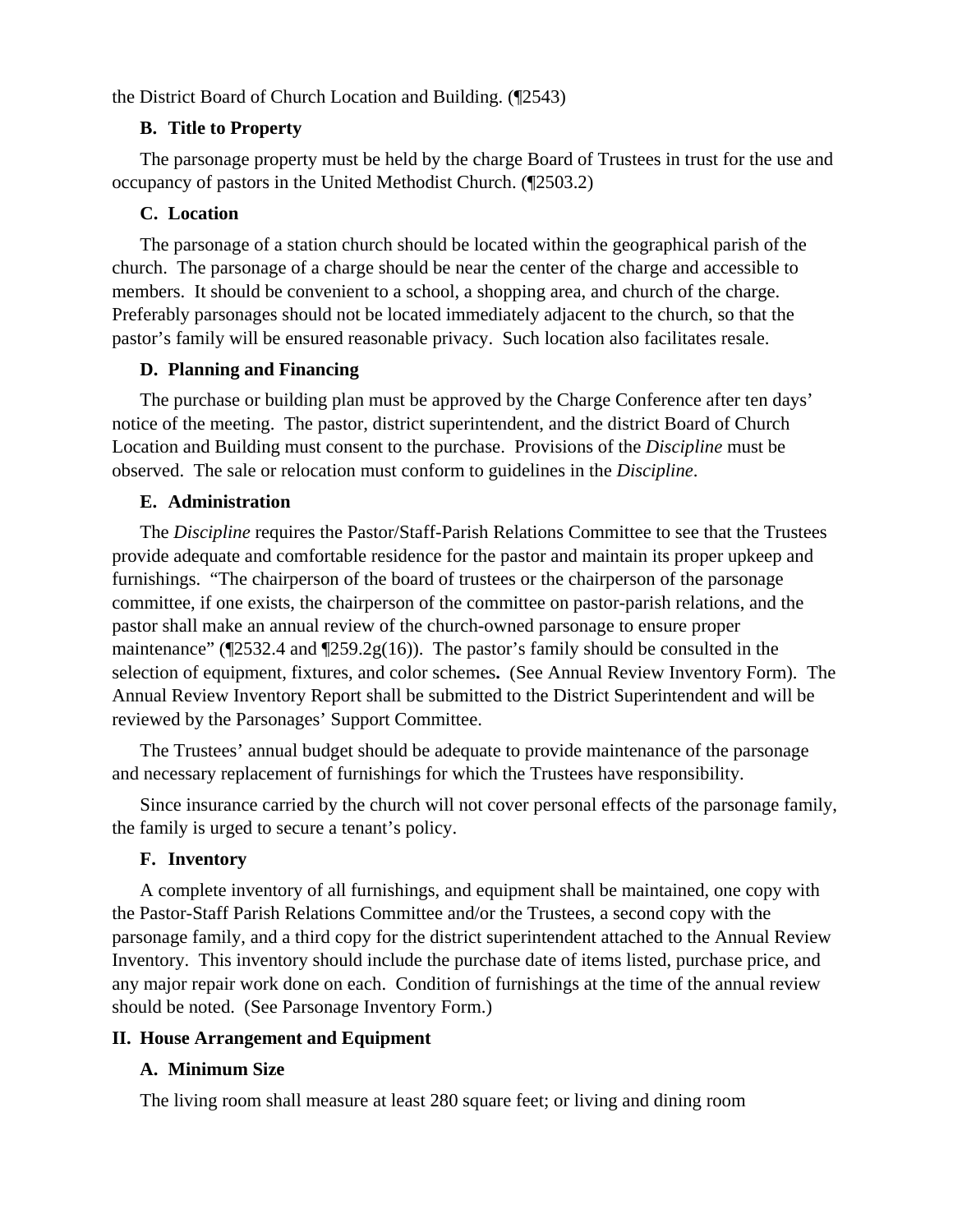combination shall be 330 square feet. Bedrooms shall measure no less than 144 square feet each, with one not less than 168 square feet.

#### **B. Rooms**

The parsonage should have a minimum of seven rooms: at least three bedrooms with ample closet space in each, living room, dining room, kitchen, study (if not furnished outside the parsonage), at least 1 ½ baths, and ample dry storage space large enough for major pieces of furniture and large packing boxes. An additional bedroom, a family room, a utility room, and a garage are also desirable.

If a pastor's office is included, it should be on the first floor with an outside entrance or entry from front hall or both or on the terrace level with outside entry. Usual office furnishings, telephone, bookshelves, and a storage closet for supplies should be provided.

Newly constructed or newly purchased parsonages shall include on the ground floor level one room which could be used as a bedroom by a person with a handicapping condition, a fully accessible bathroom, and laundry facilities. (¶2543.3b)

#### **C. Housing Necessities**

- Central heating plant
- Complete insulation, including weather stripping, storm windows, ceiling, sidewall and floor insulation. Carpeting is desirable as a further means of insulation.
- Central air conditioning is desirable everywhere, and a necessity in some areas of the conference.
- Annual servicing of all heating and air conditioning equipment.
- At least one telephone jack on each floor.
- Dead bolt locks on all exterior doors.
- Smoke detectors and fire extinguishers.
- Housing must be maintained free of health hazards.
- Exterminator/pest control service and an annual termite inspection.
- All major appliances, including washer, dryer, stove, refrigerator, automatic hot water heater.
- Kitchen: sink, built-in cabinets, a storage or supply closet, counter work surfaces, adequate electrical outlets properly grounded. Where possible, a garbage disposal and dishwasher should be provided.
- At least one telephone permanently in the house.

#### **D. Furnishings and Maintenance**

#### **1. Provided by the Church/Charge**

• Furniture for the parsonage living room, foyer, dining room, and kitchen shall be provided. If a parsonage has more than three bedrooms, the church/charge shall provide furnishings for all bedrooms over three. All parsonage wall-to-wall floor coverings or rugs shall be furnished by the church/charge. Regular professional cleaning shall be the responsibility of the church/charge for all living spaces furnished by church/charge.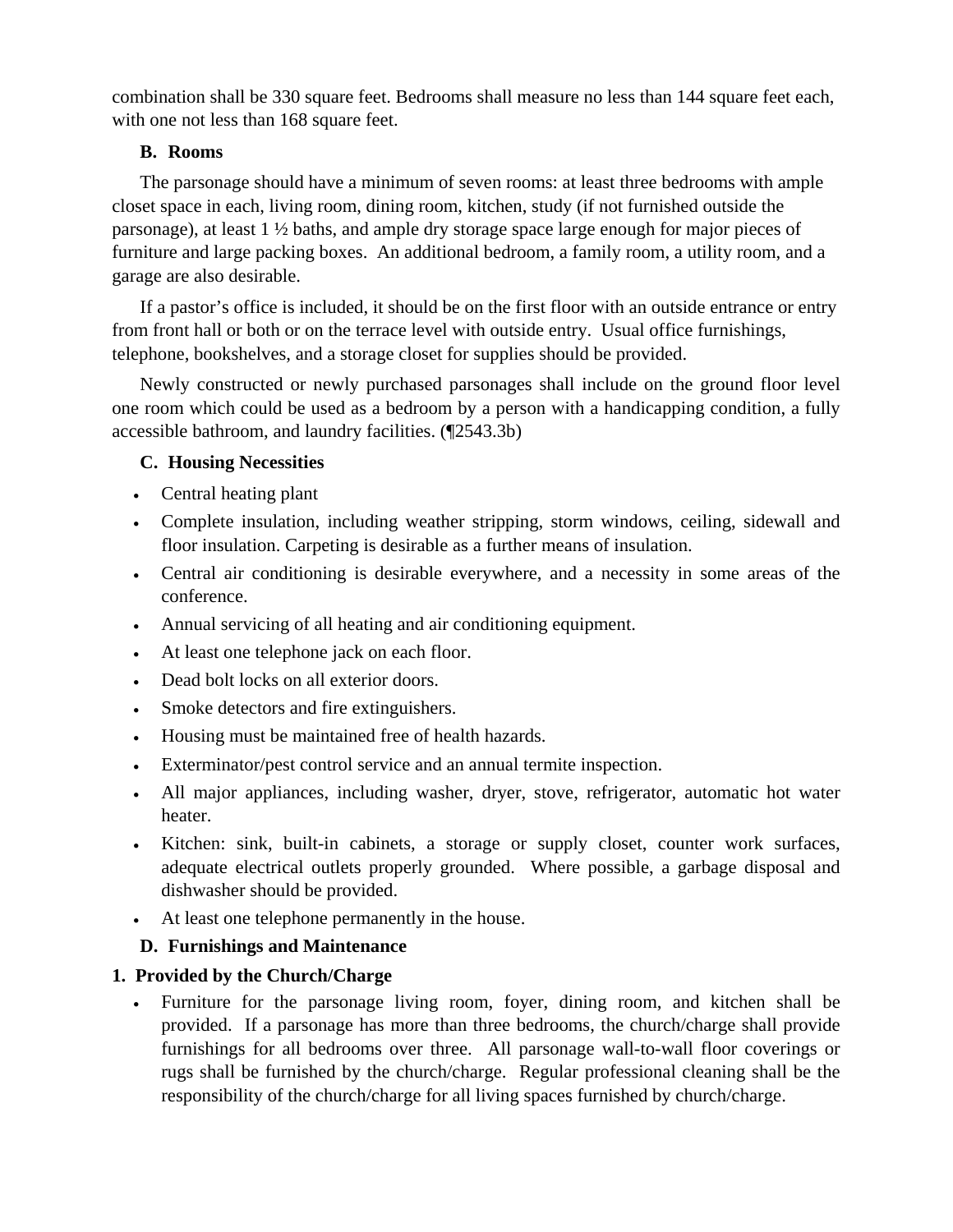- Window shades or blinds shall be provided in all rooms. Window treatments, and the responsibility for their maintenance/cleaning, shall be provided for the living room, dining room, and foyer.
- Adequate light fixtures/lamps shall be provided for all living spaces furnished.

#### **2. Provided by the Pastor**

- Furniture as desired for all rooms except living room, foyer, dining room, kitchen, and bedrooms more than three.
- Window treatments as desired for rooms other than living room, foyer, and dining room, as well as their maintenance/cleaning.
- Bed, bath, and kitchen linens.
- Cookware, utensils, and small appliances.
- China, crystal/glassware, flatware.
- Additional accessories such as pictures, lamps, family pieces, etc. which personalize a home.

#### **E. Exterior**

- Trees and shrubbery should be provided where needed.
- Landscaping and normal fertilization shall be the responsibility of the church/charge.
- Cutting of the lawn and trimming of the shrubs is the responsibility of the residents.
- A lawn mover, adequate for the size of the lawn, shall be provided by the church/charge.
- A TV antenna or cable hook-up should be provided.

#### **III. General Guidelines**

#### **A. Privacy and Care**

Since the parsonage is the home of the pastor and his/her family, their rights and privacy should be respected by the congregation. The occupants must ensure that the parsonage receives proper care.

#### **B. Gifts**

A written statement should accompany any gift of furniture or furnishings, designating whether the gift is to permanently remain at the parsonage or is a personal gift to the pastor's family. Gifts shall be received without conditions and with right of refusal.

#### **C. Placement of Furniture**

Use and placement of church-owned furnishings within the parsonage shall be at the discretion of the parsonage occupants.

#### **D. When a move occurs, refer to the "Policy at the Time of Change of Pastors".**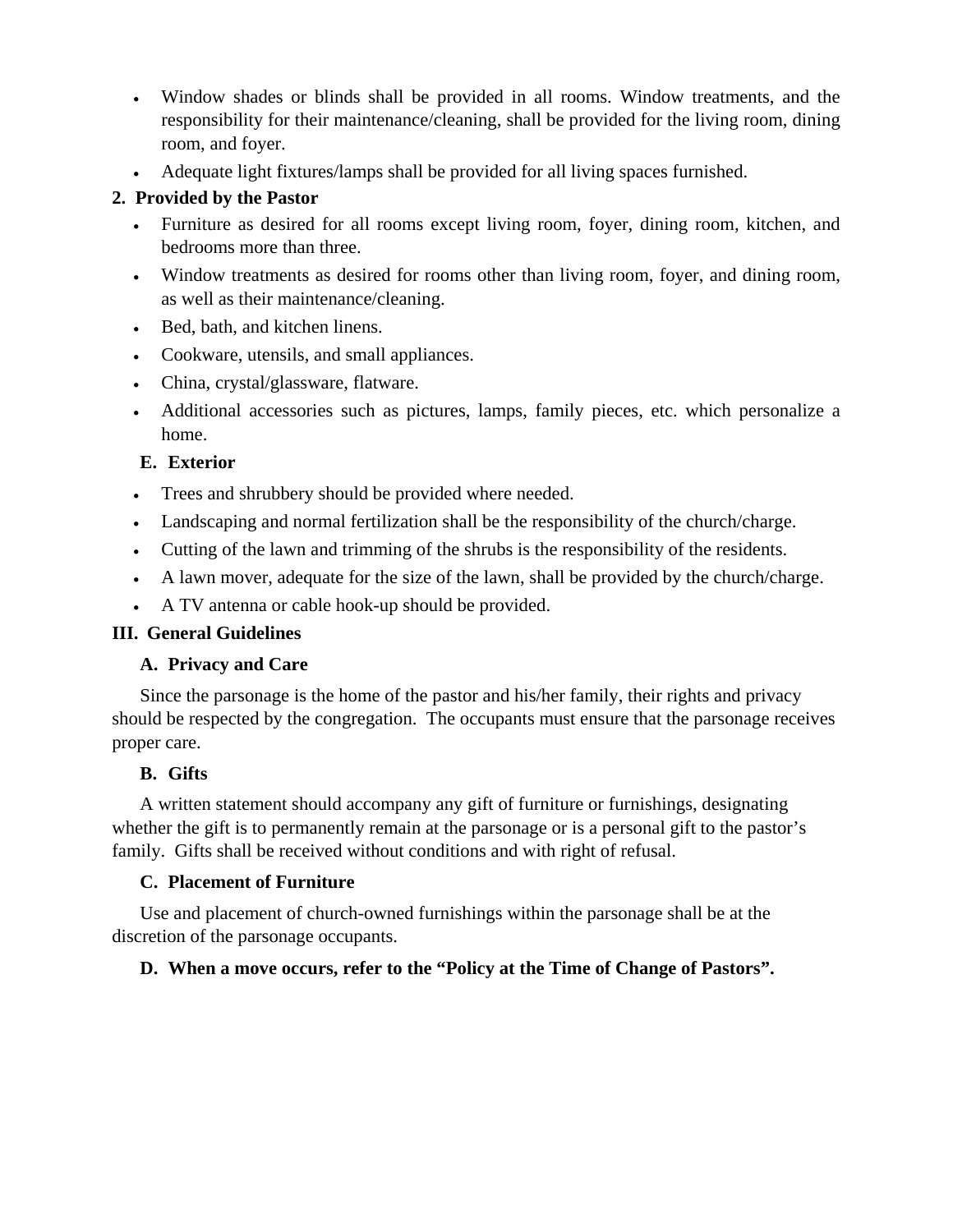

#### **POLICY AT THE TIME OF CHANGE OF PASTORS**

I. The Pastor/Staff-Parish Relations Committee will supply to the district superintendent the list of people serving on the "Local Church Parsonage Committee" with the chairperson's address and telephone number.

II. The district superintendent will contact the chairperson of the "Local Church Parsonage Committee" asking that the committee meet at the parsonage with the pastor, pastor's spouse (if applicable), and if requested by the district superintendent, a representative from the Parsonages Support Committee to inspect the parsonage, using the following guidelines:

- A. Check complete inventory (see Inventory for Leaving the Parsonage).
- B. Inspect each room for needed repairs, refurbishing, paint, etc. with attention to who is accountable beyond normal wear and tear.
- C. Inspect electrical, heating, cooling, and plumbing systems.
- D. Evaluate conditions of structure, inside and outside, including church-owned furnishings, appliances, and systems.
- E. Pastor shall provide information about condition of appliances and systems known only to occupant.
- III. After parsonage inspection by the "Local Church Parsonage Committee" and the pastor:
- A. The Committee will:
- Work with the Church Council to arrange for needed repairs, refurbishing, painting, etc.
- Floors cleaned and waxed, rugs shampooed.
- Keep the district superintendent informed concerning condition of the parsonage.
- Inspect parsonage again nearer moving time.
- Check the Parsonage Inventory with the parsonage family before their departure, and with the new parsonage family upon their arrival.
- Have a representative of the Committee at the parsonage as the parsonage family moves.
- Make necessary last minute corrections to the parsonage before the new family arrives.